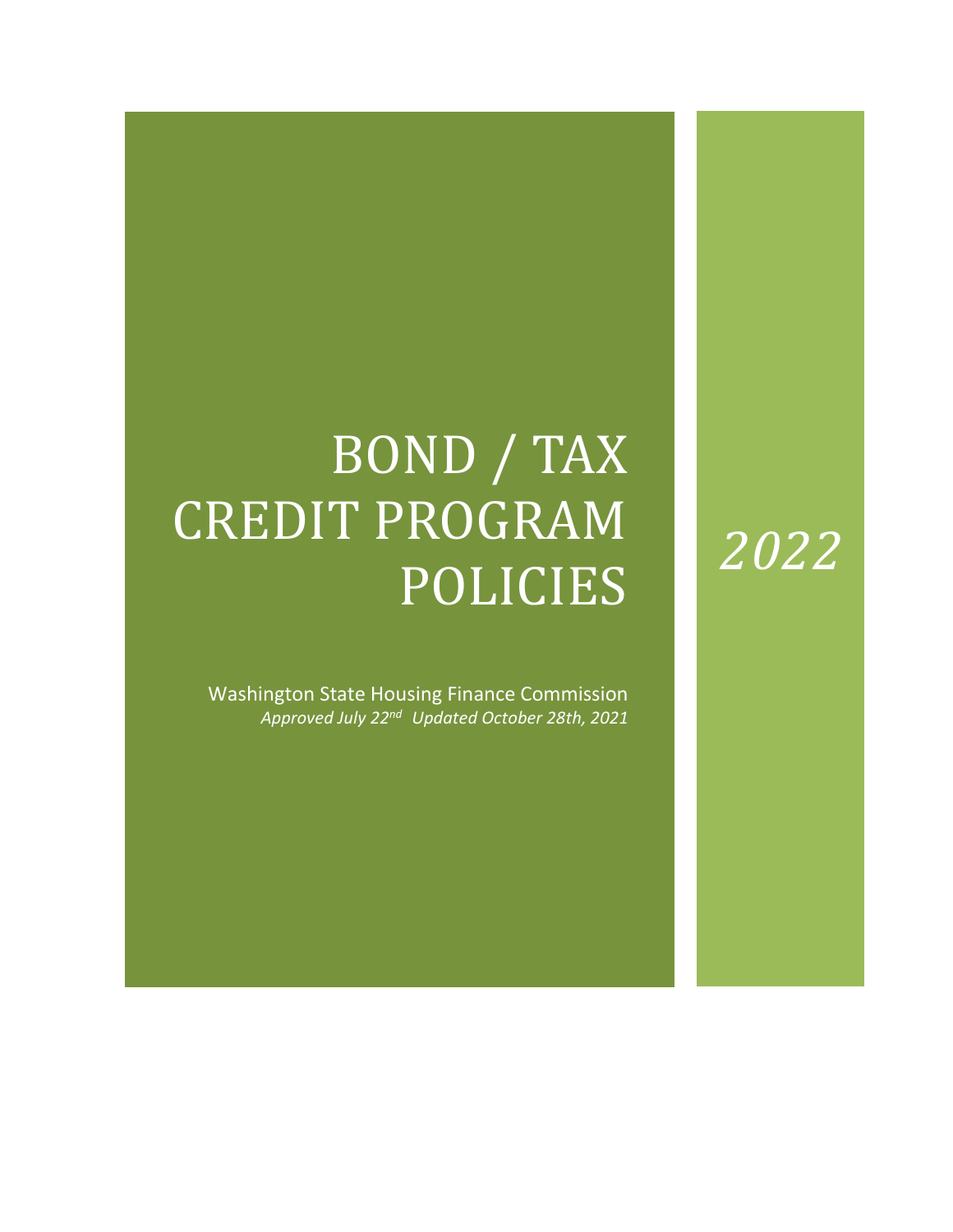# **Contents**

| $\mathbf{1}$   |        |                                                                                            |  |
|----------------|--------|--------------------------------------------------------------------------------------------|--|
|                |        |                                                                                            |  |
|                | 1.1.1  |                                                                                            |  |
|                | 1.1.2  | Projects financed with Bonds issued by an Issuer other than the Commission  8              |  |
|                |        |                                                                                            |  |
| $\overline{2}$ |        |                                                                                            |  |
|                |        |                                                                                            |  |
|                |        |                                                                                            |  |
|                |        |                                                                                            |  |
|                |        |                                                                                            |  |
|                | 2.4.1  |                                                                                            |  |
|                | 2.4.2  |                                                                                            |  |
|                | 2.4.3  |                                                                                            |  |
|                | 2.4.4  |                                                                                            |  |
|                | 2.4.5  |                                                                                            |  |
|                | 2.4.6  |                                                                                            |  |
|                | 2.4.7  |                                                                                            |  |
|                | 2.4.8  |                                                                                            |  |
|                | 2.4.9  | Waiver of the Total Development Cost Limit - Rehabilitation and Re-syndication projects 15 |  |
|                | 2.4.10 |                                                                                            |  |
|                | 2.4.11 |                                                                                            |  |
|                | 2.4.12 |                                                                                            |  |
|                | 2.4.13 |                                                                                            |  |
|                |        |                                                                                            |  |
|                |        |                                                                                            |  |
|                |        |                                                                                            |  |
|                |        | 2.8 Maximum Contractor's Profit and Overhead - WAC 262-01-130(8)(g)17                      |  |
| 3              |        |                                                                                            |  |
|                |        |                                                                                            |  |
|                |        |                                                                                            |  |
|                |        |                                                                                            |  |
|                |        |                                                                                            |  |
|                |        |                                                                                            |  |
|                |        |                                                                                            |  |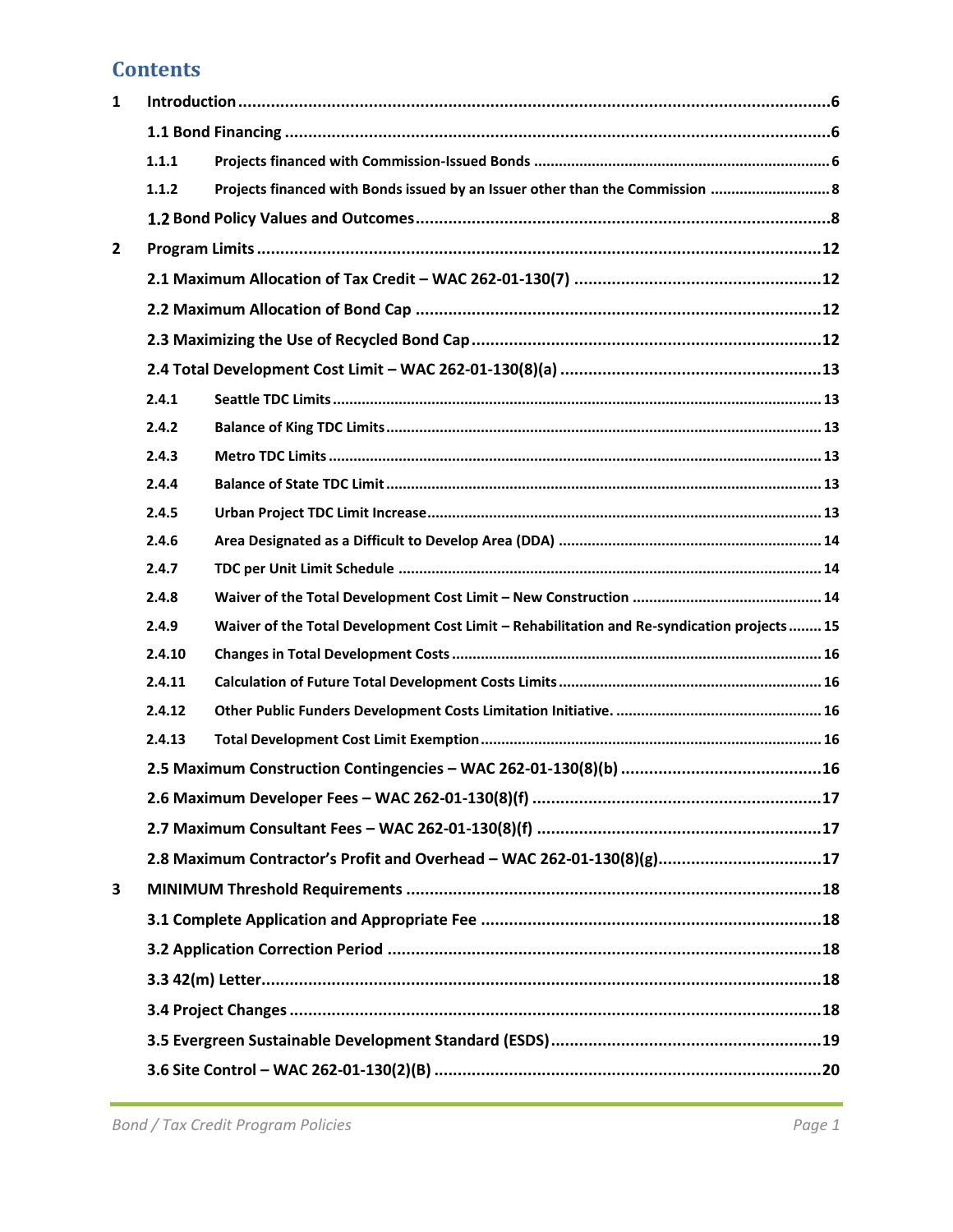| 3.15.1   |
|----------|
| 3.15.2   |
| 3.15.3   |
|          |
|          |
|          |
| 3.18.1   |
| 3.18.1.1 |
| 3.18.1.2 |
| 3.18.2   |
| 3.18.2.1 |
|          |
|          |
|          |
|          |
|          |
|          |
|          |
|          |
|          |
|          |
|          |
|          |
|          |
|          |
|          |

 $\overline{\mathbf{4}}$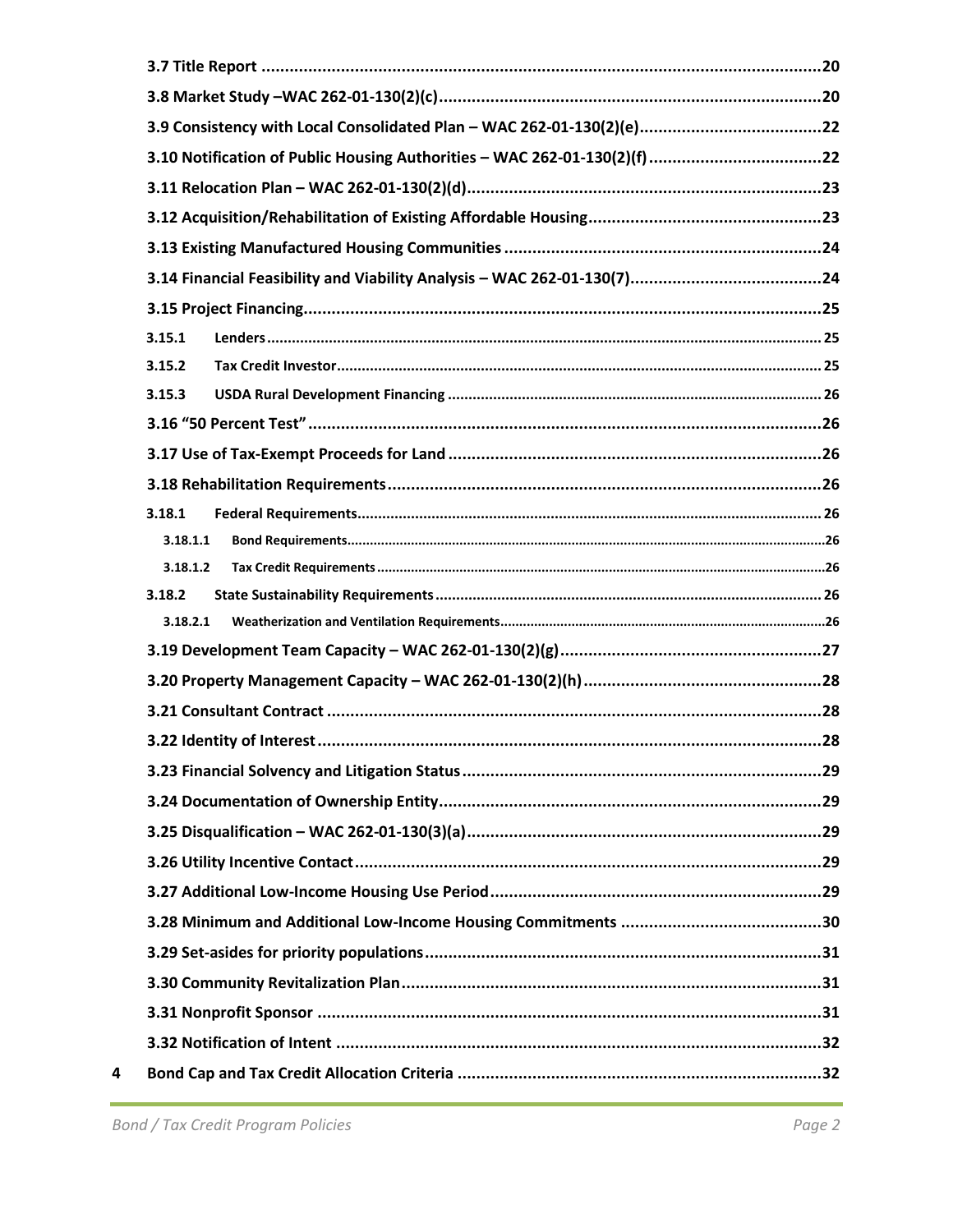|         | 4.4 Overcoming historic and systemic barriers for developers who are Black, Indigenous, or       |  |  |  |
|---------|--------------------------------------------------------------------------------------------------|--|--|--|
|         |                                                                                                  |  |  |  |
|         |                                                                                                  |  |  |  |
| 4.5.1   |                                                                                                  |  |  |  |
| 4.5.2   |                                                                                                  |  |  |  |
| 4.5.3   |                                                                                                  |  |  |  |
| 4.5.3.1 |                                                                                                  |  |  |  |
| 4.5.3.2 |                                                                                                  |  |  |  |
|         |                                                                                                  |  |  |  |
|         |                                                                                                  |  |  |  |
| 4.7.1   |                                                                                                  |  |  |  |
| 4.7.2   |                                                                                                  |  |  |  |
| 4.7.3   |                                                                                                  |  |  |  |
|         | 4.8 Energy Efficiency, Healthy Living, and Renewable Energy (New Construction Projects Only) .38 |  |  |  |
| 4.8.1   |                                                                                                  |  |  |  |
| 4.8.2   |                                                                                                  |  |  |  |
| 4.8.3   |                                                                                                  |  |  |  |
|         | 4.9 Energy Efficiency, Healthy Living, and Renewable Energy (Rehabilitation Projects Only) 39    |  |  |  |
| 4.9.1   |                                                                                                  |  |  |  |
| 4.9.2   |                                                                                                  |  |  |  |
| 4.9.3   |                                                                                                  |  |  |  |
| 4.9.4   | .40                                                                                              |  |  |  |
|         |                                                                                                  |  |  |  |
|         |                                                                                                  |  |  |  |
|         |                                                                                                  |  |  |  |
|         |                                                                                                  |  |  |  |
|         |                                                                                                  |  |  |  |
|         |                                                                                                  |  |  |  |
|         |                                                                                                  |  |  |  |
|         |                                                                                                  |  |  |  |
|         |                                                                                                  |  |  |  |
|         |                                                                                                  |  |  |  |
|         |                                                                                                  |  |  |  |

 $\overline{\mathbf{5}}$ 

 $\boldsymbol{6}$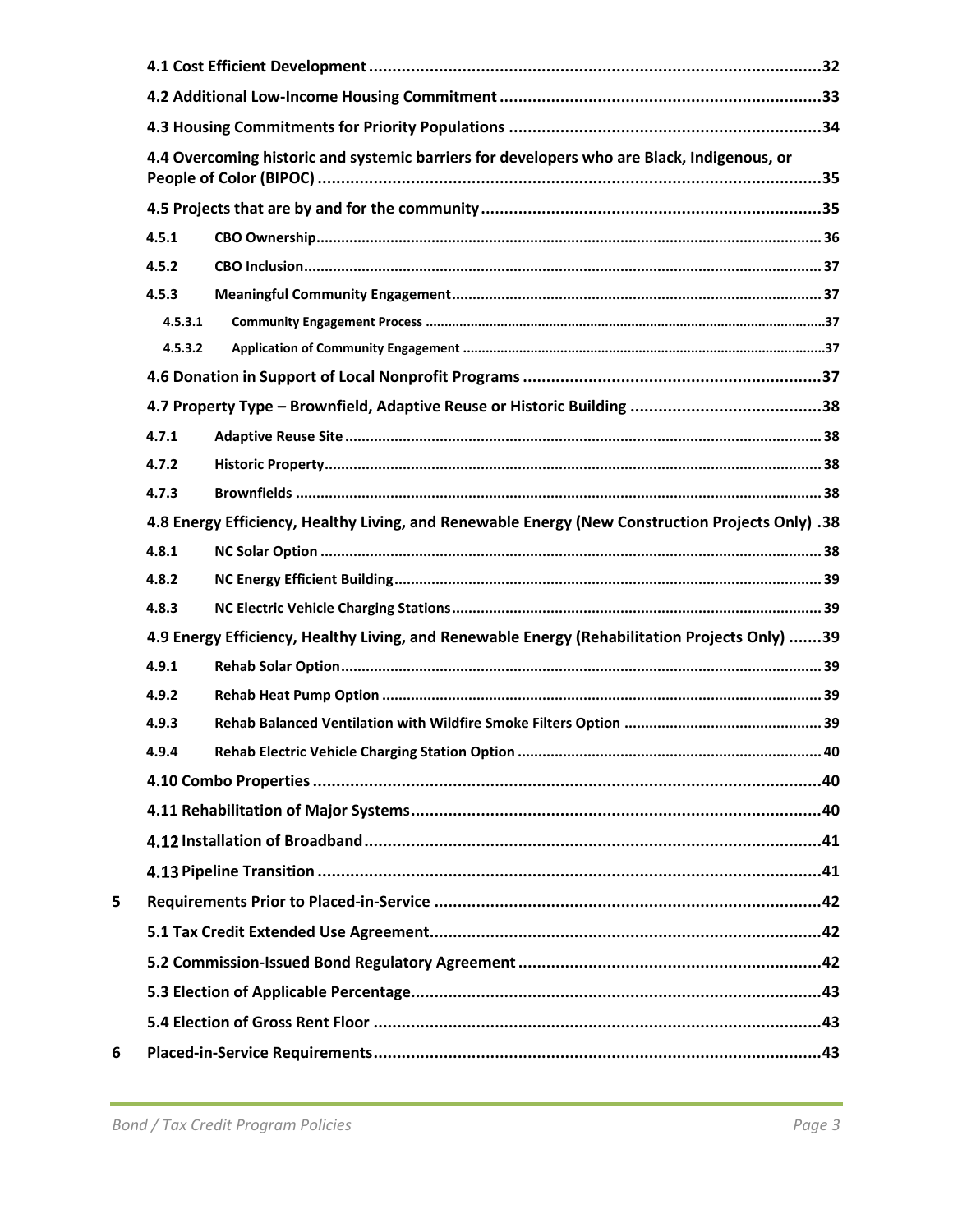| 7 |        |                                                                           |
|---|--------|---------------------------------------------------------------------------|
|   |        |                                                                           |
|   |        | 7.2 Project Transfer or Assignments Not Requiring Commission Consent 48   |
|   |        |                                                                           |
|   |        |                                                                           |
| 8 |        |                                                                           |
|   |        |                                                                           |
| 9 |        |                                                                           |
|   |        |                                                                           |
|   | 9.1.1  |                                                                           |
|   | 9.1.2  |                                                                           |
|   | 9.1.3  |                                                                           |
|   | 9.1.4  |                                                                           |
|   | 9.1.5  |                                                                           |
|   | 9.1.6  |                                                                           |
|   | 9.1.7  |                                                                           |
|   | 9.1.8  |                                                                           |
|   | 9.1.9  |                                                                           |
|   | 9.1.10 |                                                                           |
|   |        | 9.2 Projects using Bonds issued by an Issuer other than the Commission 53 |
|   | 9.2.1  |                                                                           |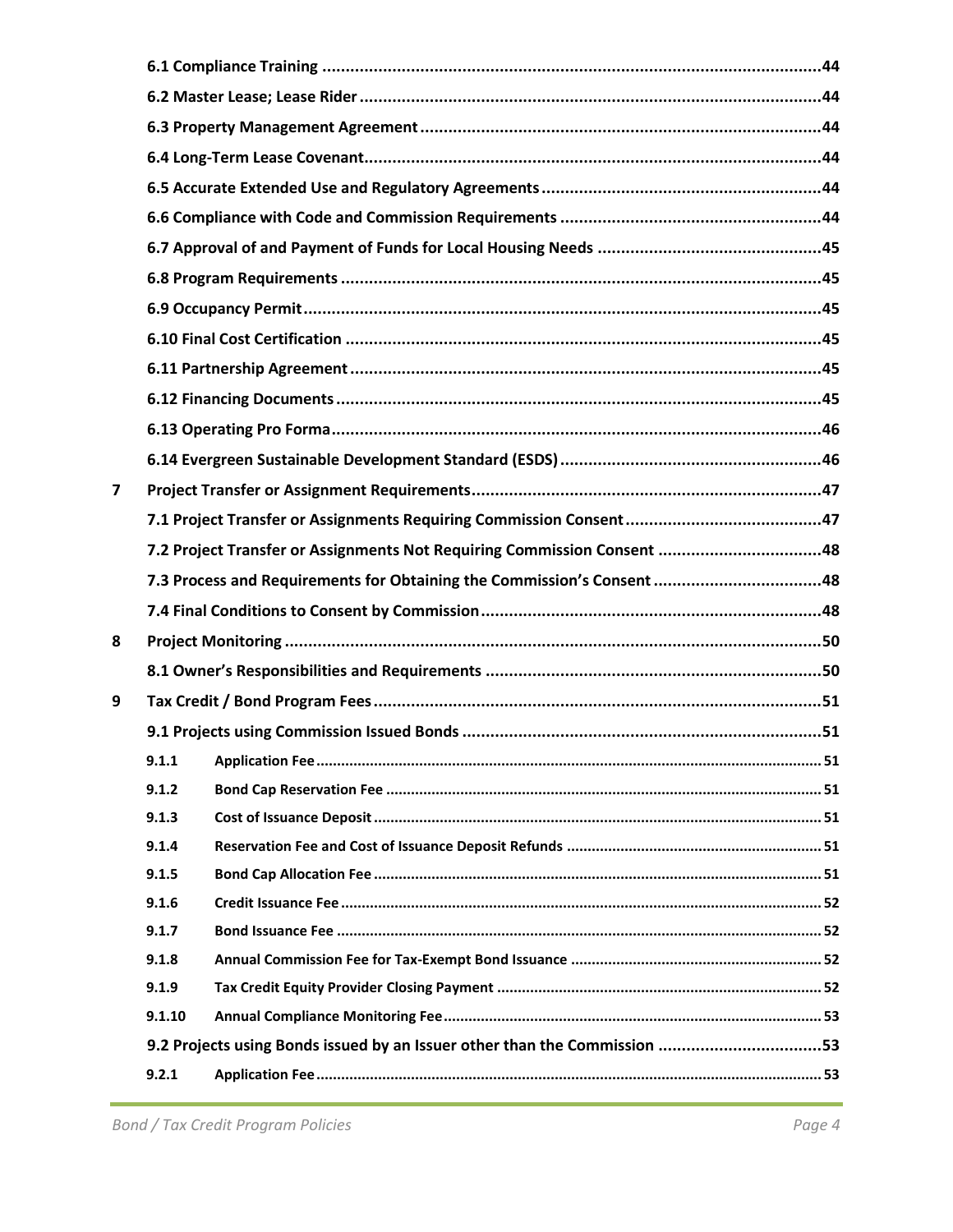|    | 9.2.2  |  |
|----|--------|--|
|    | 9.2.3  |  |
|    | 9.2.4  |  |
|    |        |  |
| 10 |        |  |
|    |        |  |
|    | 10.1.1 |  |
|    |        |  |
|    |        |  |
|    |        |  |
| 11 |        |  |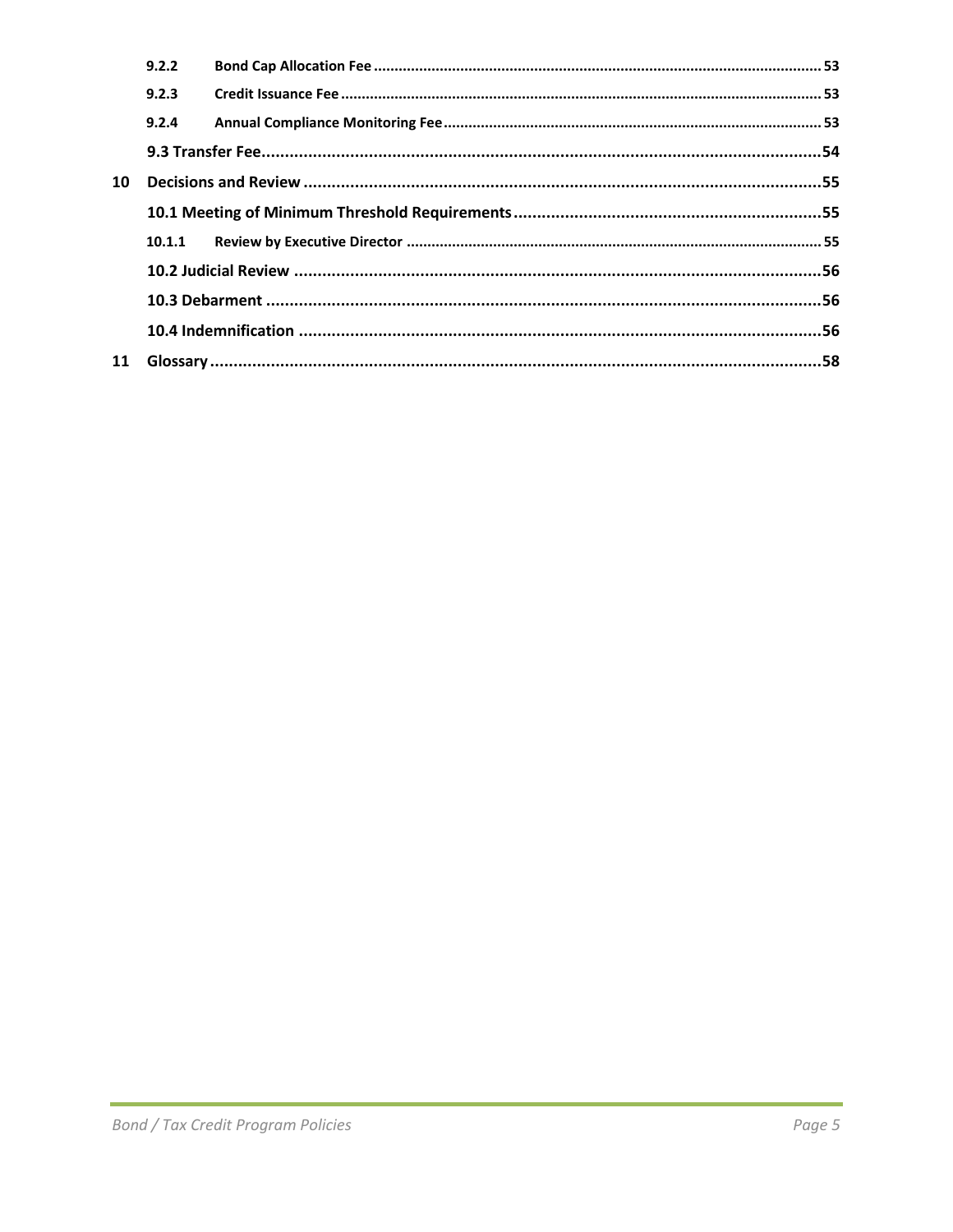# <span id="page-6-0"></span>1 **Introduction**

The Tax Reform Act of 1986 created two financing tools for the development of low-income rental housing that work together under the Commission's Multifamily Housing Bonds with 4% Tax Credits Program (the "Bond/Tax Credit Program"). Section 142 of the Internal Revenue Code of 1986, as amended (the "Code") allows tax-exempt bonds to be issued to finance Qualified Residential Rental Projects. Section 42 of the Code allows those projects financed under Section 142 that are subject to the bond volume cap limitation in Section 146 of the Code to be eligible for low-income housing tax credits as long as a portion of the project's eligible basis and land is financed with tax-exempt bonds. The Commission or another qualified issuer may provide the tax-exempt bond financing. The Commission is the sole designated housing tax credit allocator for the State. The Rules governing the Tax Credit Program in Washington State are codified in the Washington Administrative Code 262-01-110 to 130 (the "WAC").

The Bond/Tax Credit Program is governed by the following documents:

- 1. WSHFC Bond Financing Policies
- 2. Bond/Tax Credit Policies (this document)
- 3. Tax Credit Program Rules (WAC 262-01-110 to 130)
- 4. Private Activity Bond Allocation Rules (WAC 262-01-140)
- 5. Qualified Allocation Plan
- 6. Sections 42 and 142 of the Code.

These policies intentionally do not restate Section 42 and Section 142 of the Code with regards to the federal requirements of projects financed with tax-exempt bond financing or low-income housing tax credits. In addition to being familiar with the federal programmatic requirements of the Code, Applicants should review the Bond Compliance Procedures Manual and the Tax Credit Compliance Procedures Manual as part of a due diligence process.

The Commission reserves the right to change the policies at any time.

The Bond/Tax Credit Policies guide the allocation of Private Activity Bond Volume Cap ("Bond Cap") and the 4% Low-Income Housing Credit ("4% Credit") to eligible projects. These Policies apply only to projects using both types of financing, and they apply regardless of whether the bonds are issued by the Commission or another agency.

Multifamily Housing projects financed with tax-exempt bonds that do not use the Housing Tax Credit ("80/20" projects) are subject to the Multifamily Bonds Only Policies. Projects using the 9% Competitive Housing Credit are subject to the 9% Competitive Housing Tax Credit Policies.

# <span id="page-6-1"></span>1.1 **Bond Financing**

#### <span id="page-6-2"></span>**1.1.1 Projects financed with Commission-Issued Bonds**

Commission-issued bonds for Qualified Residential Rental Projects, hereafter referred to as Multifamily Housing Bonds, are often referred to as Private Activity Bonds since the bonds are issued by a public entity to provide low-cost financing for private projects that serve a public purpose.

These bonds (with the limited exception of certain bonds, see Section 2.3), also allow for the generation of 4% low-income housing tax credits ("LIHTCs"). LIHTCs are equity dollars. An allocation of 4% credits yields tax credits over a 10-year period with a present value of 30% of eligible costs to construct the low-income units. The 4% credit is also referred to as the noncompetitive tax credit, since 4% credits are not limited to an annual federal per capita restriction as the 9% LIHTCs.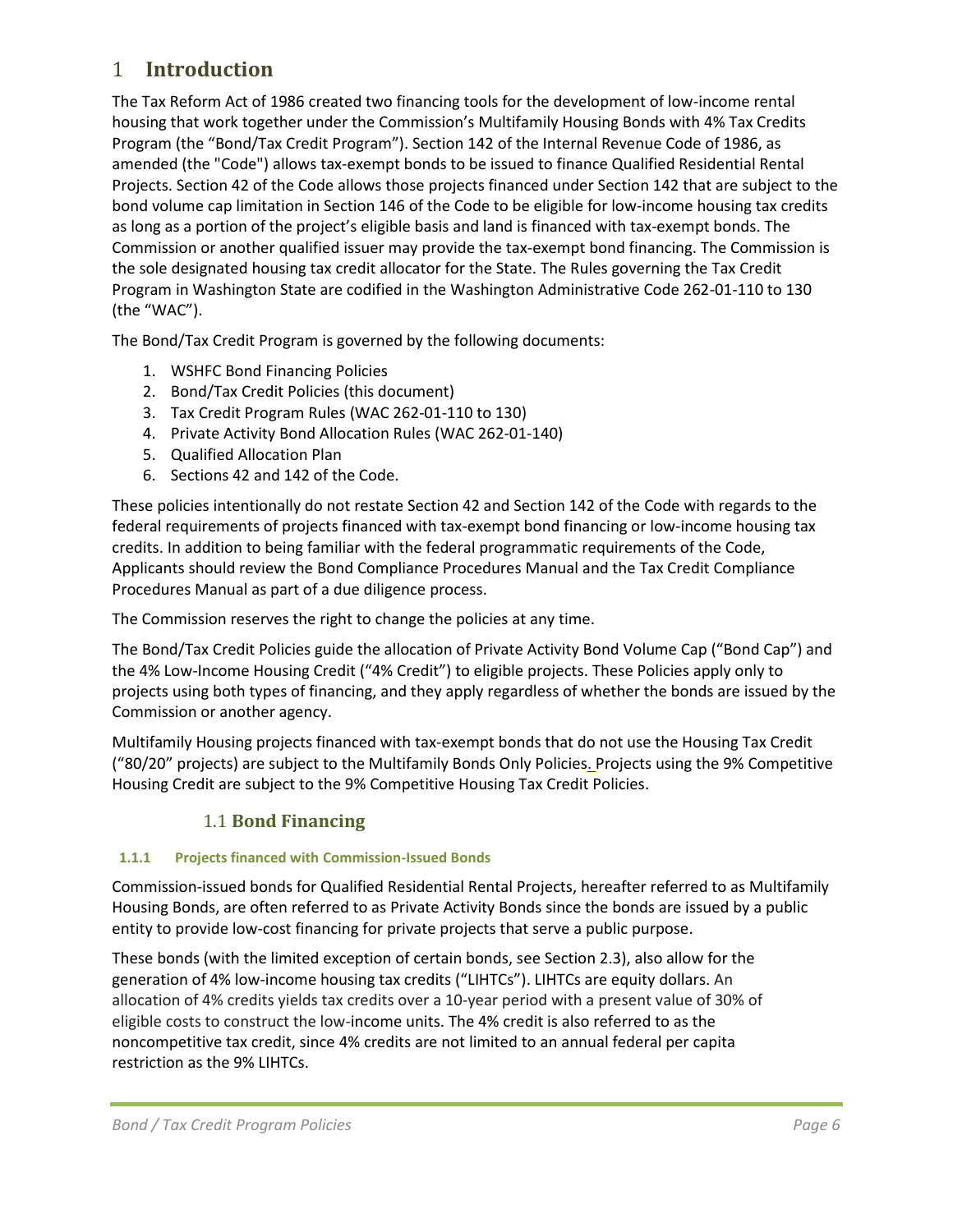The amount of tax-exempt bonds that may be issued for private activity with a state are subject to an annual "cap" or "ceiling." The limit is based on a state's population multiplied by \$100. The Revised Code of Washington ("RCW") 39.86 refers to this as the "annual tax-exempt private activity bond ceiling;" however it is generally referred to in the state as "Bond Cap." RCW 39.86.120 provides for the initial allocation of Bond Cap as follows:

| <b>BOND USE CATEGORY</b>                     | <b>PROPORTION OF BOND CAP</b> |  |
|----------------------------------------------|-------------------------------|--|
| <b>HOUSING</b>                               | 42%                           |  |
| <b>SMALL ISSUE</b>                           | 25%                           |  |
| <b>STUDENT LOANS</b>                         | 5%                            |  |
| <b>PUBLIC UTILITY</b>                        | 0%                            |  |
| <b>REMAINDER AND</b><br><b>REDEVELOPMENT</b> | 8%                            |  |

Bond Cap must be used before December 15 of the same year.

In addition, if no allocation for student loan bonds has been made by February 1 of that year, the entire initial allocation for student loans may be reallocated to the housing category on February 1 of the same calendar year.

If a current year's Bond Cap is not used, the unused Bond Cap can be carried forward for up to three calendar years ("Carryforward Bond Cap").

If the Commission determines that demand will exceed supply, the Commission will announce by the end of October of the preceding year, that competitive rounds will be implemented and the approximate dates of the round or rounds. Competitive rounds will have strict application and closing deadlines. Generally, there will be at least two rounds in competitive years. Projects should apply only for a round in which they can meet the closing deadline and the project readiness criteria. Sponsors should be confident of permit timing, lender approvals, and investor commitments when they apply. Commission staff may verify key readiness criteria with applicable jurisdictions before Bond Cap awards are made. Projects will be ranked according to point scores, bond cap requested per unit, and cost per unit.

For monthly and competitive rounds, the minimum qualifying score is 20 points.

When competitive rounds are in effect, projects will also be expected to provide a Bond Cap Reservation Fee, (see [Section 9.1.2\)](#page-51-7). Projects not receiving an initial reward may be placed on a waiting list for that round only.

All projects receiving Bond Cap or Carryforward Bond Cap must have a public hearing at a Commission meeting unless an exception is made. Commission meetings are held generally the fourth Thursday of each month except for the months of May, November, and December. A meeting schedule is posted on the Commission's website.

Please note that there are no public hearings held at the Commission's Annual Planning Session meeting generally held in May or at Commission meetings not held in Seattle or Olympia.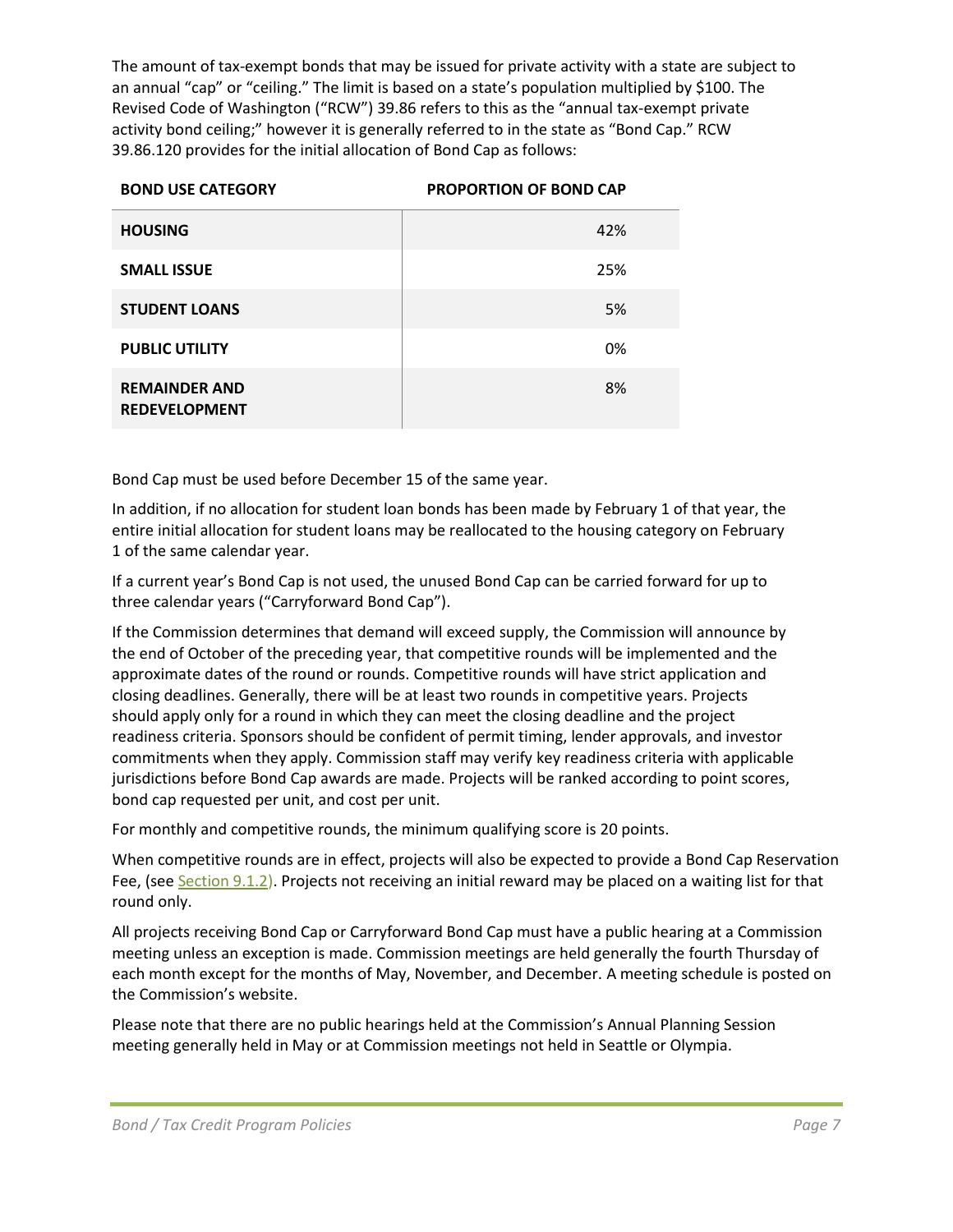If the Commission is holding an off-site meeting outside of Seattle or Olympia, only public hearings for projects in the community where the off-site meeting is held will be official.

#### <span id="page-8-0"></span>**1.1.2 Projects financed with Bonds issued by an Issuer other than the Commission**

For those bond/tax credit projects that are applying to the Commission for the 4% tax credit only, the Commission requests that an Application for Credits (Application) be received at least 60 days prior to the date the 42(m) letter is needed.

The Commission must be kept informed of the closing process and timing.

## <span id="page-8-1"></span>**Bond Policy Values and Outcomes**

The Commission created criteria for evaluating projects in this program for a non-competitive environment and to achieve a minimum score. When the Commission established this system, the goal was to gain and incentivize additional public benefit from projects that were being financed. As demand began to exceed resources, we adjusted the criteria. For 2022, we have re-evaluated the entire process. The policies prioritize and create predictability for **specific, articulated values-based outcomes**. As is the case whenever resources are limited, we will be making trade-offs to achieve these priorities.

Outlined below are:

- Outcomes the values and specific results we are seeking to prioritize and achieve,
- Tradeoffs some of the considerations and potential consequences or impacts from targeting specific articulated outcomes,
- Methodology the different tools and approach for achieving the articulated outcomes.

Our goal is to at least meet the minimums of our targets in Preservation, and public investment and not exceed the amount in balance of state, but we will prioritize New Production. We will not allocate to more acquisition/rehab projects simply to increase the dispersion of potential projects outside of King and Snohomish counties.

#### **Value 1: Racial Justice and Equity**

**Outcome**: To achieve greater equity and social justice in housing for historically disenfranchised people, we will finance more development projects by organizations led by people of color and who reflect the community they will be serving. We will take a more inclusionary approach to encourage development features that benefit residents in the housing that is being created.

**Trade-off:** We will need to work collaboratively to identify and dismantle system-level barriers to encourage and provide capacity building and technical assistance for this priority to be successful.

We recognize that communities of color have not been successful in the housing development and finance arena, and we are committed to addressing the inequities and unintended consequences that our approach to allocating resources have created. We will make changes to our programs that prioritize development **BY** and **FOR** disenfranchised or historically impacted communities. Across the state, we will prioritize projects sponsored by organizations with a board majority and ED/CEO of color, which are place based and which prioritize service to specific populations based on local community needs and resources.

**Methodology:** We will provide a continuum of options for organizations to deliver and achieve a **BY** and **FOR** community-based approach through specific point criteria. We commit to continue to seek broader outreach and inclusion in this category and will evaluate and analyze the results after each allocation round.

**\_\_\_\_\_\_\_\_\_\_\_\_\_\_\_\_\_\_\_\_\_\_\_\_\_\_\_\_\_\_\_\_\_\_\_\_\_\_\_\_\_\_\_\_\_\_\_\_\_\_\_\_\_\_\_\_\_\_\_\_\_\_\_\_\_\_\_\_\_\_\_\_\_\_\_\_\_\_\_\_\_\_\_\_\_**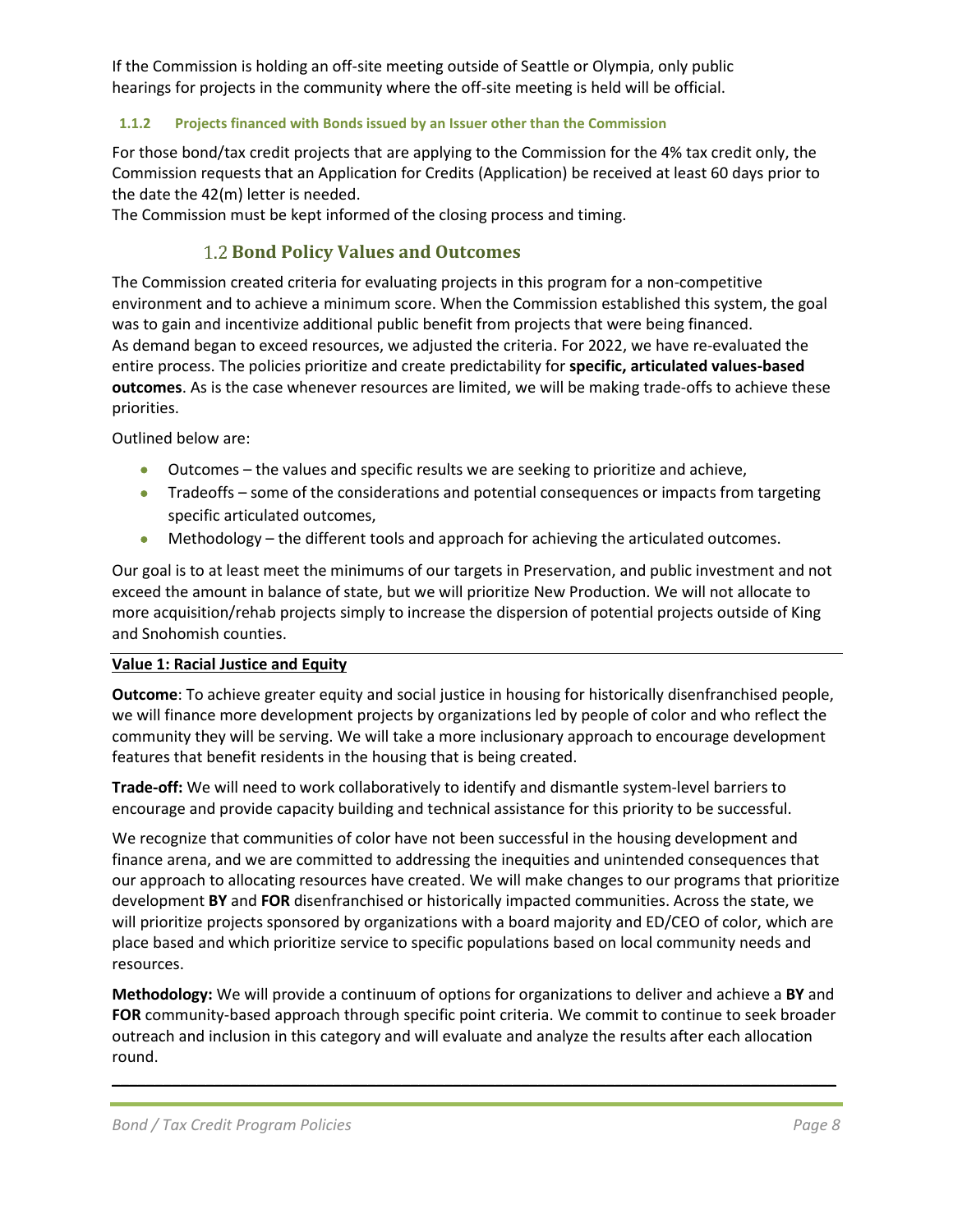#### **Value 2: Alignment of Resources**

**Outcome**: WSHFC acts in coordination with other public funders to help them achieve their federal, state and local goals, to create a predictable pathway for developers and our funding partners, resulting in a more efficient use of public funds.

Key resources at the local, state, and federal levels create and/or preserve affordable housing. Many of these resources rely on the Multifamily Bond/Tax Credit Program to complete the financing stack. These public funds, or contribution of land, are a proxy for priorities either driven by the local jurisdiction or by the state legislative process and represent important needs in the community.

#### **Trade-off:**

Key resources at the local, state, and federal levels create and/or preserve affordable housing. Many of these resources rely on the Multifamily Bond/Tax Credit Program to complete the financing stack. These public funds, or contribution of land, are a proxy for priorities either driven by the local jurisdiction or by the state legislative process and represent important needs in the community.

The level of public resources is varied throughout the state and in some cases, projects may be feasible without any public resources. By prioritizing projects with public funds, we may disadvantage communities where the public resources are not used for these types of projects.

#### **Methodology**:

To be considered "publicly leveraged", the amount of public funds invested in projects must be:

**In Seattle** – at least 10% of Total Project Costs, less the deferred developer fee

**Outside of Seattle** – 5% of Total Project Costs, less deferred developer fee

Funds must be committed at the time of application to be eligible. Applicants must include evidence of funding commitments under the project Financing section of the Application. Land donation and nominal value land leases will be valued according to the Fair Market Value of the property substantiated by a recent appraisal. Waiver of impact fees may count towards the calculation of public leverage. Public leverage includes local, county, state and federal public capital sources.

Capital contributions by Public Housing Authorities who are also serving as the developer in the project also count as "public leverage".

Tax-exempt bonds, loans or credit enhancement associated with bond financing such as Fannie Mae, Freddie Mac, and FHA are not considered "leverage" for the purposes of this policy. In-kind contributions such as goods and services are also not considered eligible for the purposes of this policy.

We will target 50-60% of the resources to projects with public funding commitments.

#### **Value 3: Meeting Affordable Housing Needs Everywhere**

**Outcome**: The Multifamily Bond/Tax Credit Program is a statewide resource. As such the WSHFC has the responsibility to ensure reasonable levels of geographic dispersion across the state. Given this is a debt program, the market economics (rent levels and cost to develop) are not equally viable throughout the state. WSHFC wants to facilitate developers accessing the Multifamily Bond/Tax Credit Program in as many locations across the state as is feasible and avoid overconcentration in any one area at the expense of others.

**Trade-off**: We may allocate bonds and tax credits to fewer projects in Seattle/King County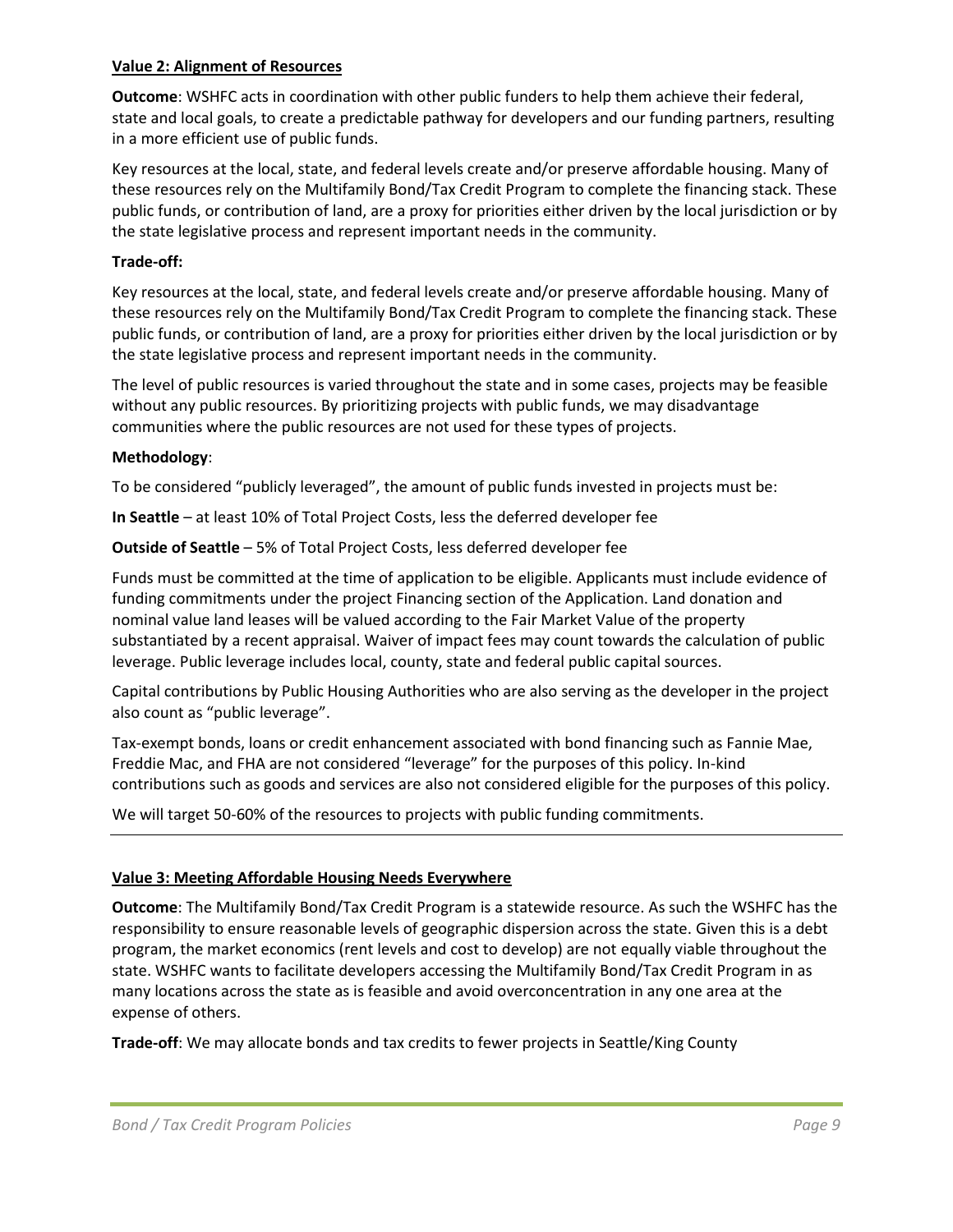Over the years, the market and economics have largely determined the location of Bond/4% Tax Credit projects. In this most recent competitive environment, projects outside of King County, most notably new construction projects, have had difficulty competing. This has led to an increasingly larger share of the resources flowing to King County, especially Seattle. The Commission wants to ensure that projects outside King County can continue to access this program, and we want to look at additional locations that could use this resource.

**Methodology:** We will compare similar projects, and develop slightly different scoring criteria and minimums. Our target will be up to 40% of bonds and tax credits allocated to projects located outside King and Snohomish counties.

#### **Value 4: Ensuring Affordable Housing Projects Serve Their Purpose For as Long as Possible**

**Outcome:** Low-income tenants remain in their housing and do not suffer displacement when the regulatory covenants expire. Their housing affordability is maintained, and their units are improved, which improves the quality of their lives.

**Trade-off**: Balancing the needs of the existing portfolio of affordable housing with new production could result in a decrease of new production.

Although we want to prioritize the creation of new units, financing the acquisition and rehabilitation of existing projects has also been a key purpose for the Multifamily Bond/Tax Credit Program over the years. We want to maintain a limited but predictable amount of bond financing for rehabilitation projects to ensure there are resources available that address health and safety issues and energy efficiency of the current affordable housing portfolio. We also want to ensure that any equity being pulled out of projects as part of a refinancing is being reinvested into the housing to ensure long-term sustainability and livability of the units. We will additionally prioritize the preservation of units with long term rental assistance.

#### **Methodology:**

A project is defined as "Preservation" if 80% or more of the housing units that exist at the time of application are to be renovated as part of the project. In a situation where the project proposal involves both rehabilitation and new construction, the rehabilitated units must make up more than 50% of the total housing units in the project to be eligible for this definition.

Further, Preservation projects must:

- have one or more Federally Assisted Building(s), or
- be currently beyond year fifteen of the Extended Use Agreement and the financing will be preserving the housing units under a new Extended Use Agreement, or
- if originally in the Commission's portfolio, the final regulatory agreement (bond or tax credit) expired in the past 12 months.

Projects that acquire and rehabilitate buildings that do not have regulatory covenants or agreements do not qualify under this definition of Preservation and would be considered new production and would compete in the new construction category even though they need to adhere to the rehabilitation requirements.

**\_\_\_\_\_\_\_\_\_\_\_\_\_\_\_\_\_\_\_\_\_\_\_\_\_\_\_\_\_\_\_\_\_\_\_\_\_\_\_\_\_\_\_\_\_\_\_\_\_\_\_\_\_\_\_\_\_\_\_\_\_\_\_\_\_\_\_\_\_\_\_\_\_\_\_\_\_\_\_\_\_\_\_**

We are targeting 15-25% of the resources to these projects.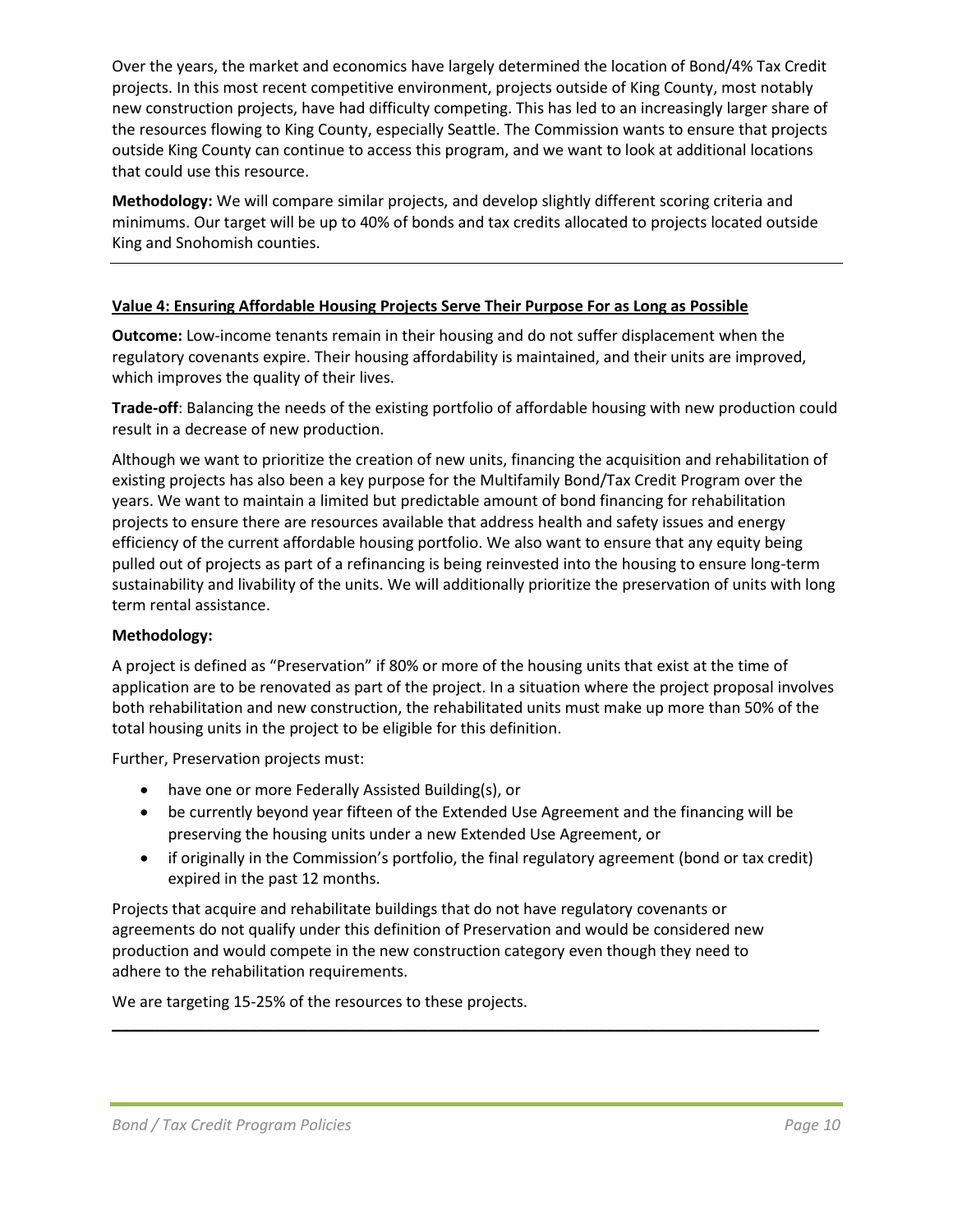#### **Value 5**: **Use our limited resources efficiently**

**Outcome**: Promote the production of housing to serve the most low-income people of Washington as possible, in balance with the targets listed above. Ensure projects are maintaining cost efficiency principles and that bond cap is used to support the most cost-efficient projects, within the values listed above.

**Trade-offs:** Fewer units may be produced**.** Different project types and funding sources as well as site and other cost factors impact the amount of units produced.

Although the types of projects targeted in the criteria above produce public benefits beyond just the production of units, within these targets, we want to prioritize the most cost-effective projects. We want to continue to seek ways to provide competitive and cost saving incentives to projects applying for resources.

**Methodology:** Use point criteria with Total Development Cost limits, and/or with comparing like projects. Seek to continue analysis on market factors and cost drivers to ensure these limits are responsive to market conditions.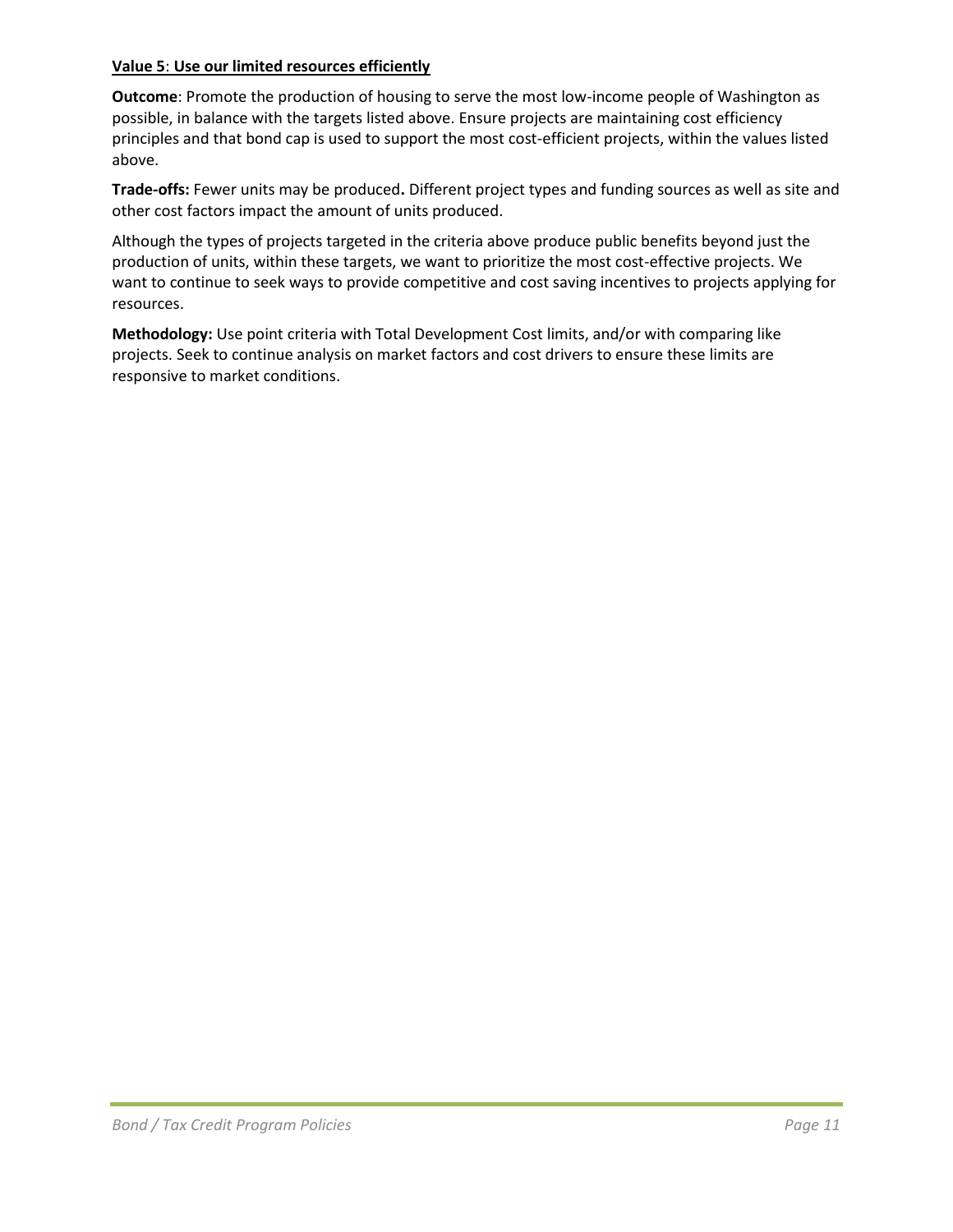# <span id="page-12-0"></span>2 **Program Limits**

The Commission has established the following program limits for projects seeking an allocation of bonds and tax credits. The Applicant should demonstrate compliance with all the program limits in the Application. This program and its policies are established by the Commission and administered by the Multifamily Housing and Community Facilities ("MHCF") Division.

# <span id="page-12-1"></span>2.1 **Maximum Allocation of Tax Credit – WAC 262-01-130(7)**

As required by Section 42 of the Code, the Commission will allocate no more than the minimum amount of Housing Tax Credits needed to ensure that the project will be financially feasible and viable as a qualified low-income housing project throughout the credit period.

As part of the Commission's Credit determination, the Commission will evaluate each project based upon the project's feasibility and viability which includes, among other things, examining the development and operational costs of each project, as well as the market need and demand and the credit pricing.

# <span id="page-12-2"></span>2.2 **Maximum Allocation of Bond Cap**

During years when the Commission conducts competitive rounds, MHCF will not allocate more than 25% of the volume cap to be allocated in that round to one project sponsor, unless an exception is approved by the MHCF Director. Additionally, MHCF will not allocate more than 25% of the calendar year's aggregate available bond cap for a calendar year, including both Carryforward Bond Cap and Current Bond Cap, to a single project sponsor.

# <span id="page-12-3"></span>2.3 **Maximizing the Use of Recycled Bond Cap**

The Housing and Economic Recovery Act of 2008 allows for the recycling of bond volume cap. Recycled bond volume cap ("Recycled Bonds") is derived from the pay down or pay off of multifamily bond issues if certain conditions are met. Recycled Bonds must be issued for a qualified residential rental project within six months of the repayment of the original bonds, the final maturity of the newly issued Recycled Bonds must be within 34 years of the initial issuance date of the original bonds and TEFRA and approval requirements must be met. Perhaps most significantly, Recycled Bonds are not eligible for 4% tax credits. The Commission intends to allocate Recycled Bonds to projects whenever possible. The use of Recycled Bonds will be discussed with the project sponsor well before the scheduled closing of the bonds. The use of such Recycled Bonds is dependent on availability.

By using Recycled Bonds for the portion of the bond issue that exceeds the minimum threshold of the "50% Test" (see Section 3.15) or for projects that do not need to generate 4% tax credits, the Commission will ensure that its current year and carry forward volume cap is prioritized to generate 4% tax credits. The Commission intends to target allocations of new-issue Bond Volume Cap to projects at an amount not to exceed 55% on the 50% Test.

Priorities for Recycled Bond Cap, in order:

- 1. Finance the development of additional projects
	- If there is enough accumulated recycled bond cap to make an entire project feasible, staff reserves the right to first offer it to any projects that plan to structure their project as an 80/20 bond deal, i.e., not using tax credits or using minimal tax credits. If there are no projects considering this structure, then staff may offer the recycled bond cap to projects on the waiting list, in priority order based on point score. All projects receiving recycled cap under this priority would need to meet the following criteria: able to close by a specified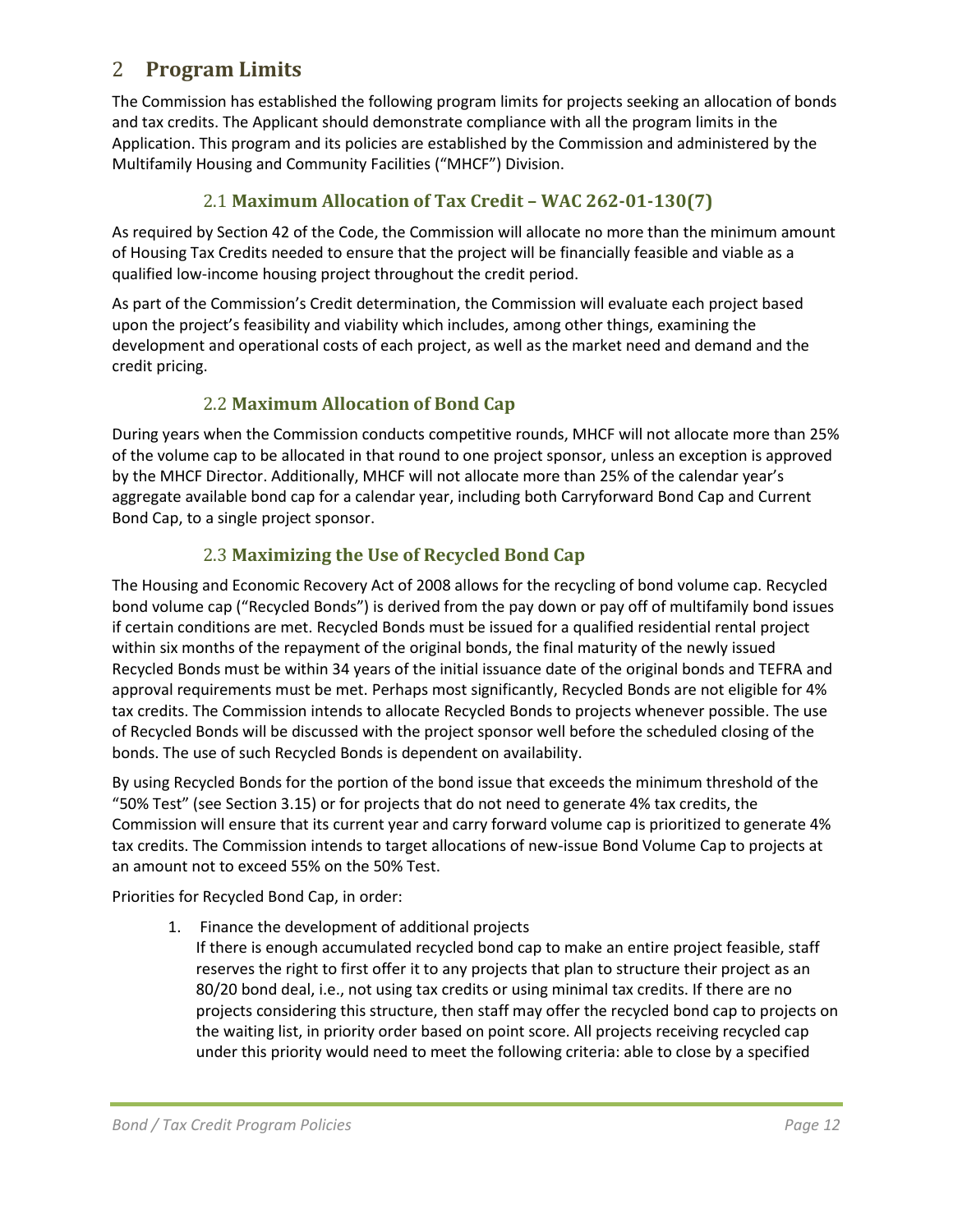date; use a nominal proportional amount of new bond cap; and, able to use most or all the expiring recycled cap

- 2. Lower the use of the bond cap
- 3. Finance what otherwise would be financed under taxable bonds

# <span id="page-13-0"></span>2.4 **Total Development Cost Limit – WAC 262-01-130(8)(a)**

Given the finite resource of the Housing Tax Credit, the primary objective of the Total Development Cost Limit policy ("TDC Limits") is to balance cost containment with promoting quality development. Meaningful cost containment policies are essential to the future success and continued credibility of the Housing Tax Credit program.

#### <span id="page-13-1"></span>**2.4.1 Seattle TDC Limits**

Projects located in Seattle are subject to the Seattle TDC Limits. If a scattered site project is in an additional city in or outside of King County, those units will be subject to either the Balance of King, Metro, or Balance of State TDC Limits, depending on its geographic location.

#### <span id="page-13-2"></span>**2.4.2 Balance of King TDC Limits**

Projects located in King County and outside of Seattle are subject to the Balance of King TDC Limits. If a scattered site project is in an additional county(ies), units outside of King County will be subject to Seattle, Metro or Balance of State TDC Limits, depending on its geographic location.

#### <span id="page-13-3"></span>**2.4.3 Metro TDC Limits**

Projects located in Pierce, Snohomish Clark, Thurston, Whatcom, or Skagit counties are subject to the Metro TDC Limits. If a scattered site project is located in an additional county(ies) that does not include King, Pierce, Snohomish, Clark, Thurston, Whatcom, and Skagit Counties, units outside of the Metro area will be subject to the Balance of State TDC Limits.

#### <span id="page-13-4"></span>**2.4.4 Balance of State TDC Limit**

Projects not located in the Seattle, Balance of King, or Metro TDC Limit areas, as set forth above, are subject to the Balance of State TDC Limits.

#### <span id="page-13-5"></span>**2.4.5 Urban Project TDC Limit Increase**

Projects located in any county other than King County that fit the definition of an Urban project set forth below, may request to be allowed to use the TDC Limits one category higher than their current category. For example, a proposed project in the Balance of State TDC Area meeting the "Urban project" definition, may request to apply under the TDC Limits for the Metro TDC Area. Urban projects are defined as those that have three or more of the following and are within a designated urban growth area:

- Located within the city limits
- Located in or near a central commercial zone or downtown core
- More than 4 stories
- An elevator
- Required structured parking  $1$

 $1$  Structured parking is defined as an above-grade or underground structure specifically designed for motor vehicle parking.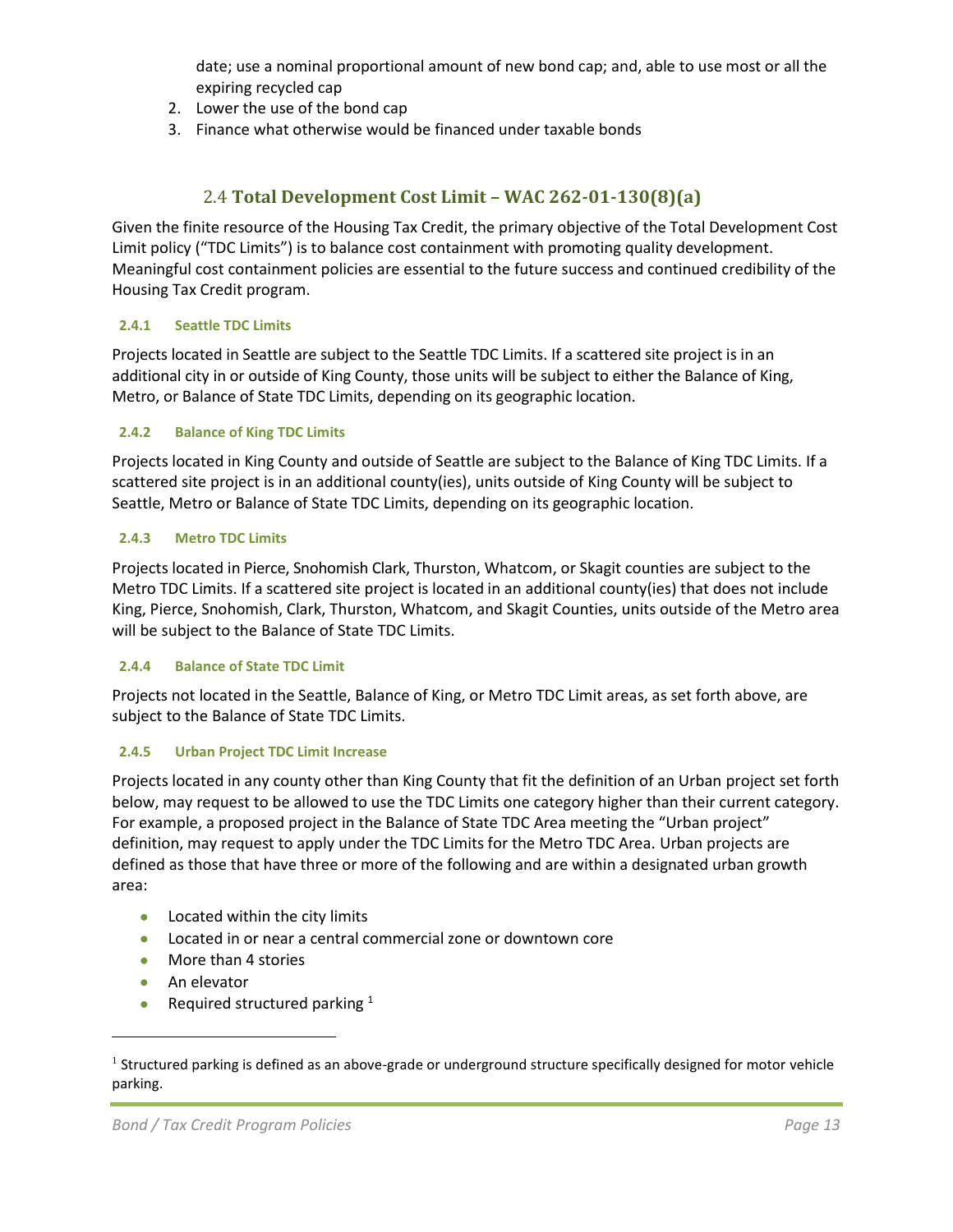- Maximizes density either through increased number of bedrooms per unit or units per acre
- Specific high-cost design elements meeting city neighborhood plans and infill goals

#### <span id="page-14-0"></span>**2.4.6 Area Designated as a Difficult to Develop Area (DDA)**

Projects seeking an increase in their TDC Limits under this section must notify the Commission in writing of its desire to get the increased TDC Limits at least sixty (60) days prior to application. The Commission may request that the Applicant set forth in detail how it meets the Urban project definition. A project cannot use the increased TDC Limits absent authorization from the Commission.

|                         | <b>Studio</b> | <b>One Bedroom</b> | <b>Two Bedroom</b> | <b>Three + Bedroom</b> |                       |
|-------------------------|---------------|--------------------|--------------------|------------------------|-----------------------|
| <b>Seattle</b>          | \$339,900     | \$388,700          | \$461,500          | \$588,200              |                       |
|                         |               |                    |                    |                        |                       |
|                         | <b>Studio</b> | <b>One Bedroom</b> | <b>Two Bedroom</b> | <b>Three Bedroom</b>   | <b>Four + Bedroom</b> |
| <b>Balance of King</b>  | \$317,700     | \$367,800          | \$390,800          | \$484,900              | \$519,900             |
| <b>Metro</b>            | \$305,800     | \$356,700          | \$377,800          | \$446,700              | \$481,700             |
| <b>Balance of State</b> | \$274,200     | \$309,300          | \$338,500          | \$410,400              | \$445,400             |

#### <span id="page-14-1"></span>**2.4.7 TDC per Unit Limit Schedule**

A project's TDC Limit is the sum of the total number of units of each bedroom size, multiplied by the cost Limits of that bedroom size. Total Development Cost is defined as the Total Residential Project Cost minus the cost of land, the costs associated with offsite infrastructure improvements and the capitalized reserves as detailed below. All units (low-income, market-rate and common area units) are to be included in the calculation.

Additional costs associated with the land including, but not limited to, closing costs, site work or purchase and sale extensions must be included in the Total Development Cost for the purposes of determining whether a project exceeds the TDC Limit.

Offsite infrastructure improvements are defined as: improvements required by the local jurisdiction to be dedicated for use by the public and can include roads, curbs, gutters, sidewalks, storm water drainage, domestic water inflow and utilities, including utility steel casings, wiring and installation fees.

Capitalized Reserves include long-term reserves such as an operating reserve or a replacement reserve; they do not include reserves capitalized to cover the lease-up period.

Projects are subject to the Development Cost Limit Schedule in place at the time of Application. As part of the Application, projects must provide a detailed breakdown of anticipated Total Project Costs.

#### <span id="page-14-2"></span>**2.4.8 Waiver of the Total Development Cost Limit – New Construction**

In setting this policy, the Commission acknowledges that some projects will not fit within these Limits despite best efforts to do so. However, it is imperative that the Bond and Tax Credit resources be allocated to projects demonstrating prudence when making their funding proposals. While the TDC Limit policy sets distinct Limits, discretion is a critical component of this policy. Through the waiver process, the Commission may consider a number of potential project characteristics that can create cost levels above the published Limits.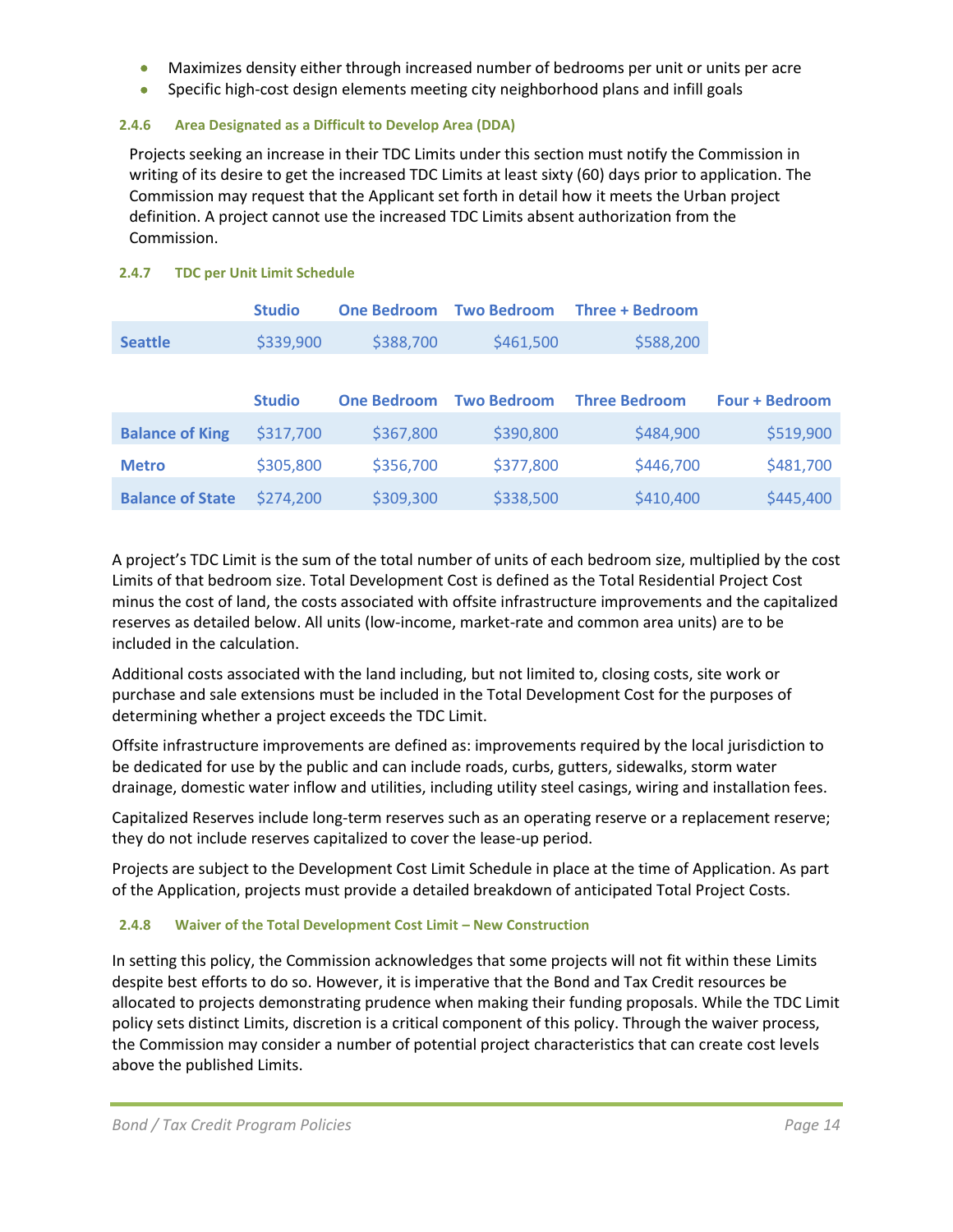These cost influences may include, but are not limited to:

- Construction type (e.g. high-rise elevator construction, structured parking)
- Density (e.g. units per acre)
- Costs related to stated program priorities (e.g. supportive housing, large family units)
- Multi-phased projects and large-scale redevelopments
- Funded initiatives promoting design or development innovation
- Costs that result in energy or water cost savings beyond local building code or Evergreen Sustainable Development Standard ("ESDS")

#### **However, an increase in labor costs is not solely sufficient to support a waiver request.**

Approval of the TDC waiver request is at the sole discretion of the Commission. The existence of the above factors should not be construed as a guarantee of waiver approval.

Projects requesting a waiver of the TDC Limit must submit a TDC Limit Waiver Request Form with required attachments 60 days prior to submission of the Application. Applications submitted that exceed the TDC Limit without an approved waiver will be disqualified and not considered further.

Waiver requests will be evaluated to determine whether additional costs are reasonable and justifiable under the circumstances, attributable to unique development characteristics, and consistent with the housing needs and priorities identified in the Policies. They will be valid for only one year from the date of the waiver. If the project has not closed, i.e., issued bonds within 12 months of the waiver. The project must reapply.

If a project exceeds the TDC Limit by 20% or less, the waiver is subject to the approval of the MHCF Director. If a project exceeds the TDC Limit by more than 20%, the waiver must be approved by the Executive Director prior to the submission of the Application.

#### <span id="page-15-0"></span>**2.4.9 Waiver of the Total Development Cost Limit – Rehabilitation and Re-syndication projects**

When a TDC Waiver is requested, the Commission will review the following, among other things:

- Related-party transactions
- Initial construction issues
- Acquisition price
- the method used to appraise the project
- the scope of work to be done
- the percentage of the total budget the rehab accounts for
- needs assessment post-rehab
- developer fee
- the amount of cash and developer fee going to the sponsor
- management history
- deferred maintenance issues
- costs that result in energy or water cost savings beyond CODE or ESDS
- projected useful life of improvements
- replacement reserves
- the ability to repay any Seller Note or Loan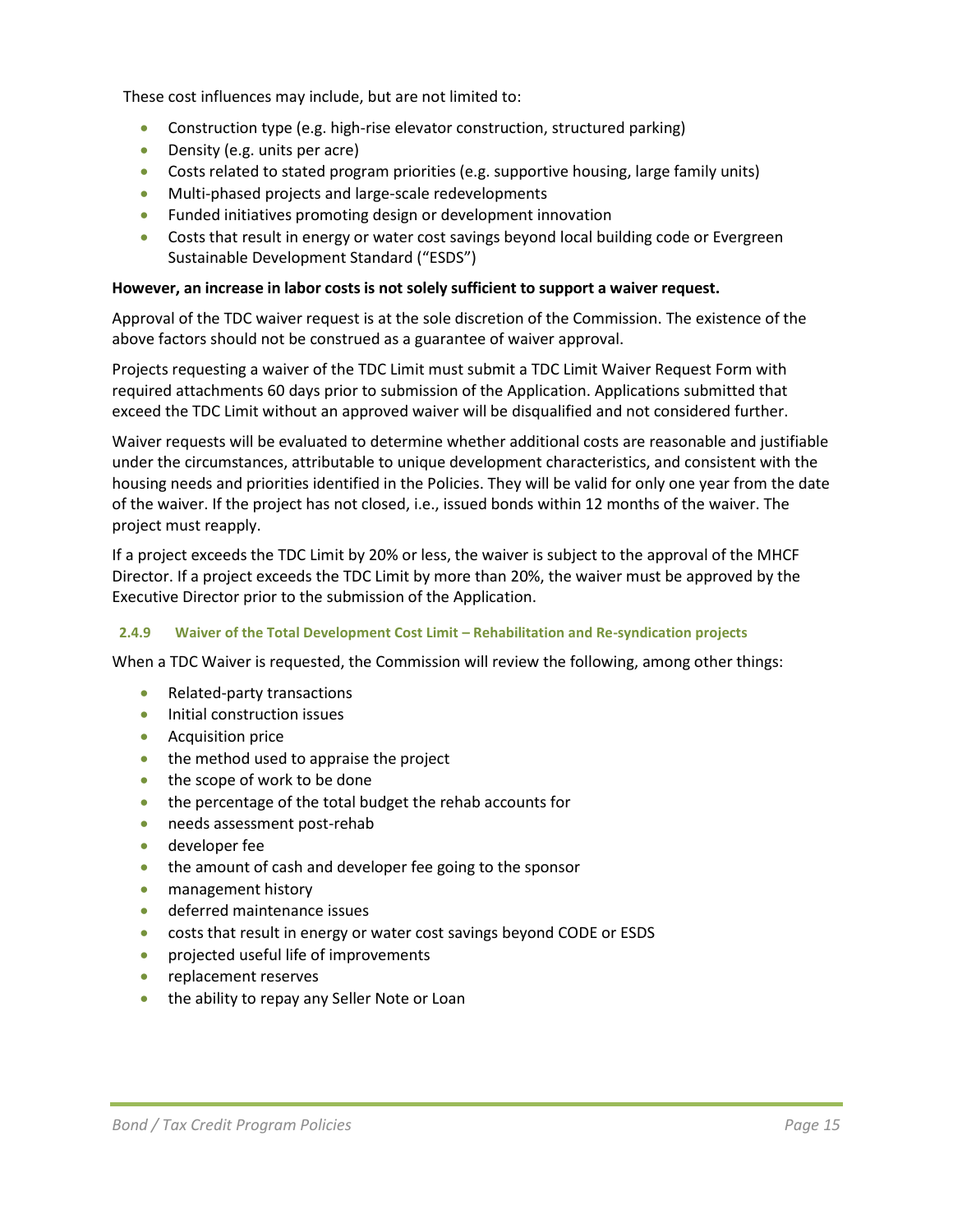#### <span id="page-16-0"></span>**2.4.10 Changes in Total Development Costs**

The intent of this policy is to encourage the communication of any unanticipated changes in project costs. Any cost increases must be proactively communicated and approved by the MHCF Director. The Commission retains the right to disallow any future increased development cost.

#### <span id="page-16-1"></span>**2.4.11 Calculation of Future Total Development Costs Limits**

The MHCF Division intends to annually review the TDC Limits using historical internal application and cost certification data, as well as industry construction cost data. Based upon this review, the TDC Limits may be modified as the MHCF Division deems appropriate.

#### <span id="page-16-2"></span>**2.4.12 Other Public Funders Development Costs Limitation Initiative.**

The Commission reserves the right to incorporate development cost containment initiatives offered by other public funders, such as the Department of Commerce or the City of Seattle, into its analysis of TDC limit waiver requests and future adjustments to its TDC Limits and cost-containment policies.

#### <span id="page-16-3"></span>**2.4.13 Total Development Cost Limit Exemption**

In setting this policy, the Commission acknowledges that occasionally a project requesting tax credit funding will not fit within these Limits due to extraordinary circumstances. In those rare cases, the Commission may grant a one-time exemption to the TDC Limits.

Some examples of extraordinary circumstances could include historic districts and historic tax credits, seismic retrofit, hazardous material abatement, and other issues faced by projects that consist of an adaptive reuse of an existing site/building.

Projects requesting an exemption from the TDC Limit must make an initial exemption request by submitting, in writing, a request for an exemption to the MHCF Director at least 4 months prior to the Application deadline. After receipt of the initial exemption request, the MHCF Director (or staff designee) will schedule a project pre-application meeting to determine the documentation and narratives necessary to support a formal request for an exemption.

If the Commission grants an exemption from the TDC Limit, the project will be subject to a project costanalysis during the application process. The Applicant may be required to submit detailed estimates of costs, which can include costs associated with abatement, demolition, seismic retrofit, structural changes, code compliance, parking and design and professional services. The Commission will determine if the project cost analysis will be conducted by Commission staff or by a third-party reviewer. If the Commission determines that a third-party review is necessary, costs associated with that review will be borne by the Applicant.

In addition, if the project is granted an exemption from the TDC Limit, additional reporting requirements, as determined by the Commission, will be required throughout the project construction period.

Total Development Cost Limit exemptions are granted by the Executive Director of the Commission. Total Development Cost Limit exemptions will remain valid only for the current year's application. In addition, the development costs associated with a project receiving an exemption shall not be used to calculate future TDC Limits.

#### <span id="page-16-4"></span>2.5 **Maximum Construction Contingencies – WAC 262-01-130(8)(b)**

The maximum amount of Credit allocated to a project will be determined after limiting the rehabilitation contingency to 15% of the rehabilitation costs and the new construction contingency to 10% of new construction costs. Rehabilitation costs include rehabilitation hard costs, site work costs, and contractor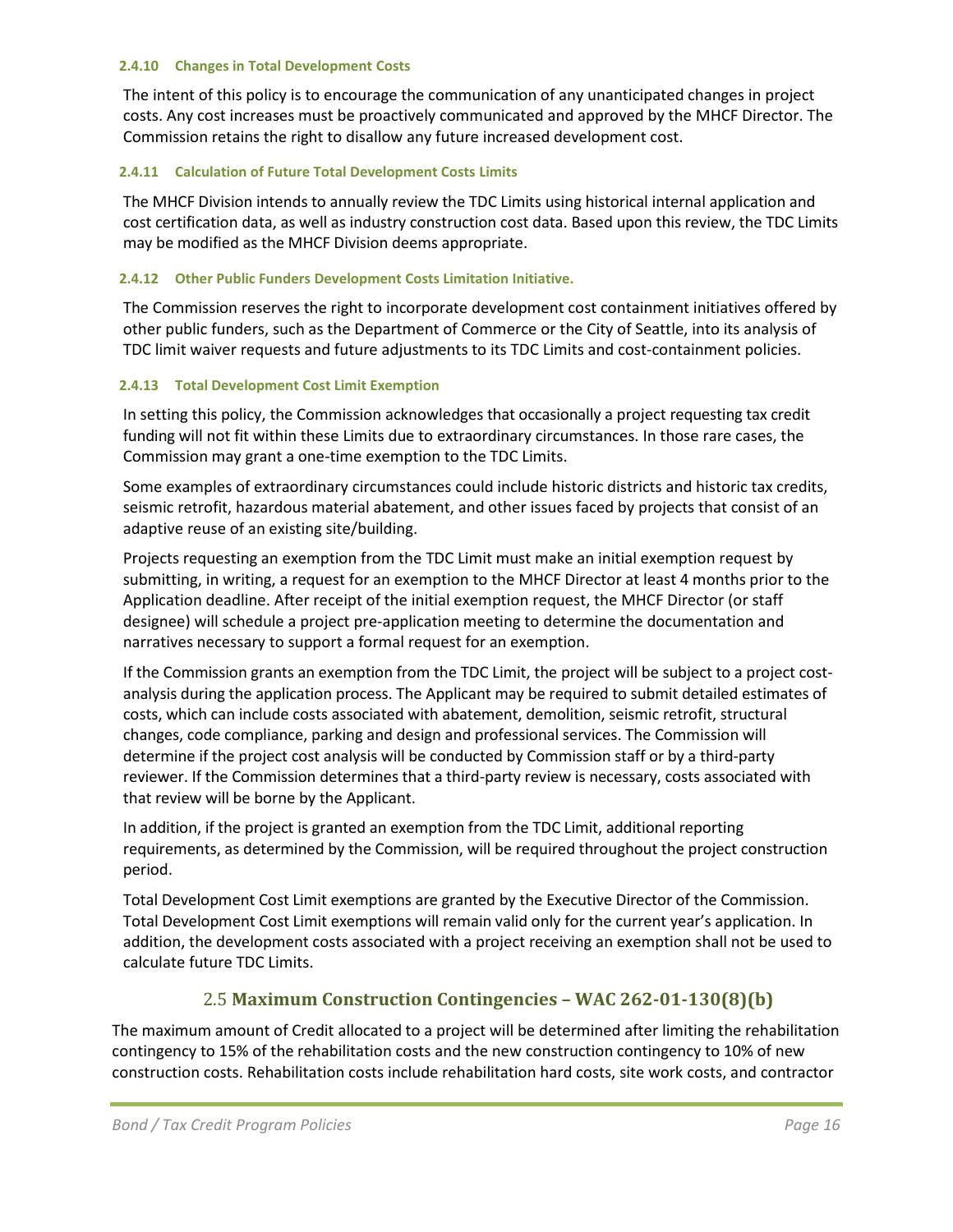profit and overhead. New construction costs include new construction hard costs, site work costs, and contractor profit and overhead.

# <span id="page-17-0"></span>2.6 **Maximum Developer Fees – WAC 262-01-130(8)(f)**

The Commission will only consider developer fees in the aggregate, up to 15% of Total Residential Project Costs less reserves, Donation, Intermediary Costs, and less the requested developer fee amount. For this purpose, developer fees include all consultant fees (other than arm's length architectural, engineering, appraisal, market study and syndication costs) and all other fees paid in connection with the project for services that would ordinarily be performed by a developer, as determined by the Commission.

For projects receiving capital funds from one or more public sources, the Commission will set the developer fee at the time of the Equity Closing based on the project's final budget after construction bids have been accepted and final sources and uses have been balanced. The fee presented in the Placed-in-Service documentation may not exceed the amount finalized at closing. For acquisition/rehabilitation projects where the cost of rehabilitation is less than 25% of the reasonable "as-is value" of the building, the Commission will only allow in eligible basis developer fees up to 10% of Total Residential Project Costs less reserves, Donation, Intermediary Costs, and less the requested developer fee amount. Total rehabilitation costs consist of the budget categories of site work, rehabilitation, contractor overhead and profit, and contingency. The Commission may require the Applicant to submit a copy of a current appraisal to establish the building's as-is value.

If land costs increase in a transaction between Related Parties or other parties with an Identity of Interest (a "Related Buyer and Seller"), the Commission may require the Applicant to submit a copy of a current appraisal to establish the land value. The Commission may limit the land costs included in the Total Residential Project Costs. If the Commission accepts any portion of the increased land cost in a transaction between a Related Buyer and Seller, the amount of the increased land price will be deducted from the lesser of the developer fees listed in the Applicant's project budget or the maximum developer fees applicable to the project. If a Related Party or other person having an Identity of Interest to the Applicant complete land improvements, the work should be itemized on the project's budget and not included as an increased land cost.

In this policy, Intermediary Costs, Reserves, Donation and any amounts attributed to commercial areas or other non-residential areas are not considered part of the Total Project Costs.

# <span id="page-17-1"></span>2.7 **Maximum Consultant Fees – WAC 262-01-130(8)(f)**

Consultant fees (other than arm's length architectural, engineering, property appraisal, market study, and syndication costs) must be included in the developer fees limit set forth above.

# <span id="page-17-2"></span>2.8 **Maximum Contractor's Profit and Overhead – WAC 262-01-130(8)(g)**

When the general contractor is a Principal, Related Party or otherwise has an Identity of Interest with the Applicant or project owner, the Commission will limit the contractor's combined profit and overhead to 10% of total rehabilitation/construction costs plus site work costs.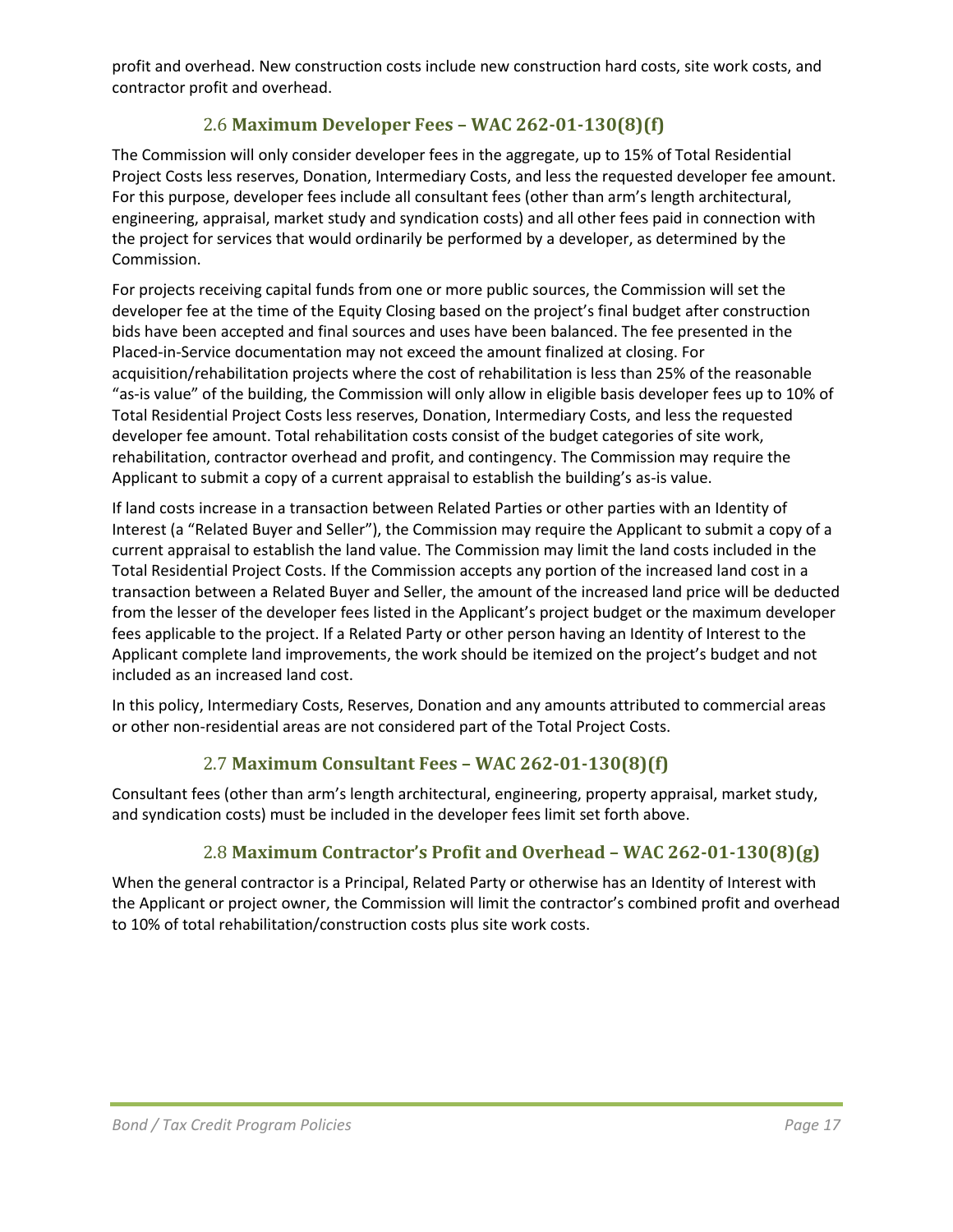# <span id="page-18-0"></span>3 **MINIMUM Threshold Requirements**

All projects must meet the Minimum Threshold Requirements (MTR) described in the following sections when submitting their application to be eligible for financing through the Bond/Tax Credit Program. If competitive rounds for Bond applications are in effect, Applicants must also meet those submission deadlines.

# <span id="page-18-1"></span>3.1 **Complete Application and Appropriate Fee**

The Applicant must submit a complete, legible, and executed Application. The Applicant must include all required attachments and the appropriate Application fee to be eligible for financing through the Bond/Tax Credit Program. The Applicant must use the Commission's Application forms. Please see *Section 9: Tax Credit / Bond Program Fees* for details on the Application fee.

The Commission prefers that the Applicant pays the Application fee using ACH or wire services. The applicant also may pay the fee with a business or personal check, a money order, or a cashier's check. An Application submitted with a check that is returned for insufficient funds will not be considered further.

# <span id="page-18-2"></span>3.2 **Application Correction Period**

If the MHCF Director determines that an Application is substantially complete but an item is missing, incorrect, or needs clarification, the Applicant will have five business days from receipt of written notice from the Commission to deliver the required information to the Commission. At the discretion of the MHCF staff, additional time may be permitted to submit the required information. Staff will send the written notice to the address of the contact person identified in the Application. If the Applicant fails to submit the required information within the required time period (including extensions), the MHCF Director may disqualify the Application.

If a project is applying for Bond Cap and Tax Credits during a competitive round, the Correction Period may not be used to change the number of points selected for a project.

The Correction Period does not apply to any Application that is determined to be substantially incomplete by the MHCF Director.

# <span id="page-18-3"></span>3.3 **42(m) Letter**

Once the Commission has completed the MTR review of the Application, the Commission will issue a 42(m) Letter that verifies the availability of tax credits for the Project. This letter is sometimes referred to as the "Comfort Letter" and is usually a requirement of the Tax Credit investor's due diligence.

# <span id="page-18-4"></span>3.4 **Project Changes**

An Applicant must notify the Commission of any material change in a project including, but not limited to, a change in:

- the number of buildings or units
- the identity of interest disclosure
- the Development Team
- legal counsel or another professional representative's information
- the project's Total Project Costs
- the project's financing sources
- anything that would result in a loss of Allocation Criteria points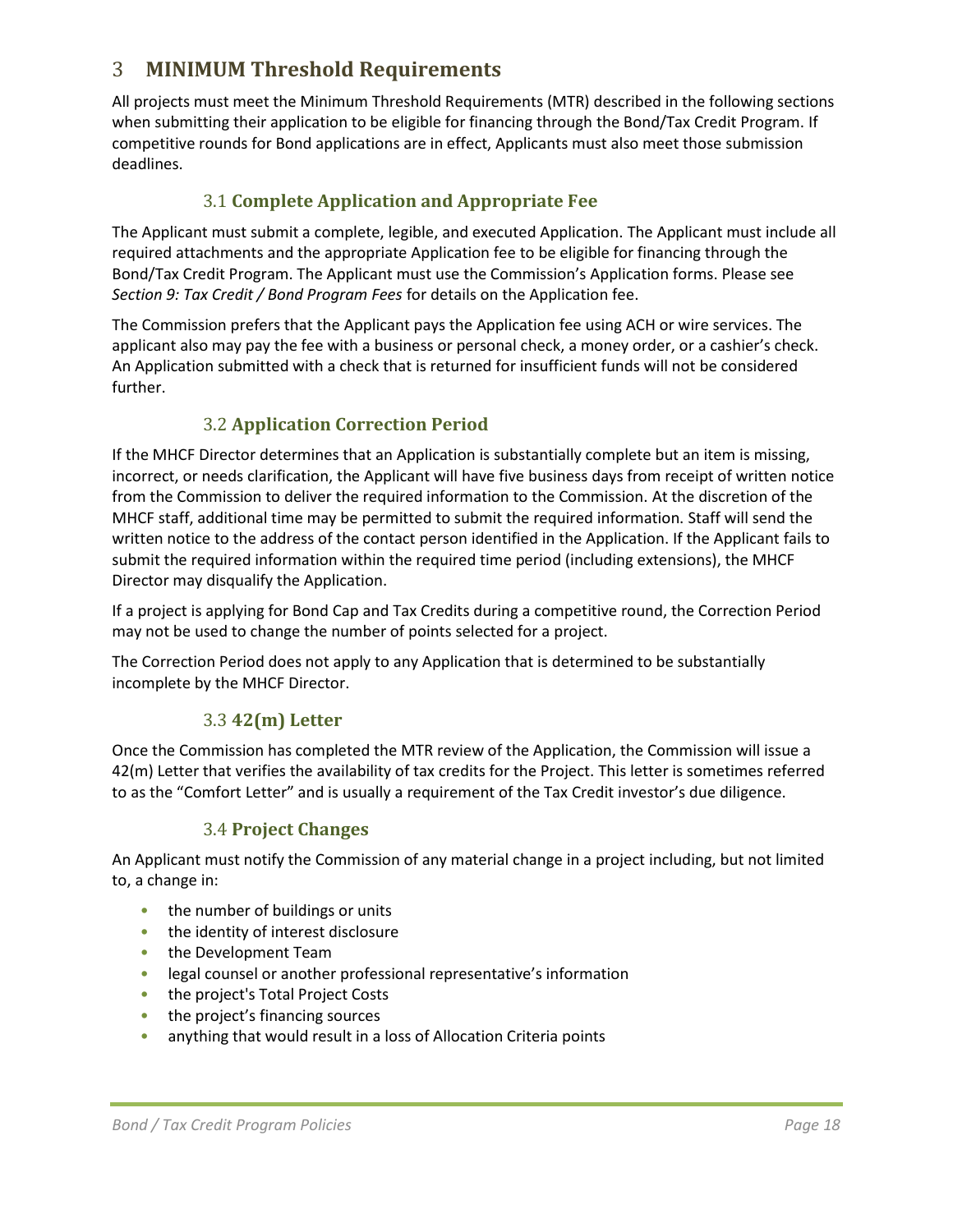Material changes to an Application will be permitted only at the discretion of the MHCF Director. If the Applicant desires to make a material change to the Application after it has been submitted and the MHCF Director refuses to permit the change, the Application will be canceled. The Applicant must submit a new Application and fee according the deadlines or application timelines currently in effect. If competitive application rounds are in place, the Applicant may need to wait until the next round. The MHCF Director will decide whether a change to the Application is material.

The Commission will consider and may approve a material change to a project, if the change is consistent with the Code and the Bond/Tax Credit Program and does not decrease the total number of Allocation Criteria points for the project. The Commission will not approve a material change in the project's location or site.

The Applicant must submit a request for approval of a material change in a project in writing and include a narrative description and other supporting documentation, plus the applicable revised pages of the Application. The Commission will consider a change in the selected Tax Credit and Bond Cap Allocation Criteria for which a project has received points only if (i) the project or Applicant qualified for the Allocation Criterion when the Application was submitted; (ii) the Allocation Criterion is no longer feasible through no fault of the Applicant; and (iii) the Applicant can substitute another Allocation Criterion that results in an equal or greater number of Allocation Criteria points. Aside from these exceptions, the Commission will not consider a project change after the original submission of an Application if it affects project eligibility for an allocation of Bond Cap, allocation criteria points, or project rankings.

# <span id="page-19-0"></span>3.5 **Evergreen Sustainable Development Standard (ESDS)**

Unless a preapproval has been granted, all projects must comply with the version of the ESDS criteria that is current as of the date of the application. Applicants may use a comparable alternative sustainable development standard with preapproval, if they are not receiving funds from the Department of Commerce or any other public entity that enforces those requirements.

Specific information regarding ESDS can be found on the [Commission's ESDS Reference Page](http://wshfc.org/mhcf/9percent/EvergreenStandard.htm) or from the [Department of Commerce](https://www.commerce.wa.gov/building-infrastructure/housing/housing-trust-fund/housing-trust-fund-evergreen-sustainable-development/) .

Projects must comply with all ESDS mandatory criteria. New construction projects or "substantial" / "gut" rehab projects must score a minimum of 50 points from the optional criteria. Moderate rehab projects must score a minimum of 40 points from the optional criteria.

Projects must submit the ESDS Checklist, Project Priorities Survey, Sustainable Development Outline, as well as the Evergreen Owner Certification with their Application. The Evergreen Owner Certification attests that the Applicant has read and understands the ESDS as posted on the Washington State Department of Commerce's [website.](https://www.commerce.wa.gov/building-infrastructure/housing/housing-trust-fund/housing-trust-fund-evergreen-sustainable-development/)

As part of the Placed-in-Service package, the Applicant will submit a copy of the Integrated Development Plan and the Evergreen Project Plan (the "EPP"), which documents exactly how the project met each of the criteria indicated in the ESDS Checklist. The EPP must be accompanied by an architect's certification attesting to the information supplied in the EPP and the EPP's implementation.

Failure to comply with this requirement may result in a temporary suspension from the program. Such action will be considered on a case-by-case basis.

Projects financed through the Washington State Department of Commerce are not required to submit any additional materials at application or Placed-in-Service.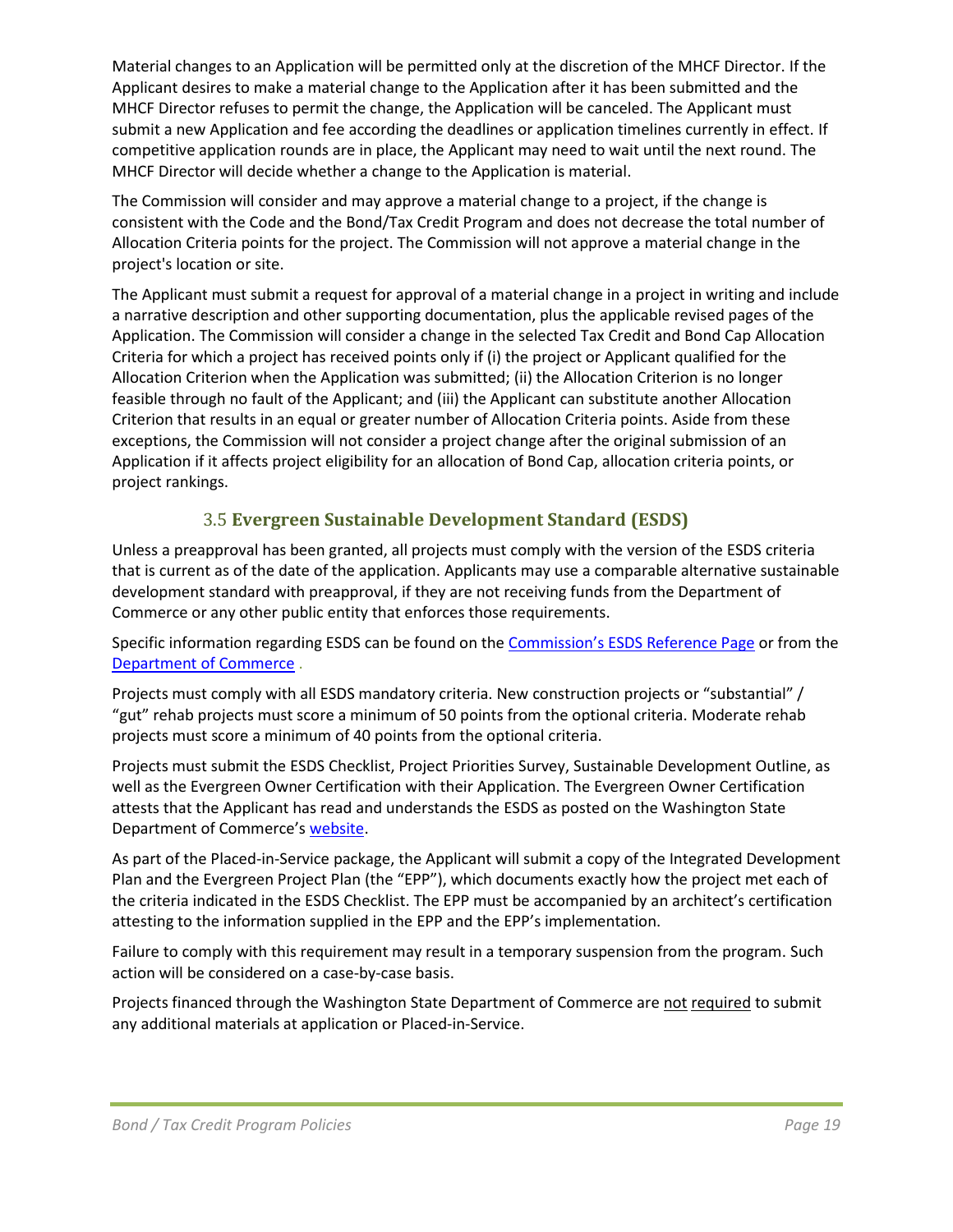# <span id="page-20-0"></span>3.6 **Site Control – WAC 262-01-130(2)(B)**

The Applicant must have control of all land necessary for the project and submit evidence of that control with the Application. Acceptable evidence of site control is a document that has a complete and accurate legal description and is one of the following:

- a recorded deed or conveyance showing that the Applicant has ownership.
- a valid purchase and sale agreement.
- a valid option to purchase.
- a valid and recorded long-term lease.
- a valid option for a long-term lease; or
- other evidence approved in advance in writing by the Commission.

The Applicant should be sure that the name on the evidence of site control and the Application is exactly the same. The site control document should also identify the same area as the project site listed in the Application and the same cost for the land and/or existing buildings for the project referenced in the development budget provided with the Application. If the site described in the Application and the site control document are not exactly the same, the Applicant must provide a narrative description and supporting documentation to clarify how the area and cost for the project were established.

If the Commission questions the reasonableness or appropriateness of the land costs for a project, the Applicant may be required to submit a copy of an appraisal with an effective date within 6 months of the transaction and acceptable to the Commission to establish the value of the land. The Commission reserves the right to limit the land costs included in the Total Project Costs for a project when evaluating the Bond and Credit amounts.

The Applicant should be aware that the allocation of Bond Cap and Credits for a project is site-specific. The Applicant must identify in the Application any changes that are anticipated in the legal description for the project site, including a narrative description and drawings to explain the planned changes (e.g., a land survey, partition, subdivision, etc.). The final legal description must be consistent with the planned site changes identified in the Application.

# <span id="page-20-1"></span>3.7 **Title Report**

The Applicant must include a title report that is dated not more than 6 months prior to the Application date that shows the ownership of the land containing each site is vested in the same name as either Ownership Entity or the person/entity with which the Applicant has executed acceptable evidence of site control approved in advance in writing by the Commission.

The title report must identify all encumbrances and liens upon the land and include a complete and accurate legal description.

# <span id="page-20-2"></span>3.8 **Market Study –WAC 262-01-130(2)(c)**

The Applicant must submit a complete market study with the Application. The market study must satisfy the requirements of this chapter, the Application and Section 42 of the Code. An independent thirdparty analyst, using generally accepted principles and theory, must prepare the market study. The analyst must be included on the Commission's list of approved providers. The analyst must have demonstrated experience in the proposed project's market area and with the rent-restricted market. The market study must have an effective date no more than 6 months prior to the date that the Application is submitted to the Commission. An update of a market study will be accepted, at the Commission's discretion, if the effective date of the original market study is within 12 months of the Application date.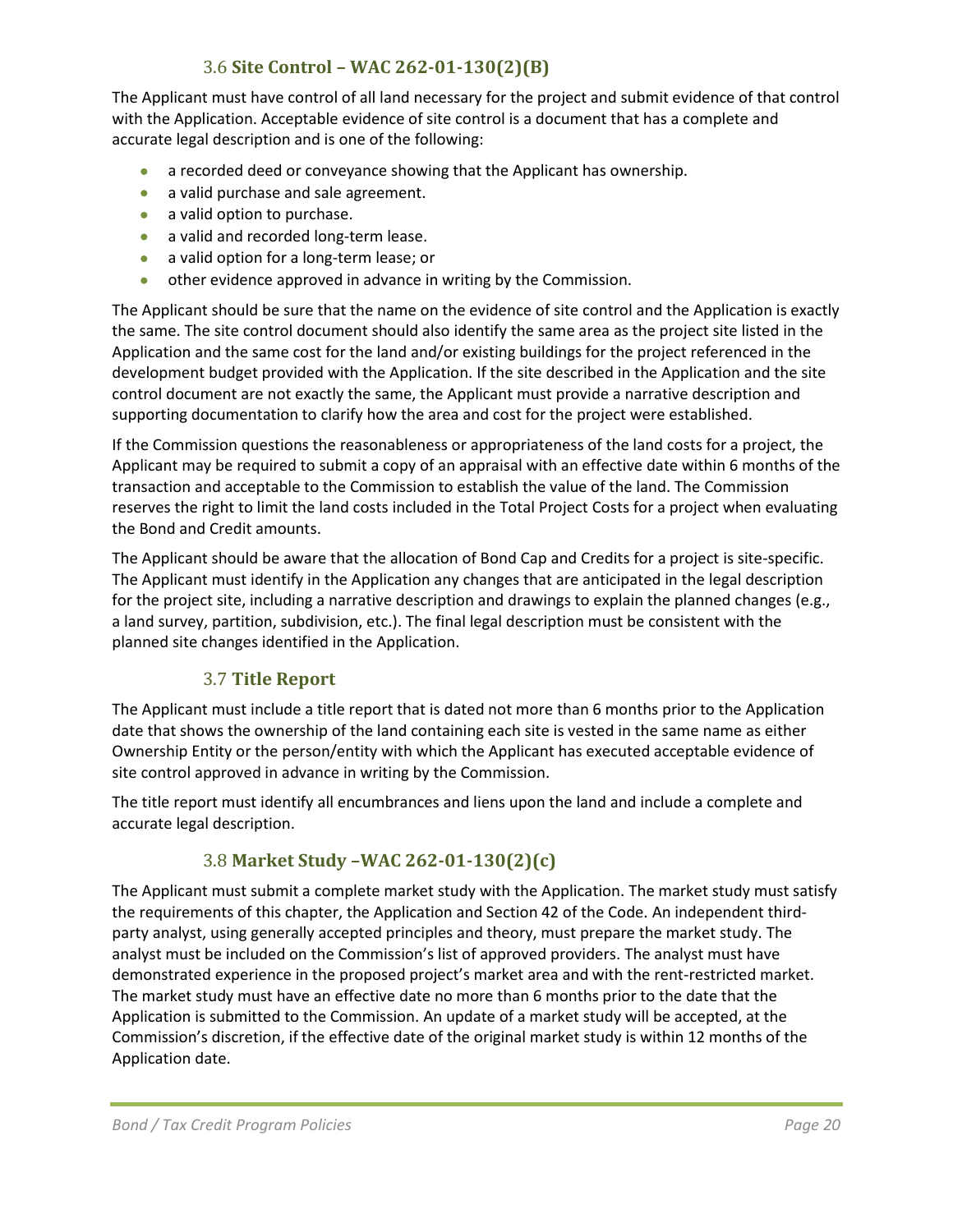The market study must demonstrate to the Commission that the project is creating, preserving, or renovating housing that current market forces are not addressing. In addition, the market study must address current market conditions and determine that the project is viable and provides units at below market rents or gives some other public benefit.

The Commission will accept a current appraisal with an effective date no more than 6 months prior to the date that the Application is submitted in lieu of the required market study, provided that the market analysis and rent discussion sections include the information listed below. In addition, at the Commission's discretion, the Commission may require further market justification of the project or accept a market study in a different format. Any deviation from the market study requirements must be approved in writing by the Commission prior to submission of the Application. The Commission reserves the right to contact the market analyst as needed.

The list of approved market study analysts and instructions for being added to that list may be found on the Commission website a[t http://www.wshfc.org/mhcf/9percent/MarketStudyGuidelines.pdf.](http://www.wshfc.org/mhcf/9percent/MarketStudyGuidelines.pdf)

## • **EXECUTIVE SUMMARY**

- **PROJECT DESCRIPTION**
	- o Description of Market Area (general and specific)
	- o Site Amenities (include any unique characteristics)
	- o Description of Improvements (as available in the case of new construction)
		- Unit mix, unit amenities, common amenities
		- Comparison to market rate projects (does project have typical finish, amenities found in local market)
		- Comparison to other rent restricted projects

#### • **MARKET AREA ECONOMY**

- o Delineation of Market Area
- o Population and Household Trends
- o Housing Trends, including proposed projects and other new developments
- o Supply and Demand Analysis
	- Market Rate Supply
		- Existing
		- Potential/Developing
	- Market Rate Demand
		- Vacancy rates, incentives
		- Rent trends
		- Absorption
	- Rent-Restricted Supply (discuss HUD-assisted housing, TC projects, other subsidized projects, and public housing, as applicable)
		- Existing
		- Potential/Developing
	- Rent-Restricted Demand
		- Vacancy rates
		- Market Penetration Analysis (using income banding min. and max. income for project)
		- Projected Absorption for project
	- Analysis of project's special needs set asides, if applicable
		- Statistical and anecdotal information from appropriate social service agencies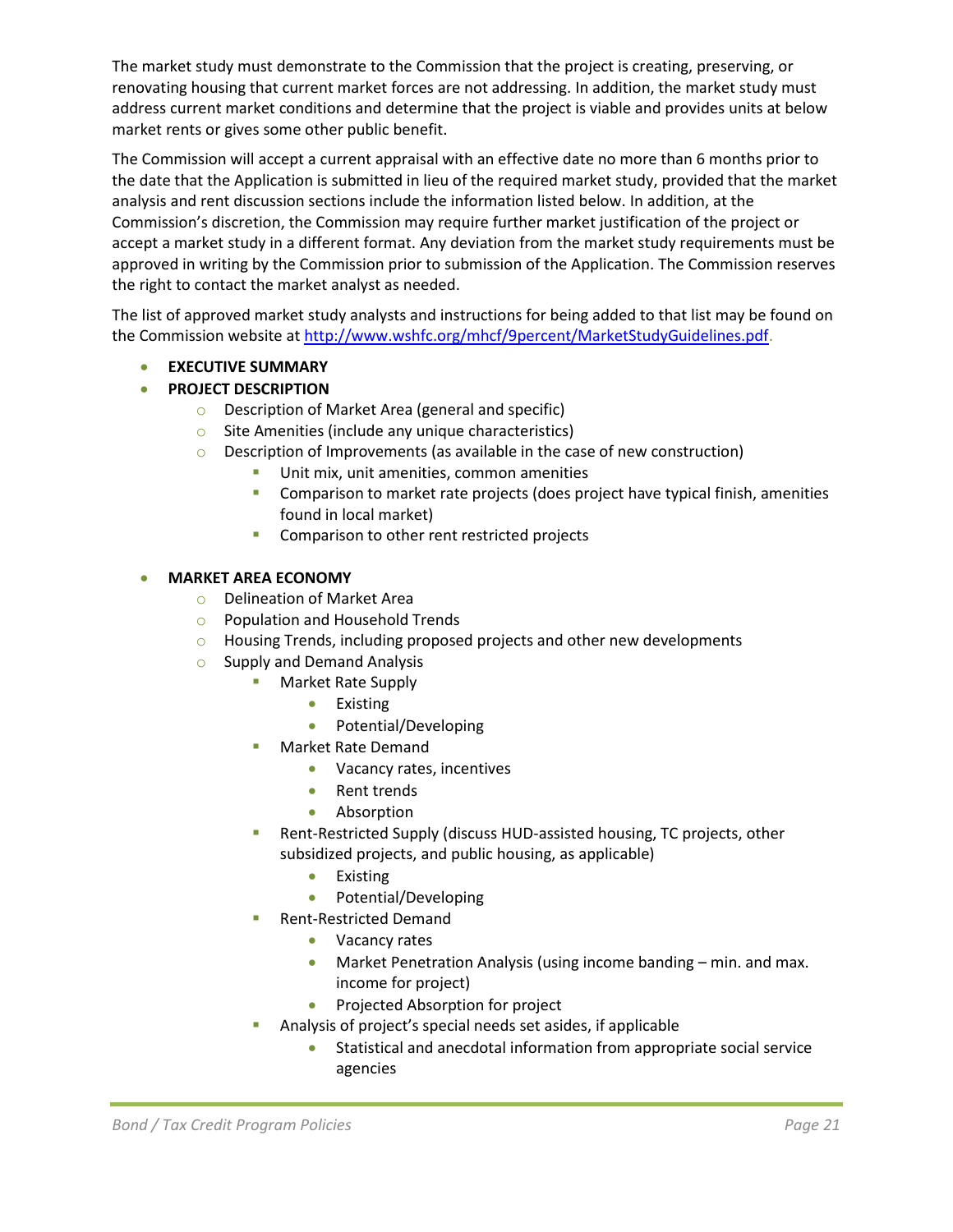- Analysis of specific demand for special needs units
- **EXECONCLUST CONCLUSTED EXECUTE:** Conclusion: Proposed project's competitive position

#### • **COMPETITIVE RENTAL MARKET**

- o Description of Comparable Properties, both **market rate** and **rent-restricted**
	- Analysis of rents, including amenities and utilities
	- Conclusion of rents by unit type
- $\circ$  Analysis of Rent Gap (gap between maximum restricted rents, projected restricted rents and market rents)
- $\circ$  Analysis of the project's effect on the market area, including the impact on Tax Credit and other existing affordable rental housing

#### • **CONCLUSION**

- o Specific Questions:
	- Is the project, as proposed, viable?
	- Does the project meet a current or projected market need?
	- Does the project supply units below market rate?
	- If not, does the project provide some other public benefit? (i.e. Curing deferred maintenance or supplying better housing than currently available, holding rents stable in a market of increasing housing prices, or supplying reasonably priced housing where there is a shortage?)
- o Summary
	- Recap of project
	- Conclusion and recommendations

## <span id="page-22-0"></span>3.9 **Consistency with Local Consolidated Plan – WAC 262-01-130(2)(e)**

All projects must be consistent with the local consolidated plan at the time the Application is submitted, and the Applicant must submit adequate evidence consistent with the Plan.

For projects located in **communities covered by a local consolidated plan**, the Applicant must submit a letter from the local government planning or community development department or housing authority responsible for administering the consolidated plan. The letter must:

- identify the current consolidated plan.
- state that the project is consistent with the consolidated plan; and
- indicate that the project is responsive to local housing needs described in the consolidated plan.

For projects located in **communities not covered by a local consolidated plan**, the Applicant should submit a letter dated no later than 6 months prior to the Application date from the local government where the project is located which describes local housing needs and states that the project is responsive to those needs.

A list of cities and counties covered by a local consolidated plan is available on the Commission's website. The Commission reserves the right to determine whether a project complies with the local consolidated plan, if there is no response from the local jurisdiction.

# <span id="page-22-1"></span>3.10 **Notification of Public Housing Authorities – WAC 262-01-130(2)(f)**

The Applicant must submit a copy of a written letter committing to notify the local public housing authority of the availability of low-income units. The letter must be in the form described below, dated no earlier than 60 days before the date of the Application, and addressed to the relevant public housing authority or to such other agency authorized to act in lieu of a public housing authority where no public housing exists. If there is no public housing authority and no other agency authorized to act in lieu of a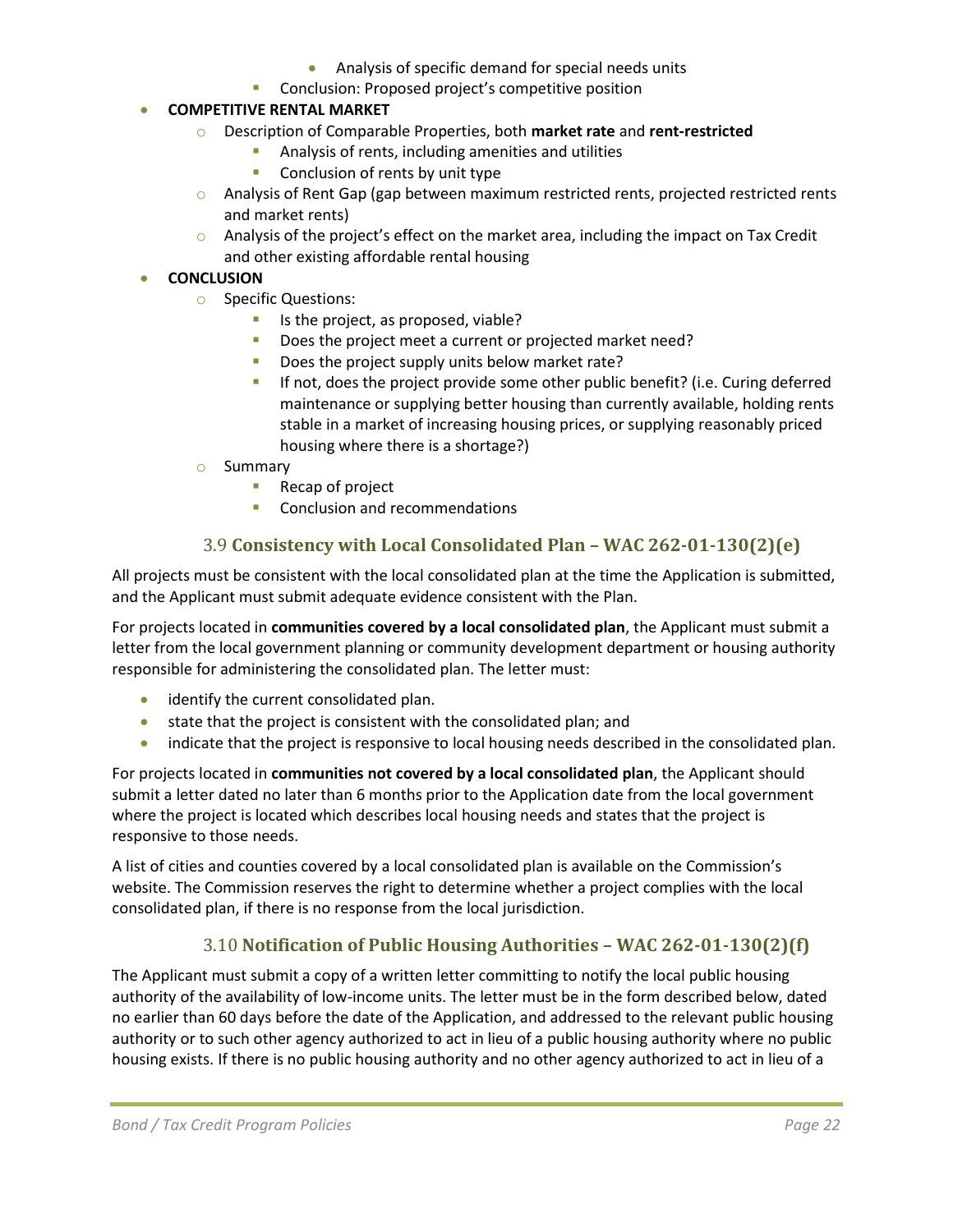housing authority serving the community where the project is located, this notification requirement is waived.

In the commitment letter, the Applicant must:

- identify the location, the planned number of low-income housing units, the target population and the expected Placed-in-Service date for the proposed project.
- agree to notify the public housing authority or other such agency, in writing, of the availability of low-income housing units at least 60 days before the Placed-in-Service date of each building in the project;
- agree to notify the public housing authority or other such agency, in writing and at least once a year, of the ongoing availability of low-income housing units; and
- encourage the public housing authority or such other agency to make the above notices available in any way it deems appropriate to those people on a waiting list for public housing programs.

This requirement does not apply if the housing authority is the project owner or its general partner.

# <span id="page-23-0"></span>3.11 **Relocation Plan – WAC 262-01-130(2)(d)**

If any tenants reside on the proposed project site, the Applicant must submit a relocation plan approved by the appropriate government authority. Applicants should review the Landlord/Tenant Act (RCW 59.18.010). A local government that has jurisdiction over tenant relocation issues, such as a planning or community development department or housing authority must approve the plan, in writing.

In the absence of a local policy, Applicants are required to notify existing households of the proposed financing within 10 days following the real estate closing. The applicant must give proper notice to all existing residents and sufficiently post notice in common areas of the property. The notice should include information regarding transfer of ownership and any and all potential restrictions on income, rent and/or populations served as a result of the proposed financing. Tenants must also be advised of where to obtain further information. Once notification has taken place, the Applicant must submit a copy of the notification to the Commission.

To help minimize displacement, units occupied by households with incomes at or below the 60% AMI, but above the income levels pledged in the Application, may be filled through attrition.

# <span id="page-23-1"></span>3.12 **Acquisition/Rehabilitation of Existing Affordable Housing**

If an Applicant is considering a re-syndication of a project that currently has an Extended Use Agreement, the Commission must approve any changes, e.g. change in set-asides or target population or reconfiguration of units, etc.

Please note that any existing residents certified under the current regulatory or extended use agreements must be held harmless, i.e., their rents and utilities may not be adjusted upward. Project residents may need to be recertified.

Approval will be analyzed based on several criteria, including but not limited to:

- Extent of the rehabilitation being proposed
- Current tenant mix, income levels and market conditions of the project's location
- Overall financial viability
- Level and type of developer fee being proposed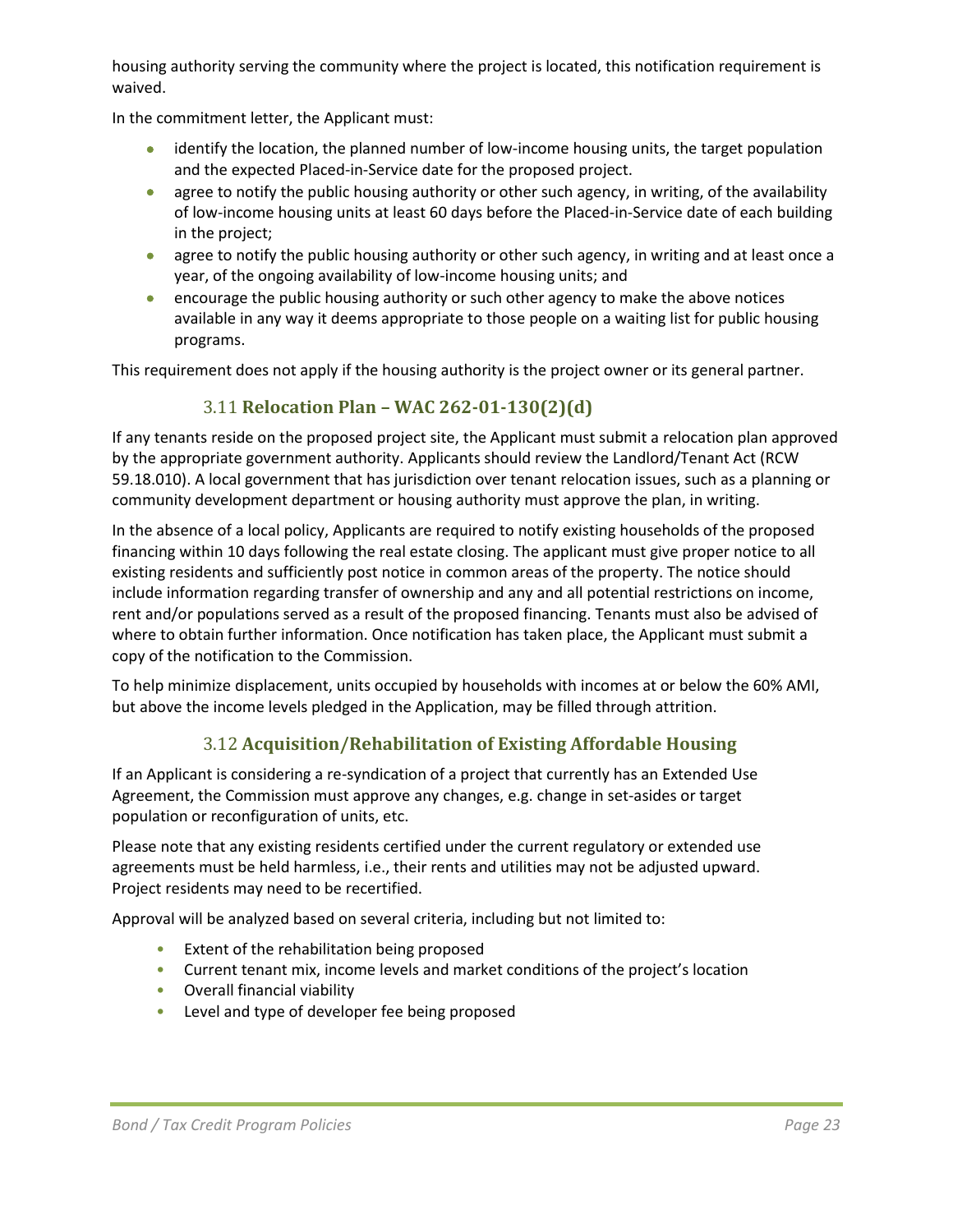#### **Please Note: The Commission requires a pre-application meeting for applicants seeking modification to the current Regulatory Agreement(s) covering the property.**

Please contact MHCF staff for additional information regarding this type of request and the requirements needed as part of the application process. The applicant must complete forms and must submit information to the Asset Management and Compliance Division staff prior to making their Bond/Tax Credit Program application. Any projects requesting changes to existing Commission regulatory agreements must select the maximum Additional Low-Income Housing Use Period in the new Extended Use Agreement and must select the maximum Donation in Support of Local Nonprofit Programs (in accordance with Section 4.6). These requirements will also apply to projects that have had regulatory agreement changes within the previous 5 years prior to their Bond/Tax Credit Program application.

If an Applicant does not plan to make changes to the existing Regulatory Agreement(s) MHCF staff encourage Applicants to contact Asset Management and Compliance at the Commission prior to applying.

# <span id="page-24-0"></span>3.13 **Existing Manufactured Housing Communities**

Manufactured housing communities often have land owned by a landlord and the dwelling units are owner-occupied units. Often these are affordable homeownership properties with average incomes below 60% of median. The Commission actively works to preserve this type of affordable homeownership. When the property is sold to a developer, the residents are not only losing their homes, but their investment, and their community.

If you are seeking to purchase such a community for development into low-income rental units, a preapplication meeting is required. We would like to work with you to develop an equitable solution for the homeowners. Ideally, homeowners would be reimbursed at the assessed value of their home plus full moving costs.

Please be aware of RCW 59.20.300, Manufactured/mobile home communities—Notice of sale.

# <span id="page-24-1"></span>3.14 **Financial Feasibility and Viability Analysis – WAC 262-01-130(7)**

Under Section 42(m)(2)(D) of the Code, the issuer of the tax-exempt bonds is required to determine the amount of Credit necessary for a project's financial feasibility and viability. However, under the *Qualified Allocation Plan* for the State of Washington, the Commission, whether or not it is the issuer of the taxexempt bonds, is required to determine the amount of Credit necessary for a project. The Commission will not allocate or award a bond project more than the minimum amount of Credit needed. Credit pricing is a critical component of assessing and underwriting the appropriate amount of Credit allocated to each project. The Commission's QAP and WACs also require the Commission give weight to projects which maximize the use of the tax credit (WAC 262-01-130(5)(j); QAP II.B(j)).

Further, the *Qualified Allocation Plan* states that if a project is financed in part with tax-exempt bonds from an issuer that is not the Commission, the responsibility to determine the financial feasibility and viability of a project will be shared.

When the Commission issues tax-exempt bonds or determines the initial Credit for a bond project that receives tax-exempt bonds from an issuer other than the Commission, it will determine the appropriate Credit amount at the time of the Application and again prior to the issuance of IRS Form 8609. The Commission will review all representations made by the Applicant in the Application regarding the project's eligible basis, qualified basis, projected sources and uses of funds and will use the Tax Credit Factor selected by the Applicant.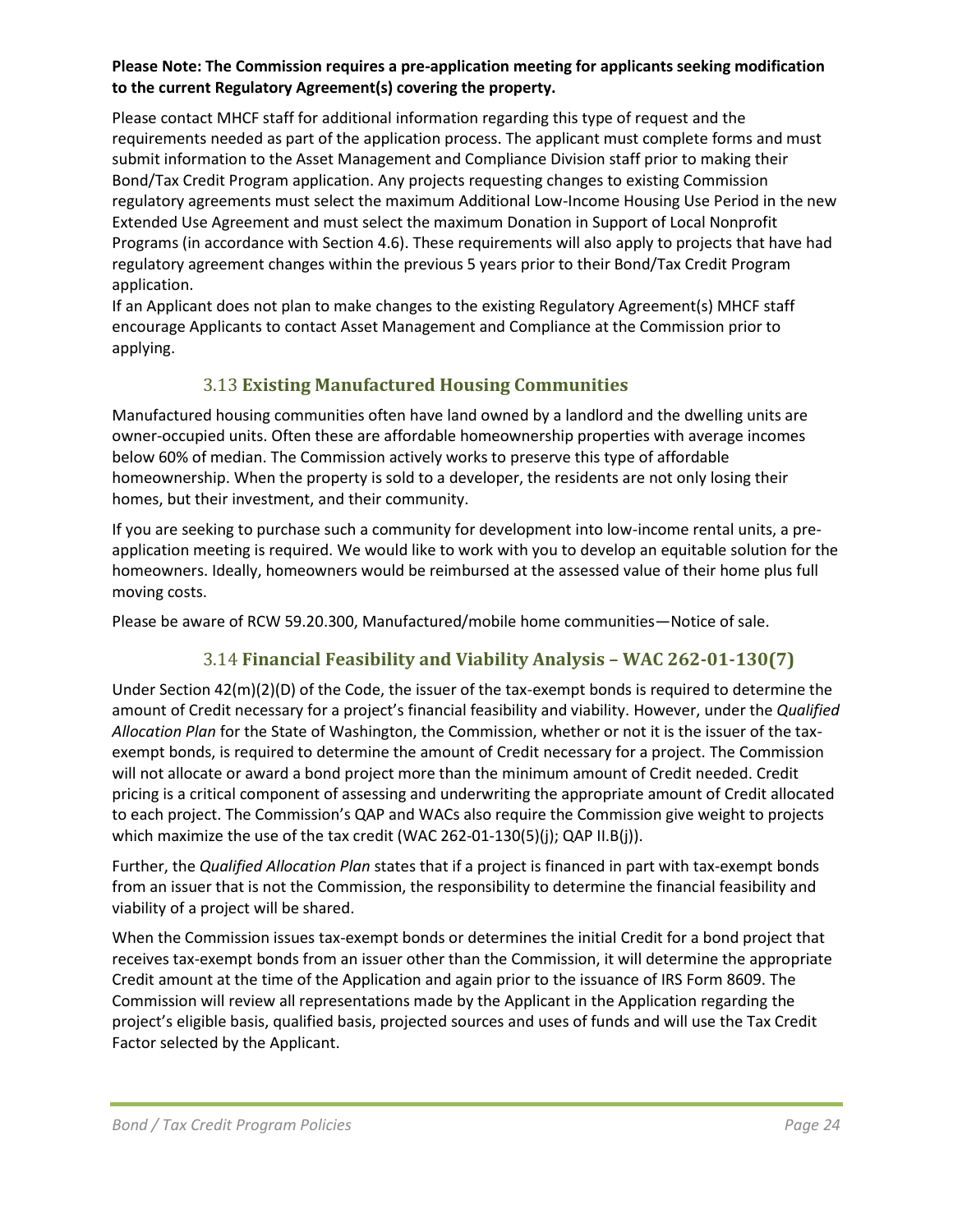To allow the Commission to perform these analyses, the Applicant is required to submit, among other things, (i) a comprehensive development budget showing all sources and uses of funds and the total financing plan for the project and (ii) a fifteen-year operating pro forma for the project.

The operating pro forma must list each of the 15 years separately and include assumptions, notes and explanations regarding the income and expense projections.

Absent a long-term commitment, projects with rental assistance must demonstrate financial feasibility excluding the rent subsidy.

If the project includes commercial and/or other non-residential space, the Applicant will need to submit the following information and supporting documentation in addition to the residential pro forma requested above:

- 1. a breakdown of the total residential and commercial project costs.
- 2. a list of the financing sources for the commercial areas.
- 3. a 15-year operating pro forma for both the residential and commercial areas.

The residential and commercial/non-residential development budgets and operating pro forma forms are incorporated into the Application workbook.

The Commission will review the reasonableness of the development and operating budgets that the Applicant submits. It may require that the Applicant submit documentation to substantiate that any or all of a project's revenue or costs are reasonable and appropriate. In addition, the Applicant may be required to submit a copy of an appraisal with an effective date within 6 months of the Application to establish the value of the land for a project. Even if the land cost is adequately supported by an appraisal, all or a portion thereof may be treated as Developer Fee (which could have the effect of reducing eligible basis).

In determining the amount of Credit for IRS Form 8609, the Commission will review all representations made by the Applicant as well as the Independent CPA's certification regarding the project's eligible basis, qualified basis, and the sources and uses of funds.

Based on the feasibility and viability analyses performed by the Commission, the amount of the final Credit allocation reflected in Form 8609 may be different than the amount of the Credit determined after the project's initial review.

# <span id="page-25-0"></span>3.15 **Project Financing**

Projects using the tax-exempt bonds issued by the Commission must provide evidence in the Application that the project's lender(s) and tax credit investor have been engaged. Project projects financed with bonds issued by an issuer other than the Commission are not subject to this requirement.

#### <span id="page-25-1"></span>**3.15.1 Lenders**

The lender(s) and/or credit enhancer involved in the financing of the project must be identified and engaged in the project before an application for Bond/Tax Credit financing will be accepted. Applicants must submit a copy of each lender's signed term sheet that has been accepted by the Applicant and proof that an appraisal deposit has been made.

#### <span id="page-25-2"></span>**3.15.2 Tax Credit Investor**

The tax credit investor/syndicator must also be engaged at the time of application. Applicants must submit a copy of the Tax Credit Investor's Letter of Intent (LOI) as an attachment to the Application.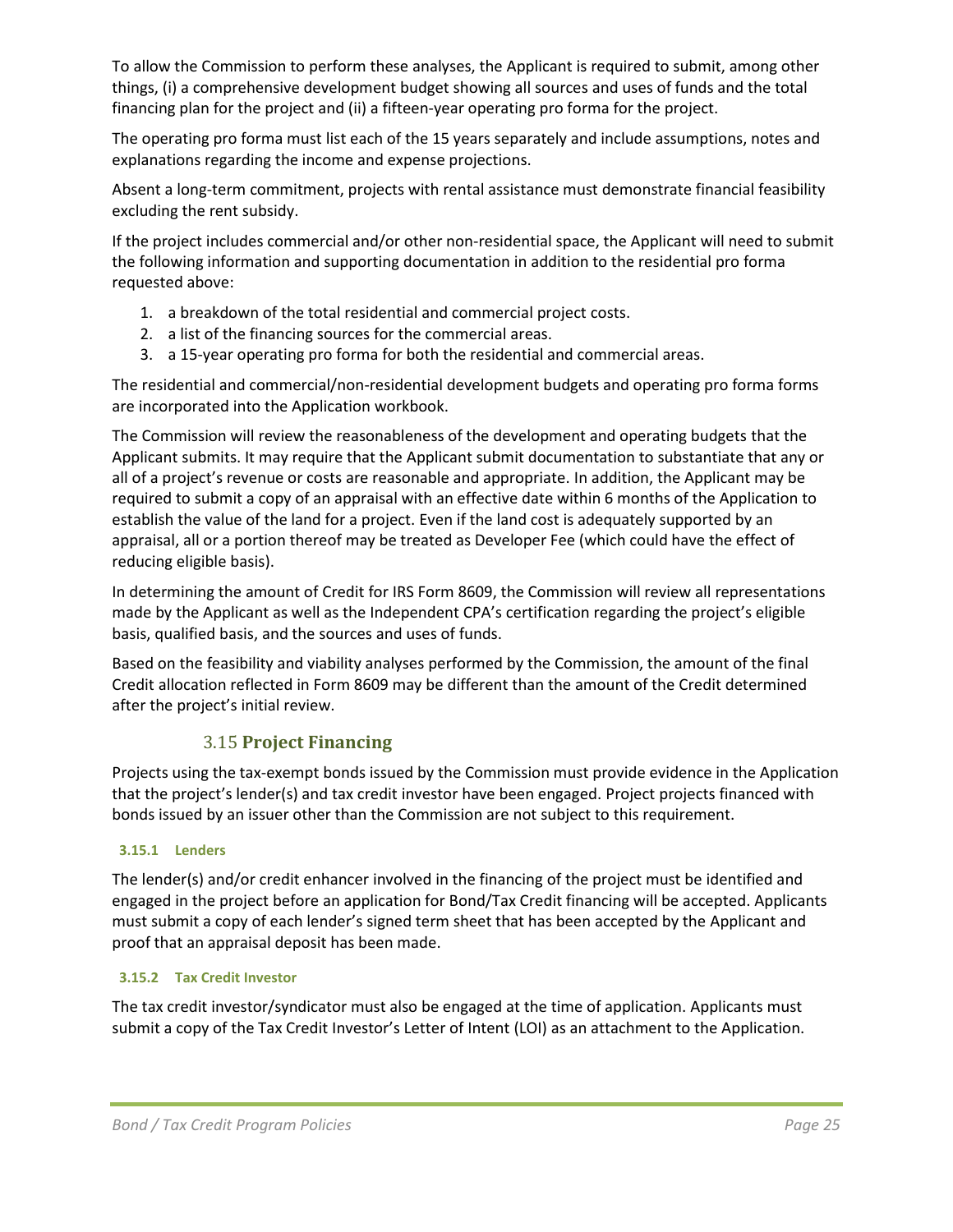#### <span id="page-26-0"></span>**3.15.3 USDA Rural Development Financing**

Rehabilitation projects using USDA Rural Development (RD) financing must submit a letter from the State RD office indicating a complete approval package has been submitted to Washington D.C. If there is more than one project, an approval package must be submitted for each one. The Commission will not schedule a scoping meeting for the bond financing until the State RD office has confirmed their applications have been submitted to the National RD Office for approval.

# <span id="page-26-1"></span>3.16 **"50 Percent Test"**

Bond/Tax Credit projects may be one of two types. If 50% or more of the Aggregate Basis of the building and the land is financed with tax-exempt bonds, then the entire building is eligible for Credits. If less than 50% of the Aggregate Basis is financed with tax-exempt bonds, then only that portion of the building that is financed with the tax-exempt bonds is eligible for Credit.

If the project fails to meet the 50% test at Placed-In-Service, only the portion of the aggregate basis financed by the tax-exempt bonds will qualify for the 4% credit.

If a project consists of multiple non-contiguous sites, the 50% test must be met at the site level.

# <span id="page-26-2"></span>3.17 **Use of Tax-Exempt Proceeds for Land**

Per Section 142 of the Code, less than 25% of the net proceeds of the bonds may be used (directly or indirectly) for the acquisition of land (or an interest therein) and none of the proceeds of the bonds may be used (directly or indirectly) for the acquisition of land (or an interest therein) to be used for farming purposes.

# <span id="page-26-3"></span>3.18 **Rehabilitation Requirements**

Projects financing rehabilitation projects with tax credits and bonds must meet the requirements below. Please consult your tax counsel for additional information on the federal requirements.

#### <span id="page-26-4"></span>**3.18.1 Federal Requirements**

#### <span id="page-26-5"></span>**3.18.1.1** *Bond Requirements*

Per Section 142 of the Code, Applicants must spend an amount equal to or greater than 15% of the bond proceeds used to acquire the building (and not the land) for expenditures related to rehabilitation.

#### <span id="page-26-6"></span>**3.18.1.2** *Tax Credit Requirements*

Per Section 42 of the Code, rehabilitation expenditures must exceed the greater of:

- (1) \$6,000 per low-income unit (adjusted for inflation);
- <span id="page-26-8"></span>(2) 20% of the adjusted basis of the building.

<span id="page-26-7"></span>**3.18.2 State Sustainability Requirements**

#### **3.18.2.1** *Weatherization and Ventilation Requirements*

#### **Weatherization**

For all Acquisition/Rehab projects, when complying with the mandatory ESDS Section - 5.01B Building Performance – Weatherization, projects complying with the residential provisions of the WSEC must implement the Deemed Measures List (including windows) option. Utilities frequently offer financial incentives for weatherization efforts to offset these capital costs. All projects must complete the Utility Contact Incentive Form outlined in Section 3.25 to demonstrate they have connected with the project's utility provider(s) to discuss these incentives.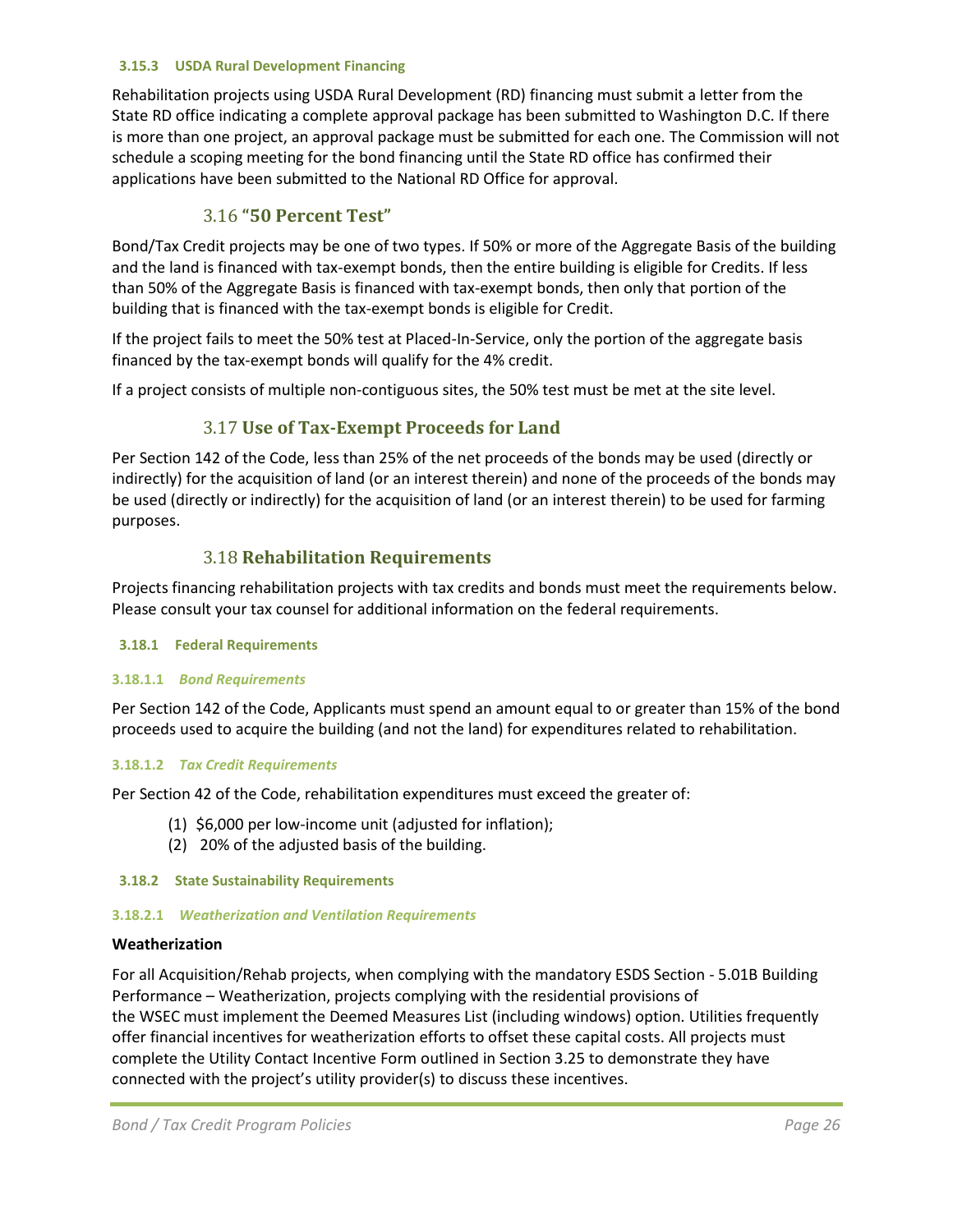During submittal, all required applicants must complete and include the Deemed Measures List for all properties included in the application.

## **Ventilation**

If the project is not required by code (or planning) to upgrade the ventilation system to the current version of the Washington State Mechanical Code then the whole house, kitchen, and bathroom ventilation systems must still be renovated/replaced and commissioned to meet either 2015 WSMC/IRC or ASHRAE 62.2-2019 requirements with amendments below. *Note: 2015 WA codes/62.2- 2019 allows for exhaust based whole house ventilation to be used, and does not require balanced ventilation to be installed.*

- Replace whole house ventilation equipment if it is greater than 5 years old:
	- o In-unit WH ventilation using exhaust: Install new Energy Star fans in all bathrooms that run continuously and automatically adjust speeds to setpoint (i.e. Panasonic WhisperSelect or similar), and boost to maximum fan speed based on condensation and/or occupancy sensor.
	- o Centralized WH ventilation using exhaust: Install new exhaust fan with EC motor and speed control
	- $\circ$  All other: Replace fans and/or air handlers and filters (if applicable) used to provide ventilation.
- Replace kitchen exhaust ventilation equipment if it is greater than 5 years old:
	- o In-unit kitchen exhaust: Install new EnergyStar hoods -or- new combo microwave/exhaust fan. Recirculating range hoods may be used if there is no existing range exhaust ducting to exterior and installing that ducting is impractical.
	- o Centralized kitchen exhaust: Install new exhaust fan with EC motor and speed control.
- Replace all other ventilation fans greater than 5 years old. Use EnergyStar qualified fans if applicable.
- For properties with ventilation ductwork, replace or inspect/clean all ventilation ductwork (dryer, bathroom, and range exhaust ducts, HVAC supply/return/outside air ductwork), including duct inlets and outlets. If fans are left in service (i.e. <5 years old), clean fan blades and inside of fan housing. Duct cleaning performed after major construction is complete. Replace all filters after construction is complete and prior to commissioning.
- For properties with central exhaust systems, regardless of whether fans are replaced: perform duct leakage test and sealing.
- For all properties, WH ventilation flow testing or verification of testing and compliance certificate, as well as review of O&M plan, by "qualified" 3<sup>rd</sup> party (HERS energy raters, BPI Energy Auditor, ASHRAE energy auditor, AEE energy auditor, or WA State PE). 100% air flow test and balance (TAB) of supply and exhaust points required.

# <span id="page-27-0"></span>3.19 **Development Team Capacity – WAC 262-01-130(2)(g)**

The project Sponsor must demonstrate to the satisfaction of the MHCF Director that the project Sponsor, the developer, and/or the development consultant under contract:

• has successfully completed a multifamily housing project of a comparable number of housing units, of a similar complexity, and for a similar target population as the proposed project;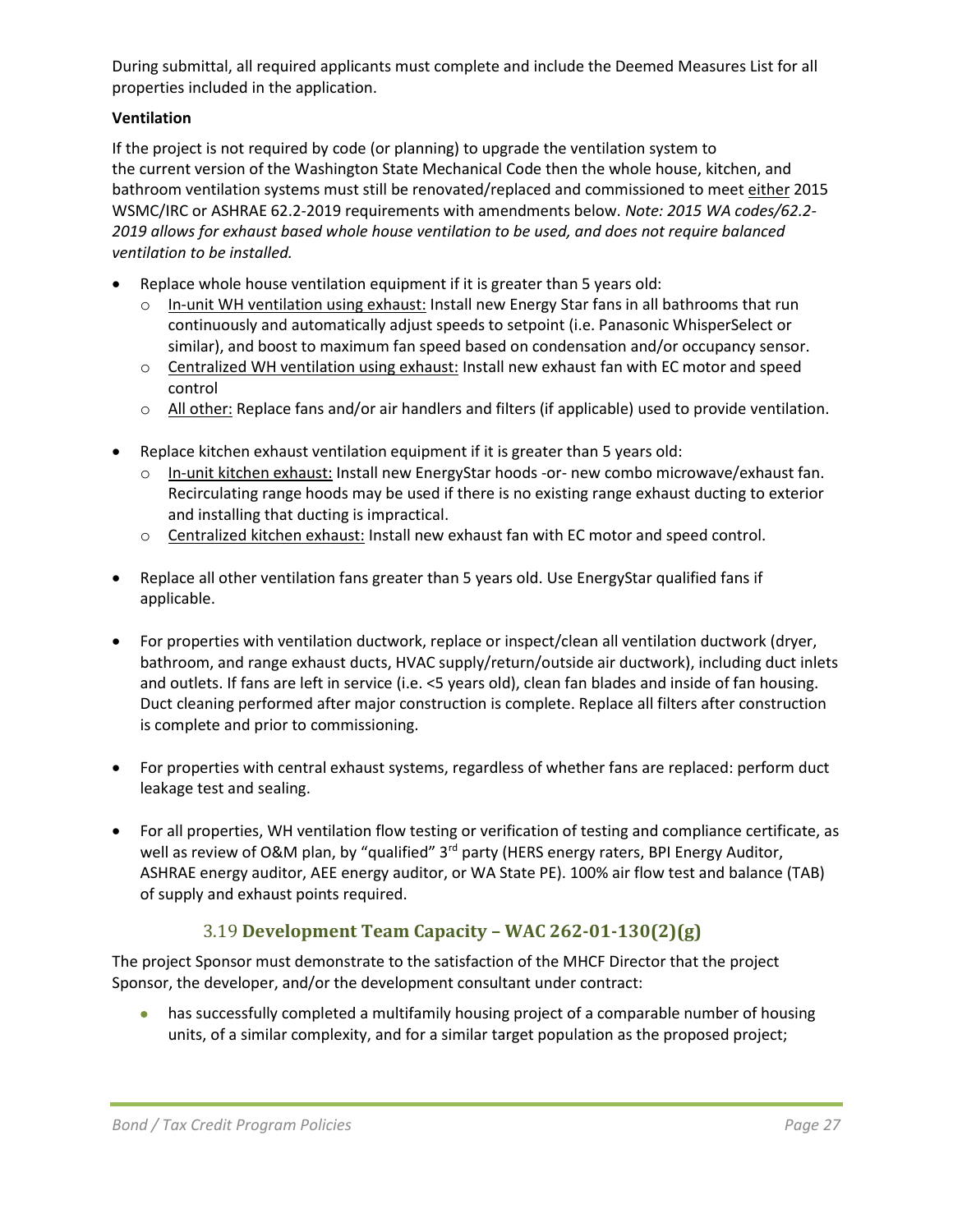- has the necessary level of staffing and financial capacity to successfully manage development and operations of the current project portfolio, including but not limited to, all current and pending tax credit projects and applications; and
- has successfully completed previous Credit projects for which a Credit allocation was received in Washington or other states.

If the Applicant is using a development consultant to show this capacity, the Applicant must also submit a copy of the executed contract detailing terms, conditions, and responsibilities between the Applicant and the development consultant.

# <span id="page-28-0"></span>3.20 **Property Management Capacity – WAC 262-01-130(2)(h)**

The tax-exempt status of the bonds and the viability of the Low-Income Housing Tax Credit are dependent in part on the management of the property, especially the low-income unit resident reporting. The reporting requirements and terms are detailed in the Regulatory Agreement (Bonds) and the Extended Use Agreement (Tax Credits) (together the "Agreements").

The Commission's rules require that "[e]vidence of the experience of the property management team" must be provided with each application. Whether the Applicant intends to self-manage or employ a property management firm, the evidence of the management's experience should be provided in documentation acceptable to the Commission detailing the experience level of the proposed property management team; e.g., résumés of staff (if in-house), contractor resumes and experience (if applicable.) The WAC further states that "the Commission will notify the Internal Revenue Service when instances of noncompliance come to its attention."

Documentation must demonstrate the successful management of:

- multifamily housing projects of a comparable number of housing units and/or of a similar complexity as the proposed project, and
- multifamily assisted or subsidized housing projects with local, state, and/or federal operating requirements comparable to those of the Bond/Tax Credit Program.

If employing a property management firm, a letter of intent or an executed property management agreement must be submitted at the time of application (see Section 6.3). If self-managing, the Commission must be notified of any property management staff changes.

During the regulatory period of the Agreements, the Commission may request that the property manager be replaced if the reporting requirements of the Agreements are not being met.

# <span id="page-28-1"></span>3.21 **Consultant Contract**

If consultant services and corresponding fees are not detailed in the developer agreement, the Applicant must submit a copy of each consultant contract that itemizes the services to be performed by each consultant and the amount of the consultant fee for each service or group of services.

# <span id="page-28-2"></span>3.22 **Identity of Interest**

The Applicant will be required to disclose to the Commission whether certain financial, familial, business or similar relationships exist between or among the parties participating in the development and operation of the project (i.e. whether an "Identity of Interest" exists). This disclosure shall be made when the Application is filed and at such other times during the development and operation of the project as determined by the Commission.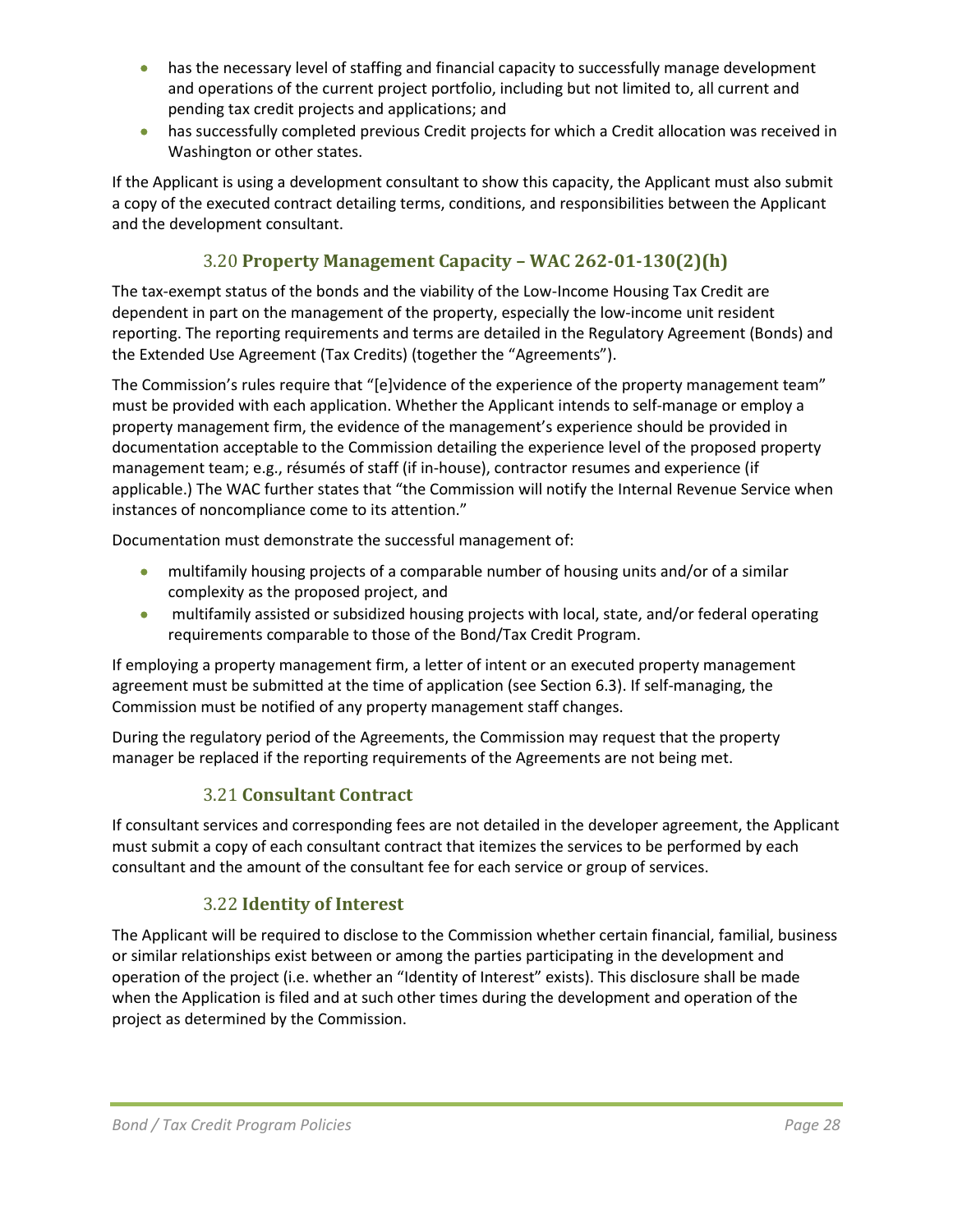# <span id="page-29-0"></span>3.23 **Financial Solvency and Litigation Status**

As part of the Application and at such other times as required by the Commission, the Applicant must provide a certification with respect to the financial solvency of the Applicant, the project and certain project participants in the form required by the Commission.

If the certification discloses any financial difficulties, risks or similar matters that the Commission believes might substantially impair or harm the successful development and operation of the project as a qualified low-income housing project, the Commission may:

- refuse to allow the Applicant to participate in the Bond/Tax Credit Program;
- reject or disqualify an Application and cancel any Credit reservation and carryover allocation; or
- demand additional assurances that the development, ownership, operation, or management of the project will not be impaired or harmed (such as, performance bonds, pledging unencumbered assets as security, opinions of financial solvency by an independent certified public accountant, or such other assurances as determined by the Commission).

The Applicant must also disclose throughout the development and operation of the project if there is a material change in the matters addressed in the certification.

# <span id="page-29-1"></span>3.24 **Documentation of Ownership Entity**

The Applicant must submit the required documentation below for the Ownership Entity of the project:

- IRS notification of Ownership Entity's federal identification number;
- An organizational chart or diagram that identifies each entity or individual with an ownership interest in the project and the Applicant, including the percentage of ownership;
- A Certificate of Existence/Authorization issued by the Washington Secretary of State dated within 6 months of the Application date; and
- In the case of a general partnership, the Applicant must submit a Certificate of Existence/Authorization issued by the Washington Secretary of State for each Limited Partnership, Limited Liability Company or corporate entity.

If any entity is incorporated or organized outside of Washington, the Applicant must submit a Certificate of Existence/Authorization from the state of incorporation or organization.

# <span id="page-29-2"></span>3.25 **Disqualification – WAC 262-01-130(3)(a)**

The Commission may disqualify or condition any Application that does not meet the Program Limits in Chapter 3 and the Minimum Threshold Requirements listed in Chapter 4. The Applicant may request this determination be reviewed using the procedures described in Chapter 12: Decisions and Reviews.

# <span id="page-29-3"></span>3.26 **Utility Incentive Contact**

The applicant must contact their project's utility(s) before submitting a Bond/Tax Credit application to discuss any qualifying incentives. The Commission highly encourages contacting the applicable utilities early in the design process to ensure maximum savings and efficiency.

To comply with this requirement, projects must submit the Utility Contact Form with their application. To identify potential rebates or points of contact in the project's area- please visit [www.dsireusa.org](http://www.dsireusa.org/) or contact the Commission's Senior Sustainable Energy Coordinator at [energy@wshfc.org.](mailto:energy@wshfc.org)

# <span id="page-29-4"></span>3.27 **Additional Low-Income Housing Use Period**

The Additional Low-Income Housing Use Period will be required for 25 years for all projects. The Additional Low-Income Housing Use Period commences upon the close of the compliance period (i.e.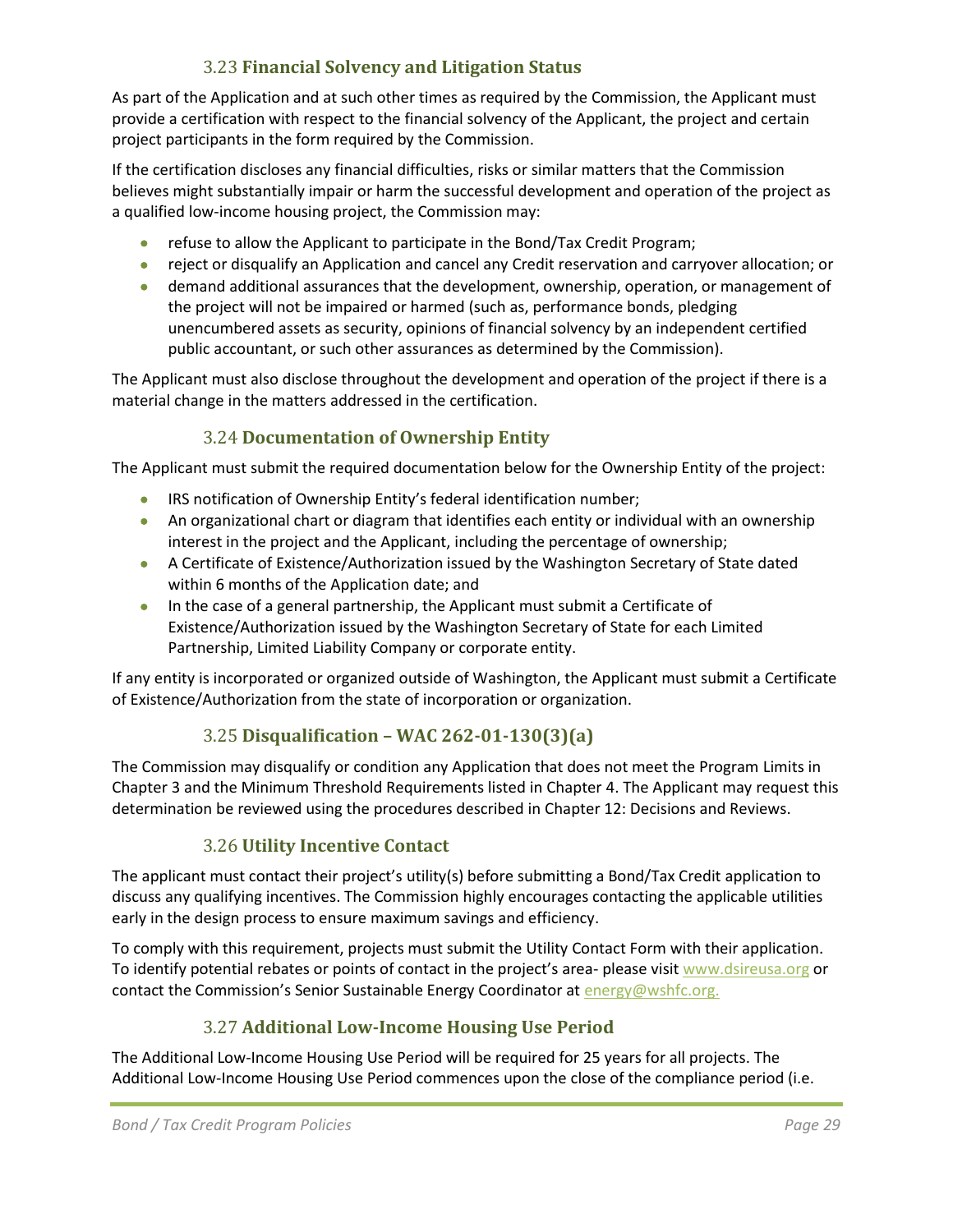after the first 15 years). In making this commitment, the Applicant agrees to maintain the low-income housing units and all applicable commitments made by the Applicant in the Application for the duration of the project Compliance Period and waives the ability to terminate the Extended Use Regulatory Agreement through the Qualified Contract Process until the end of the Additional Low-Income Housing Use Period. The term of the Tax Credit Regulatory Agreement will be a minimum of 30 years as required by Code. The term of the Tax Credit Extended Use Agreement will be the 15-year Compliance Period plus the term of the Additional Low-Income Housing Use Period.

A full explanation of the various Affordable Use Periods is available in the "Compliance Affordable - Use Periods" section of the Tax Credit Compliance Procedures Manual, Chapter 2.

The term of the Bond Regulatory Agreement will be guided by the minimum requirements of the IRS Code; no points will be awarded for the extension of the Bond Regulatory Agreement.

# 3.28**Minimum and Additional Low-Income Housing Commitments**

<span id="page-30-0"></span>The Tax Credit Program includes two low-income housing Commitments: (i) the minimum low-income housing commitment required by Section 42 of the Code and (ii) the Additional Low-Income Housing Commitment, a voluntary election under the Commission's Allocation Criterion. Both Commitments are made when the Application is submitted and are irrevocable and binding upon the Applicant and the Applicant's successors in interest.

The Applicant must choose one of the following minimum low-income housing commitments under the Code:

- at least 40% of the total housing units in a project must be rented to residents with incomes at or below 60% of the AMI adjusted for household size;
- or at least 20% of the total housing units in a project must be rented to residents with incomes at or below 50% of the AMI adjusted for household size;
- Or Income Averaging allows units to serve households earning as much as 80% of the AMI as long as the average income/rent limit in the property is 60% or less of AMI

The income limits for the selected minimum low-income housing commitment apply to any low-income housing unit in the project. Each low-income housing unit must be rent-restricted, with the maximum gross rent not to exceed 30% of the applicable AMI.

Criteria for Income Averaging: allowed on a "case by case" basis with the following:

- Submit a plan and unit configuration, using the spreadsheet created by Novogradac, showing that the unit configuration meets the income averaging; all buildings must have the same election
- Written agreement from the investor and any other public or private funders;
- Submit a market study that addresses income mix
- Commit and agree in writing to the compliance implications, as we understand them at the time of commitment

Note: Income averaging is not available for re-syndications or mixed income projects (with market rate units)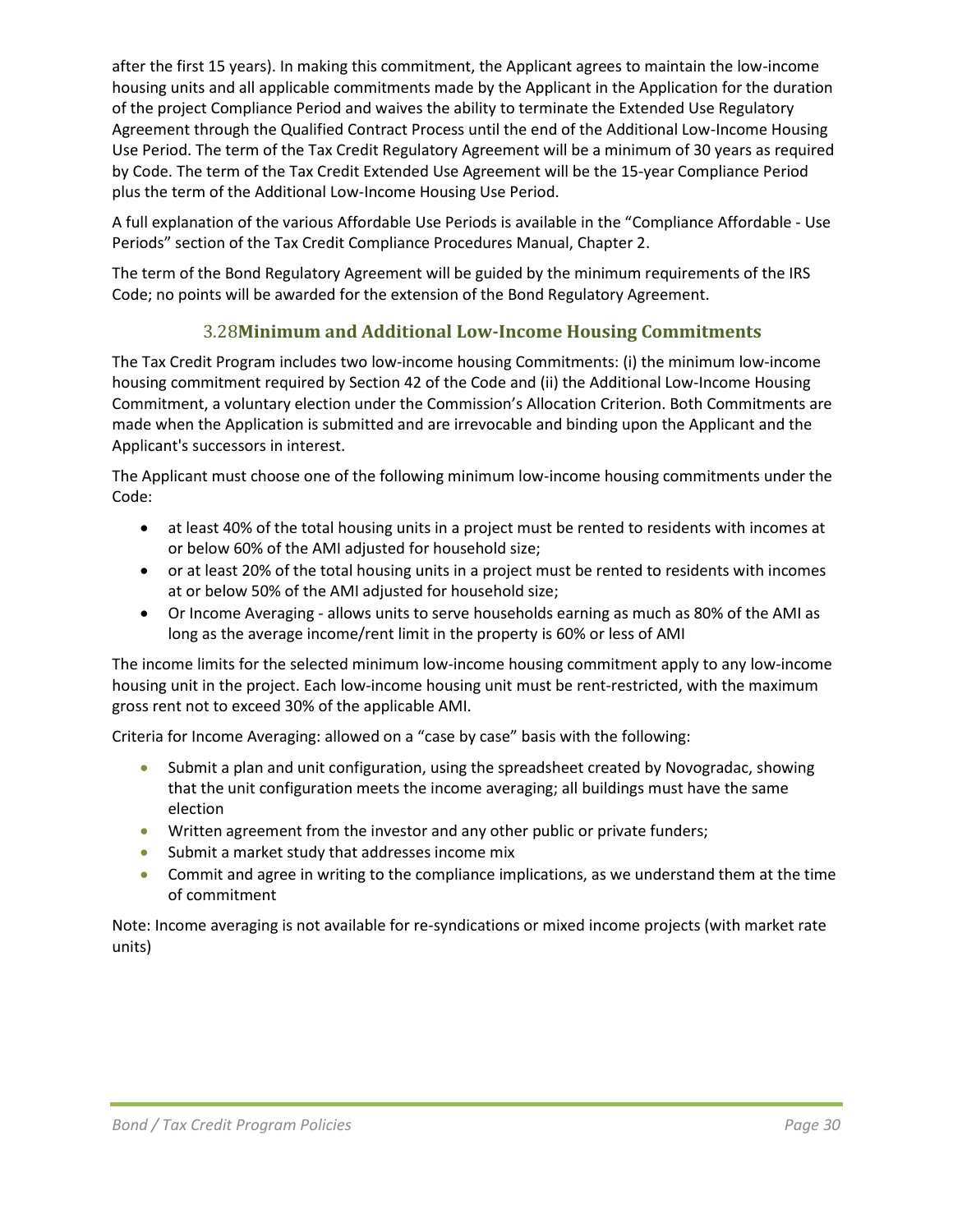# 3.29**Set-asides for priority populations**

<span id="page-31-0"></span>Applicants also must set aside units for priority populations, which are defined as units for Large Households, or units for Persons with Disabilities. Applicants may set aside 10% of the units for each population or may set aside 20% for one of the priority populations.

Applicants should review Chapter 3 of the Tax Credit Compliance Manual and Appendix "P" for further information on Housing Commitments for Priority Populations (also referred to as "Special Needs Housing Commitments").

# 3.30**Community Revitalization Plan**

<span id="page-31-1"></span>Projects must be located within the boundaries of a Community Revitalization Plan (CRP). The applicant may meet this requirement by documenting that the project is in at least one of these three locations:

A. Within a Washington State Urban Growth Boundary. The urban growth areas can be found on: https://geo.wa.gov/datasets/washington-state-city-urban-growth-areas/explore. Please document where the project is located within its local Urban Growth Boundary using a map provided by the local jurisdiction.

B. Within a QCT and in one of the following locations:

• High or Very High on the Comprehensive Opportunity Index as defined by the Puget Sound Regional Council, here: https://www.psrc.org/opportunity-mapping

• In an area of low Environmental Health Disparity, with a score of 5 or lower, as documented by the Washington State Department of Health map, here: https://fortress.wa.gov/doh/wtn/WTNIBL/

C. Within a federal, state, regional, or local community revitalization plan area, by providing a copy of the plan with the specifics relative to the project and this policy highlighted. To qualify, the plan must be a published document, approved and adopted by a governing body, by ordinance, resolution, or other legal action. A site map identifying the geography covered by the plan and the location of the project must be included.

If a project includes multiple sites, each of the sites must be located within a qualifying area, and documented accordingly.

# 3.31**Nonprofit Sponsor**

<span id="page-31-2"></span>All projects must be sponsored by one of the following:

- **Nonprofit Organization:** The project is developed, owned and operated solely by a credible and viable Nonprofit Organization, recognizing there may be for-profit partners or participants to provide tax-credit equity. Public Housing Authorities, Public Development Authorities and federally recognized Indian tribes are eligible for points under this option.
- **For-Profit / Nonprofit Partnership:** The project is developed, owned and operated by a partnership between a for-profit entity and a Nonprofit Organization as co-owners. The Nonprofit Organization must have a material role in the development or management of the project, provide considerable resident services or otherwise contribute to the project; and have a reasonable expectation to be able to acquire the property after year 15. Advising construction management or the hiring of or advising the property manager are not considered material participation.

The Applicant must submit each of the following:

• Nonprofit Organization's IRS determination letter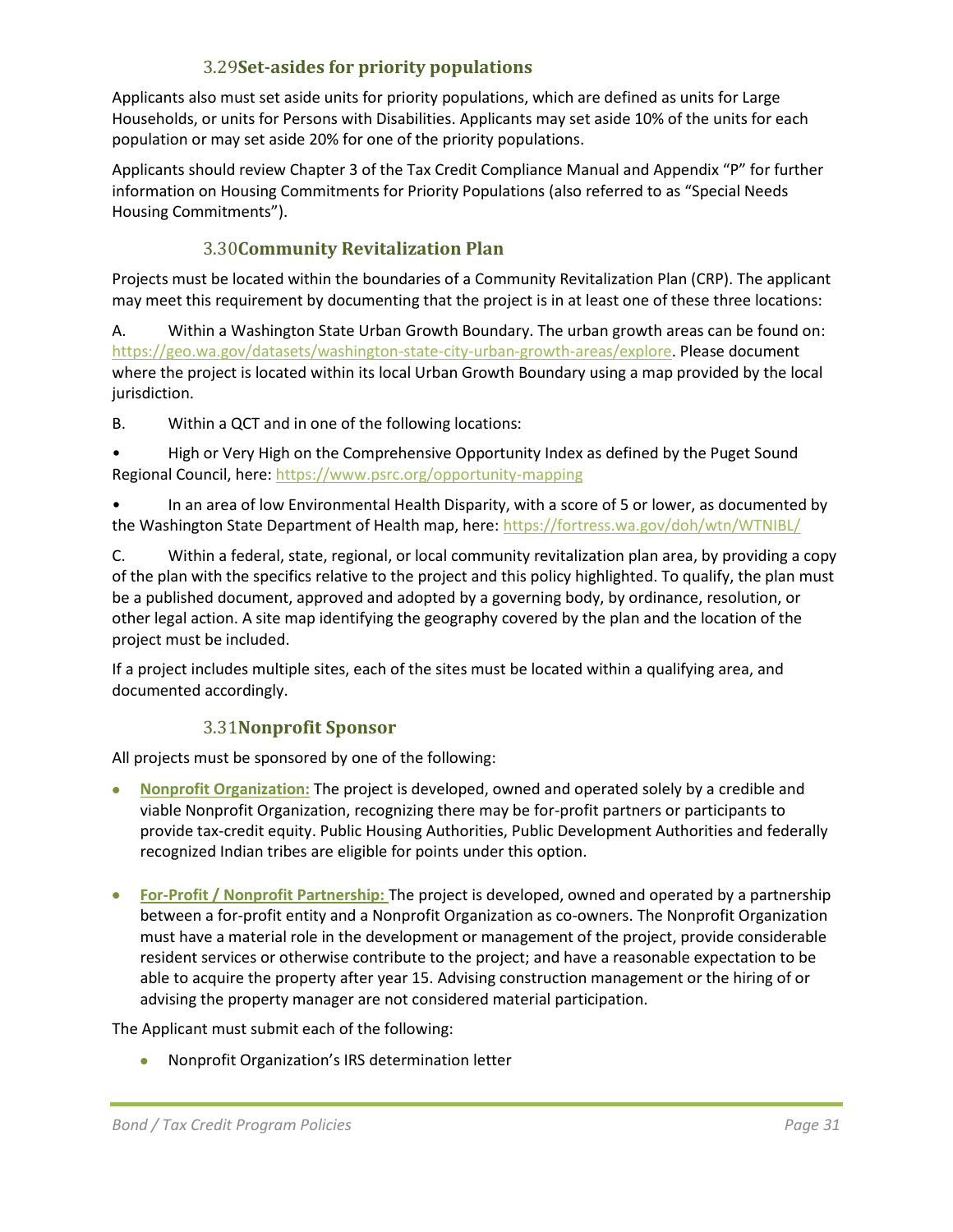- Articles of Incorporation as filed with the Secretary of State
- Bylaws and/or other governing instruments of the organization
- Evidence of project ownership and material participation in the project
- Certification that the Nonprofit is not affiliated with a for-profit organization
- <span id="page-32-0"></span>• Board Member List

### 3.32**Notification of Intent**

All Applicants must submit a Notification of Intent on the Commission's provided form sixty days in advance of the application deadline. This simple form contains basic information, such as location, and estimated bond and project size. The form is intended to be informational only for Commission staff and program stakeholders. Submittal of the form is not a commitment to apply.

# <span id="page-32-1"></span>4 **Bond Cap and Tax Credit Allocation Criteria**

Commission staff will use the Bond Cap and Tax Credit Allocation Criteria described below and the points assigned to each Allocation Criteria to assess the degree to which a proposed project promotes the Commission's housing priorities as outlined in WAC 262-01-140 "Private Activity Bond Cap allocation" and WAC 262-01-130 "Tax Credit Program Rules". The rules specifically include readiness as part of the allocation criteria, WAC 262-01-140 (2) "As part of its application, each applicant shall demonstrate to the commission's satisfaction that it is ready to proceed with the financing of its project."

When market conditions develop so that demand for private activity bonds exceeds the amount of Bond Cap available, the Commission may hold competitive rounds for Bond Cap Allocation. During this competitive process projects will be ranked according to readiness and scoring. Current demand is anticipated to exceed the Bond Cap and any Carryforward Bond Cap available.

Projects outside King and Snohomish Counties must select **a minimum of 20 points** below to apply for the Bond/Tax Credit Program. Projects located in King and Snohomish Counties must select a **minimum of 25 points**.

For scattered site or portfolio applications each property must meet the minimum for where the majority of the units are located. The portfolio score will be the weighted average score of the properties.

MHCF Director makes the final decision regarding points when they are in dispute.

Commission staff is authorized to administer, interpret, and clarify the Policies. In addition, staff has authority to administer and interpret the Code and the treasury regulations, subject to any formal written guidance, rulings or precedent received from the IRS or from court decisions. The decisions to reserve and to allocate Credit to a project rest solely with the Commission.

The Commission may modify the Policies, as well as the forms, legal documents, and other material used by the Program, at any time determined by the Commission to be necessary and appropriate.

#### 4.1**Cost Efficient Development**

<span id="page-32-2"></span>Points will be awarded for projects that will achieve development cost efficiencies of the applicable total development cost limits according to the schedule below (see Section 2.4.7).

Projects must maintain eligibility for the points awarded. At the time of Final Cost Certification, if a project has failed to meet the total development costs proposed in its application, the Commission may, among other penalties it determines to be appropriate, deduct an equal number of points from the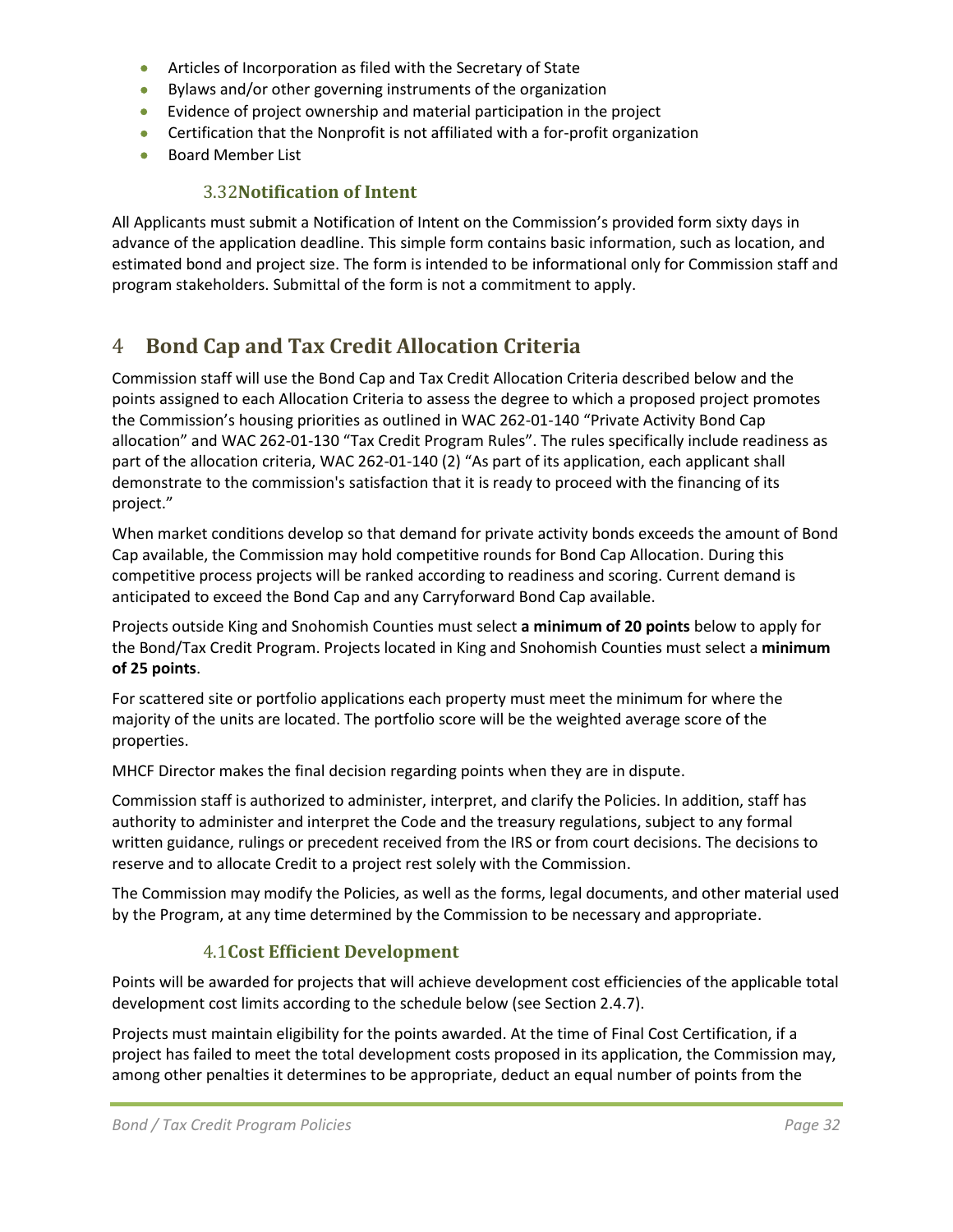project Sponsor's next complete Bond/Tax Credit application that satisfies all applicable Minimum Threshold Criteria.

| $\geq$ 2.5% of the limits  | 1 point   |
|----------------------------|-----------|
| $\geq$ 5% of the limits    | 2 points  |
| $\geq$ 7.5% of the limits  | 3 points  |
| $\geq$ 10% of the limits   | 4 points  |
| $\geq$ 12.5% of the limits | 5 points  |
| $\geq$ 15% of the limits   | 6 points  |
| $\geq$ 17.5% of the limits | 7 points  |
| $\geq$ 20% of the limits   | 8 points  |
| $\geq$ 22.5% of the limits | 9 points  |
| $\geq$ 25% of the limits   | 10 points |

Commission staff will allow 'boosts' to the applicable total development cost limit to further acknowledge the impact of certain cost drivers on projects' total development costs. These 'boosts' are the actual cost of approved cost drivers.

The following cost drivers are eligible for a boost up to an aggregate of 10% of the project's total development cost (minus the cost of land, the costs associated with offsite infrastructure improvements and the capitalized reserves).

- *1. Commercial Wage Rates:* the additional cost of labor for federal, state, or local commercial wage rates (for projects that trigger a commercial wage rate). The amount is the difference between total commercial wages paid and the alternative residential wage rate.
- *2. Structured Parking:* costs related to construction of structured parking in an above- or belowground garage. A brief narrative must be included that describes the rationale behind the decision to include structured parking in the development plan. For example, structured parking may have been necessary to meet a local jurisdiction's off-street parking requirement or to support near-term marketability in areas without reliable public transportation.

The *sustainable building features* listed below are each eligible for a 'boost' and are not subject to the 10% cap.

- *3.* Heat pump hot water heating
- *4.* Ductless/or ducted heat pumps for HVAC
- *5.* Balanced ventilation with energy recovery and MERV 17 or greater filtration (rehabs only)

Applicants seeking to qualify for 'boosts' must submit a form of construction cost estimate from the General Contractor (GC), clearly delineating the hard cost, as well as the applicable portion of overhead, profit, WSST, etc. Commission staff has full discretion over the final amount approved as a 'boost.'

# 4.2**Additional Low-Income Housing Commitment**

<span id="page-33-0"></span>Points for projects in King and Snohomish Counties will be awarded to projects based on the Applicant's commitment to provide selected percentages of the housing units for occupancy by households at or below selected area median income levels. Units are both rent and income restricted at the selected income levels.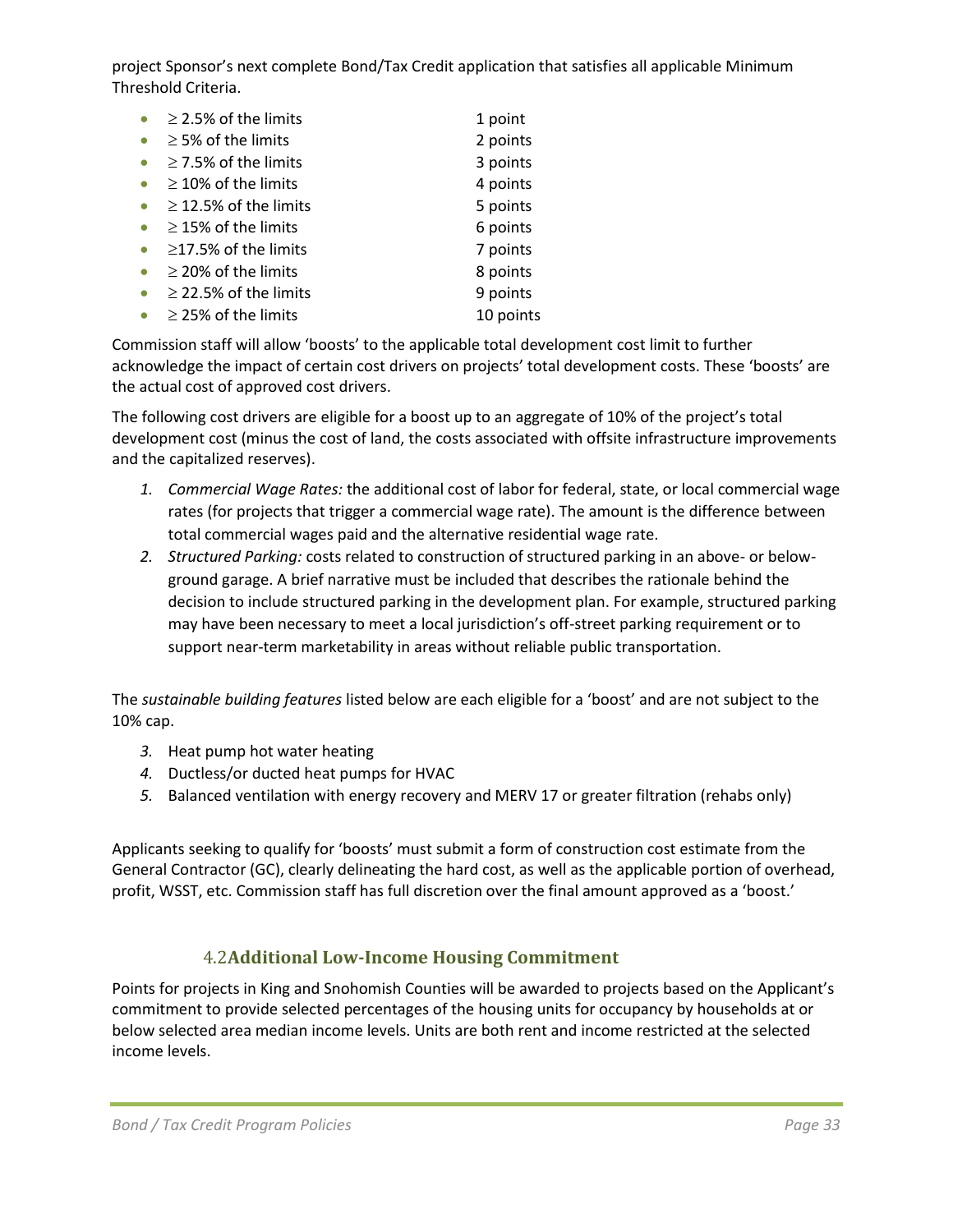• 30% of the housing units at 60% AMI, 70% at 50% AMI ......................................... 6 points

In addition, if the Applicant voluntarily selects an Additional Low-Income Housing Commitment, the Applicant is making a Commitment that may involve a lower percentage of AMI for all or a selected portion of the total low-income housing units in the project. These housing units must be rented for no more than 30% of the applicable AMI.

If the Applicant makes a Commitment to have an applicable fraction of 100%, then 100% of the total housing units in the project will be rent-restricted and rented to qualified low-income residents at the applicable AMI of the minimum low-income housing commitment.

During the project Compliance Period, the Applicant may only rent low-income housing units to residents who are income-eligible at initial occupancy in the project. More specifically, a low-income housing unit must remain vacant until the Applicant can rent it to a resident that meets the income eligibility criteria of the minimum low-income housing commitment and/or the Additional Low-Income Housing Commitment, as applicable.

In determining the maximum gross rent for a low-income housing unit, the Applicant must include the utility allowance. The actual rent cannot be greater than the maximum applicable gross rent less the utility allowance. However, gross rent does not include HUD Section 8 or any comparable rental assistance payments.

If any of the low-income housing units are receiving rental assistance at the time of Application or if the Applicant has a commitment for rental assistance on any housing units in the project, the Applicant must provide a copy of the applicable rental assistance documentation or the commitment specifying the number of housing units, dollar amount, length of time, and any other significant details.

Rounding Rule: For instances where the respective percentage of units that are subject to the commitment do not distribute evenly (i.e. 50% of 25 units = 12.5), the number of units in the lowest income targeting category must be rounded up the next unit. The remaining number of units will then be assigned to the higher income set-aside category.

| <b>Example: 125-unit project</b> |                           |                    |              |  |  |
|----------------------------------|---------------------------|--------------------|--------------|--|--|
|                                  | $\leq 50\%$<br><b>AMI</b> | $\leq 60\%$<br>AMI | <b>Total</b> |  |  |
| % of low-income units selected:  | 30%                       | 70%                | 100%         |  |  |
| Actual units per % selected:     | 37.5 units                | 87.5 units         | 125 units    |  |  |
| Units after rounding rule:       | 38 units                  | 87 units           | 125 units    |  |  |

# <span id="page-34-0"></span>4.3 **Housing Commitments for Priority Populations**

Points will be awarded based on the Applicant's commitment in the Application to provide housing units for Large Households or Seniors. Applicants may not select both options.

- 20% of total housing units set aside for Large Households..................................... 2 points
- 100% of housing units set aside for Seniors ........................................................... 2 points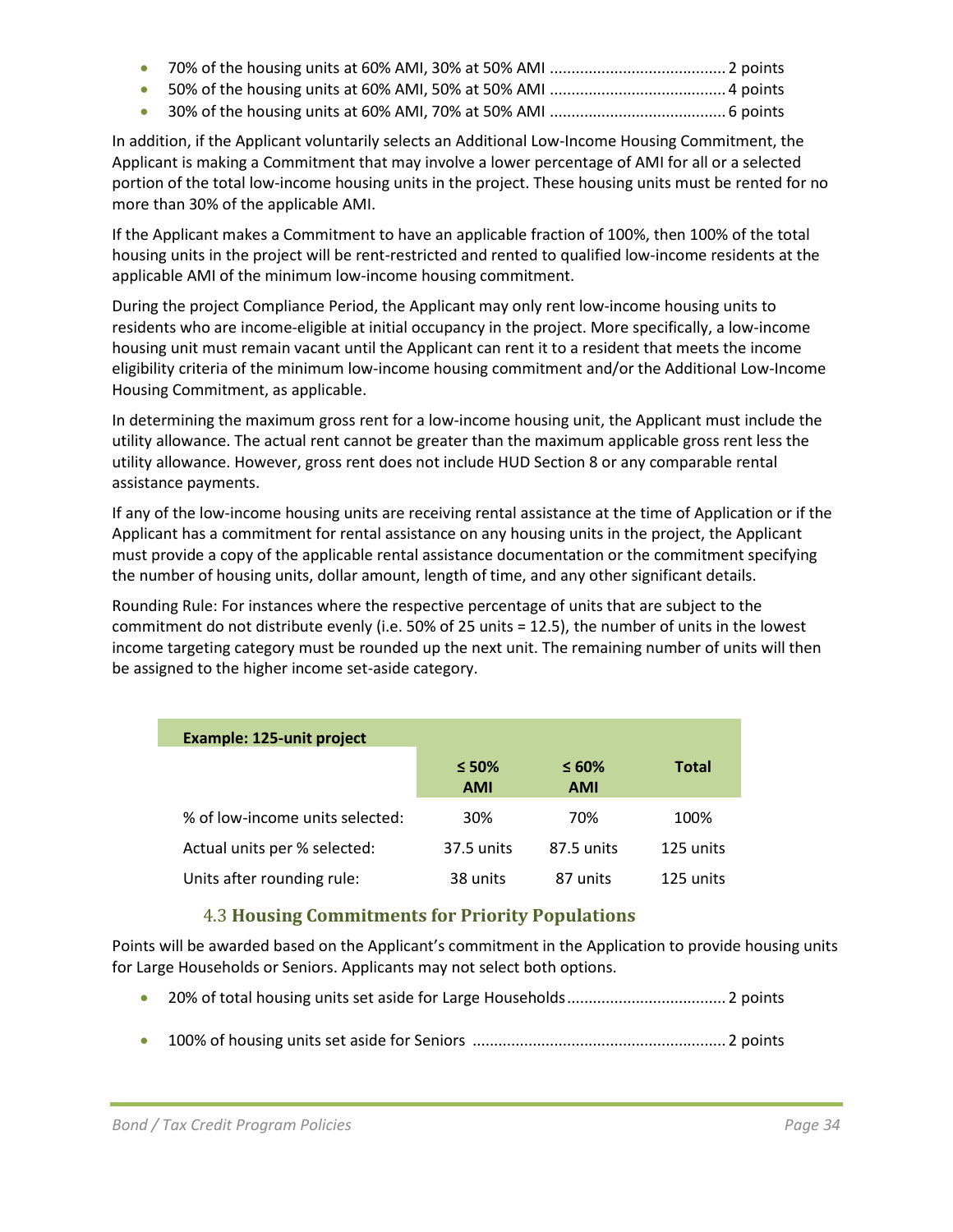Applicants should review Chapter 3 of the Tax Credit Compliance Manual and Appendix "P" for further information on Housing Commitments for Priority Populations (also referred to as "Special Needs Housing Commitments").

# <span id="page-35-0"></span>4.4 **Overcoming historic and systemic barriers for developers who are Black, Indigenous, or People of Color (BIPOC)**

**With the stated goal of promoting development by and for a community, the Commission reserves the right to make determinations regarding an applicant's eligibility for points in each area of activity and to disallow points to applicants who attempt to circumvent the goals of this policy.**

The Commission will award points for projects in which the Ownership Entity is more than 50% BIPOC owned or controlled.

A BIPOC entity is defined as:

For Profit – more than 50% of the ownership identifies as BIPOC-

Non-Profit – at least one of these is true at the time of application

- More than 50% of the board of directors identifies as BIPOC
- Its executive director or chief executive officer identifies as BIPOC

#### For Sole Entity Sponsors only

If the sponsor is a for-profit and more than 50% of the ownership identifies as BIPOC, the Commission will award eight points. The BIPOC sponsor entity that has more than 50% ownership will need full control of development decisions and be taking the full financial risk and reward related to the development to receive these points.

If the sponsor is a nonprofit, the Commission will award points as indicated for each of the criteria:

- More than 50% of board of directors identifies as BIPOC five points
- The nonprofit's executive director or chief executive officer identifies as BIPOC three points

For Partnerships only

- If the BIPOC entity has more than 50% ownership in the general partner, the Commission will award eight points. The BIPOC entity with more than 50% ownership will need full control of development decisions and be taking the full financial risk and reward related to the development to receive these points.
- If the BIPOC entity has 50% or less of the ownership in the general partner, but BIPOC entity receives more than 40% of the developer fee and has a significant role in the development decision-making, then the Commission will award six points.

#### <span id="page-35-1"></span>4.5 **Projects that are by and for the community**

**With the stated goal of promoting development by and for a community, the Commission reserves the right to make determinations regarding an applicant's eligibility for points in each area of activity and to disallow points to applicants who attempt to circumvent the goals of this policy.**

Points will be awarded to projects that can demonstrate that they are by and/or for their community. The goal of this policy is to address the needs of Communities Most Impacted (CMI) by housing disparities. This policy encourages applicants to identify and engage with a CMI to understand and respond to their specific concerns, issues, and requirements. CMI examples could include:

• Black, Indigenous, or other People of Color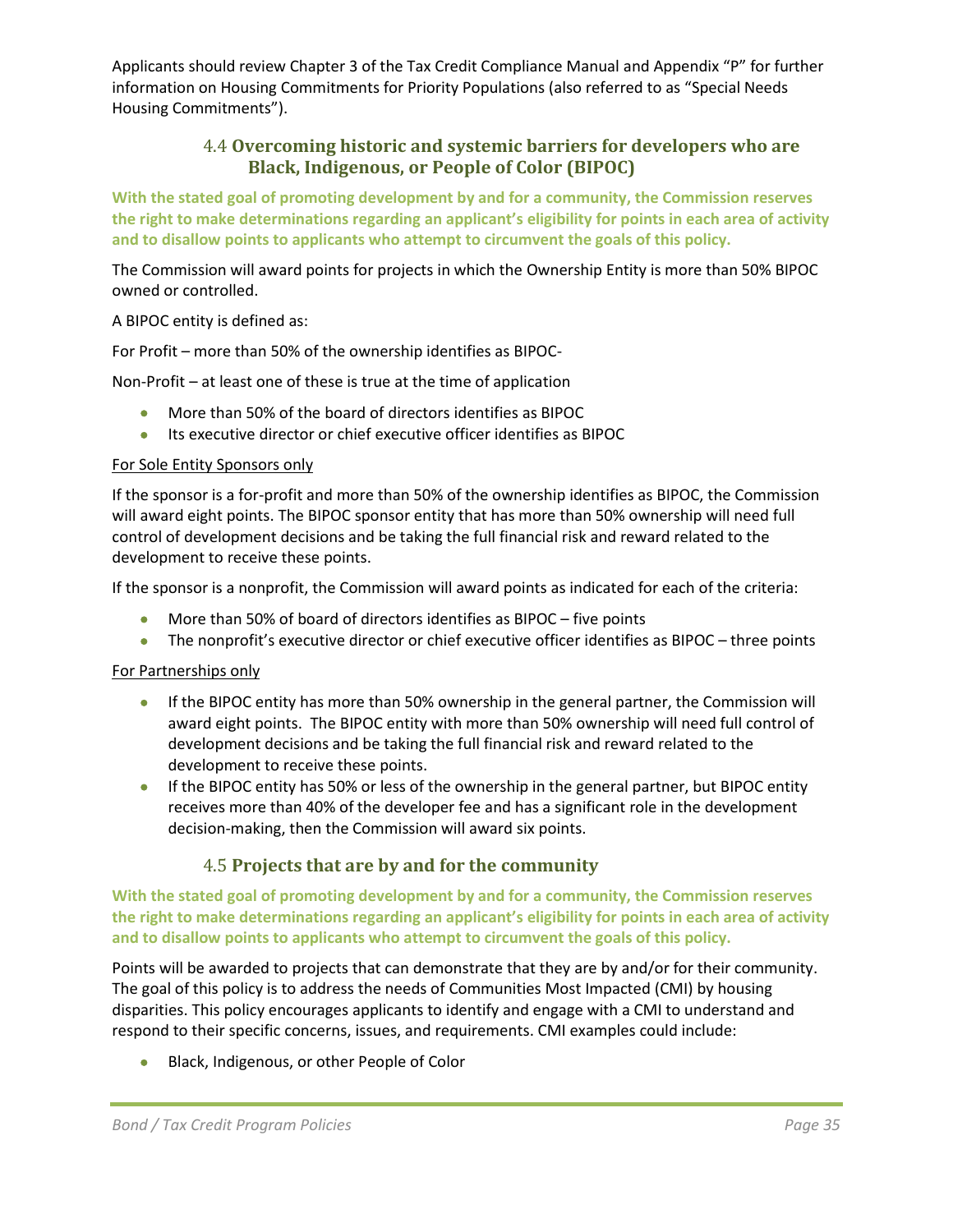- Immigrants
- LGBTQ People
- People with Disabilities
- Large Families
- Seniors

This policy recognizes identity-based and geographically-based communities.

Identity-Based Communities share a common heritage, language, cultural, or other identity-based characteristic such as age, ability, or sexual identity and/or orientation. They also share a common set of community values, goals, and needs.

Geographically Based Communities are centered around a specific place, such as a neighborhood.

This policy uses community-based organizations (CBOs) as a means of community representation in the development.

Community Based Organization (CBO) is any organization or group with demonstrated ability to meaningfully represent one or more Communities Most Impacted (CMI). A CBO does not have to be a non-profit organization. A supportive narrative is required to show the value and representation of the CBO and must include:

- Description of the CBO's mission or purpose and connection to the identified
- Identification and description of the Community(ies) Most Impacted.
- Identification and description of what leadership and/or advisory roles persons with lived experiences\* the identified Community(ies) Most Impacted have in the CBO, including two or more of the following:
- o A paid leadership position, list position (if applicable);
- o A member of the board (if applicable);
- o A paid staff position (if applicable)
- o An advisory role, such as serving on an advisory committee;
- o Other meaningful role, such as a volunteer (describe)
- A descriptive list of the CBO's previous activities related to the identified Community(ies) Most Impacted and community development. If there have been no previous activities, please describe who formed the CBO and why and how the CBO will continue during the project.

\**"Personal knowledge about the world gained from identifying as a member of the affected group, either currently or at some point in life."* 

#### <span id="page-36-0"></span>**4.5.1 CBO Ownership**

The Commission will award points for projects that are owned long-term by a CBO, as follows:

- a. CBO is a Majority Owner or Sole Sponsor eight points
- b. CBO is Minority Owner in Development Entity Points are awarded as indicated:
- b.1 The CBO has first right to exercise option to purchase at Year 15 four points
- b.2 The CBO is first in the waterfall for deferred developer fee two points
- b.3 The partnership has explicit terms in Operating Agreement documenting roles and finances, such as cash flow, decision-making, and management fees – two points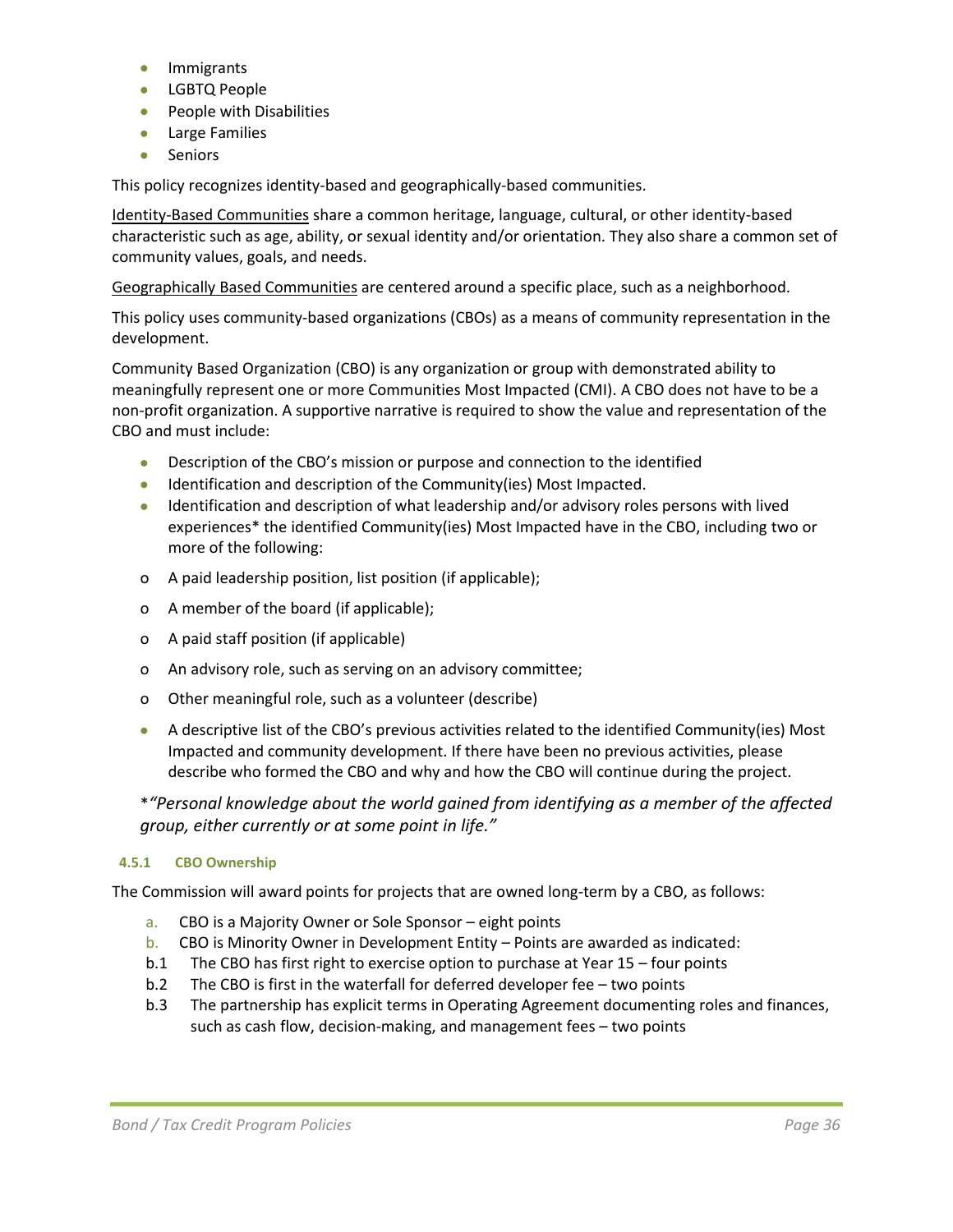#### <span id="page-37-0"></span>**4.5.2 CBO Inclusion**

The Commission will award points to projects that includes or partners with a CBO that has a history in the community:

a. The Sponsor or an entity in the General Partnership qualifies as a CBO – five points

OR

- b. The Sponsor partners with a CBO, and any or all of the following:
- CBO benefits financially from the partnership, as determined by the CBO. Examples can include - nonprofit donation [section number here] goes to the CBO, CBO pays below-market rent for space in the project – three points
- Sponsor partners with a CBO that brings value to the tenants and/or provides services to the tenants of the proposed development, as determined by the tenants – one point
- CBO benefits from the partnership in capacity building or other non-financial way, as determined by the CBO – one point

#### <span id="page-37-1"></span>**4.5.3 Meaningful Community Engagement**

The Commission will award points for meaningfully engaging the community in the development of the project.

#### **4.5.3.1** *Community Engagement Process*

<span id="page-37-2"></span>• Sponsor provides budgeted community engagement resources to partner CBO who conducts the community engagement process – two points

OR

• Sponsor conducts a community engagement process using one of the toolkits provided by the Commission - one point

OR

• Sponsor provides documentation of a community engagement process that meets or exceeds the standards of the approved toolkits, with pre-approval of the process – one point

#### <span id="page-37-3"></span>**4.5.3.2** *Application of Community Engagement*

The Commission will award points for projects that can demonstrate that:

- Results of community input are implemented in the project development two points
- A service provider partnership results from community input one point

#### 4.6**Donation in Support of Local Nonprofit Programs**

<span id="page-37-4"></span>Two points will be awarded to Projects based on the Applicant's commitment to contribute funds to a local Nonprofit Organization in an amount equal to 0.10% (10 basis points) of the total bond issue or \$20,000, whichever is greater.

The nonprofit program being supported must include in its service area the county in which the Project is located and must provide housing, housing-related services, or nearby community/social services that are available to the residents of the Project. At least 50% of the donation must be made to a CBO as defined in the previous section. The program receiving the donation cannot require participants to have a specific religious affiliation. Donations may be split among no more than four recipients. Up to 25% of the total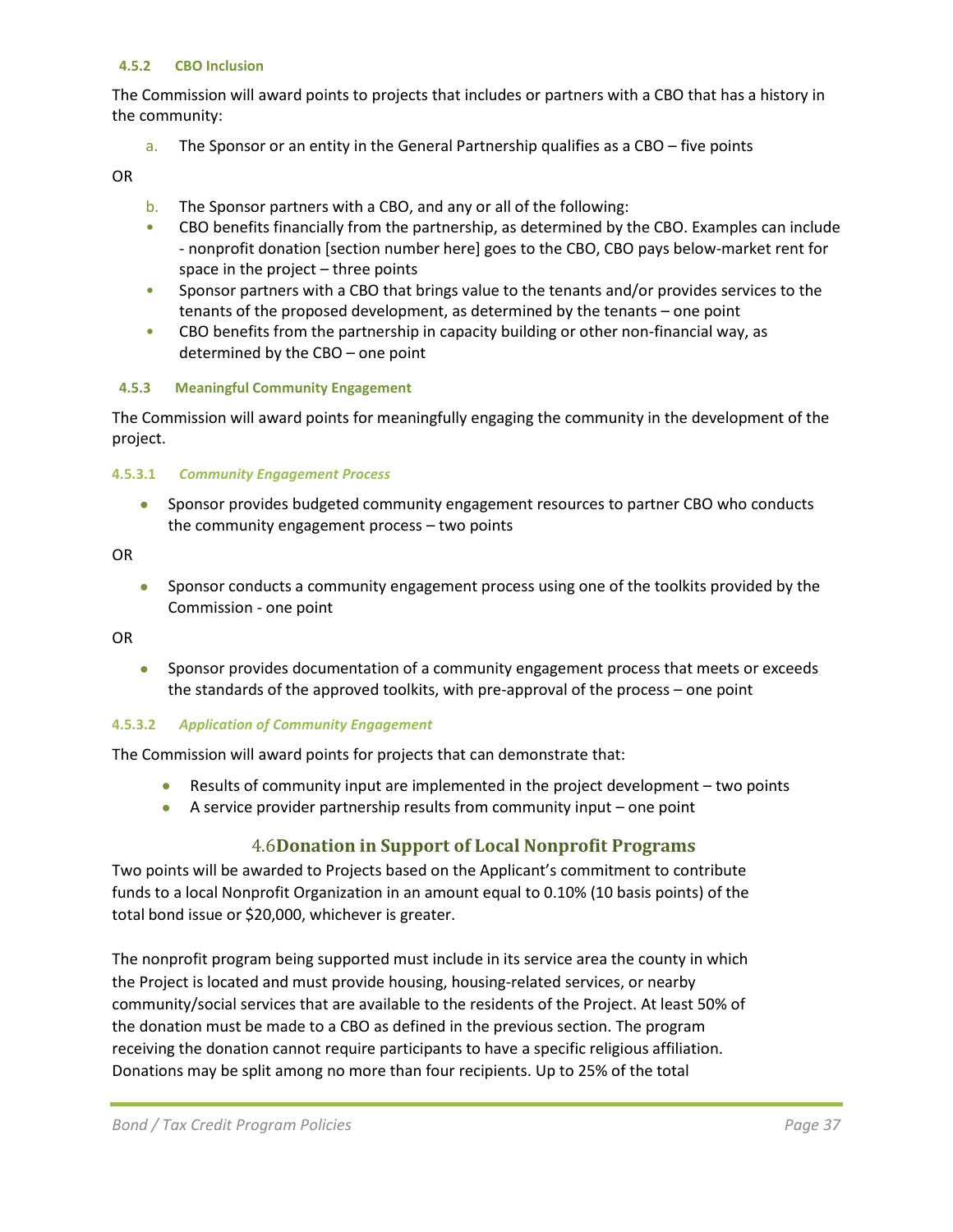donation may be made to an advocacy organization. The donation recipient must be approved by the Commission prior to the approval of the Project's Finance Resolution and the donation must be paid at the time of bond closing.

# 4.7**Property Type – Brownfield, Adaptive Reuse or Historic Building**

<span id="page-38-0"></span>Points will be awarded to projects that meet one of the following criteria. Only one criterion may be selected. Preservation projects may only select Historic Property.

#### <span id="page-38-1"></span>**4.7.1 Adaptive Reuse Site**

One point will be awarded to an Adaptive Reuse Site, defined as a site that was previously developed for non-residential purposes, in which at least 25 percent of the proposed development will reuse existing non-residential structures. To qualify for these points, the application must include a letter from the project architect describing the previous use and certifying that at least 25% of the proposed development will reuse the existing structure.

#### <span id="page-38-2"></span>**4.7.2 Historic Property**

One point will be awarded to a project that is a Historic Property, defined as a project that uses the federal Historic Tax Credit (RTC) as part of the project financing and that is either (1) listed, or have been determined eligible for listing, in the National Register of Historic Places administered by the U.S. Department of the Interior in accordance with the National Historic Preservation Act of 1996; or (2) located in a registered historic district and certified by the Secretary of the U.S. Department of the Interior as being of historic significance to that district. To qualify for these points, 50% or more of the total housing units in the project must be located in the building(s) designated as historic property. The application must include documentation of the historic designation and Form 7B of the application workbook must be completed.

#### <span id="page-38-3"></span>**4.7.3 Brownfields**

Three points will be awarded to a project located on a Brownfield site, defined as a site where the expansion, redevelopment, or reuse is complicated by the presence of a hazardous substance, pollutant, or contaminant including petroleum. To qualify for these points, the application must include a copy of the site's Phase II Environmental Assessment and a remediation plan for the environmental issues.

# <span id="page-38-5"></span><span id="page-38-4"></span>4.8 **Energy Efficiency, Healthy Living, and Renewable Energy (New Construction Projects Only)**

#### **4.8.1 NC Solar Option**

Three points will be awarded for projects that install a solar system with an annual energy production per square foot of conditioned floor area of the building, with an annual energy production greater than or equal to 0.28 kWh/SF/Year

Projects must submit with their application an architect's certification and a solar contractor's assessment attesting that the project can accommodate a compliant solar system.

As part of the Placed-in-Service package, the Applicant or the Applicant's solar contractor must submit documentation stating the size of the system installed. Failure to install a compliant solar system may result in a temporary suspension from the program. Such action will be considered on a case-by-case basis.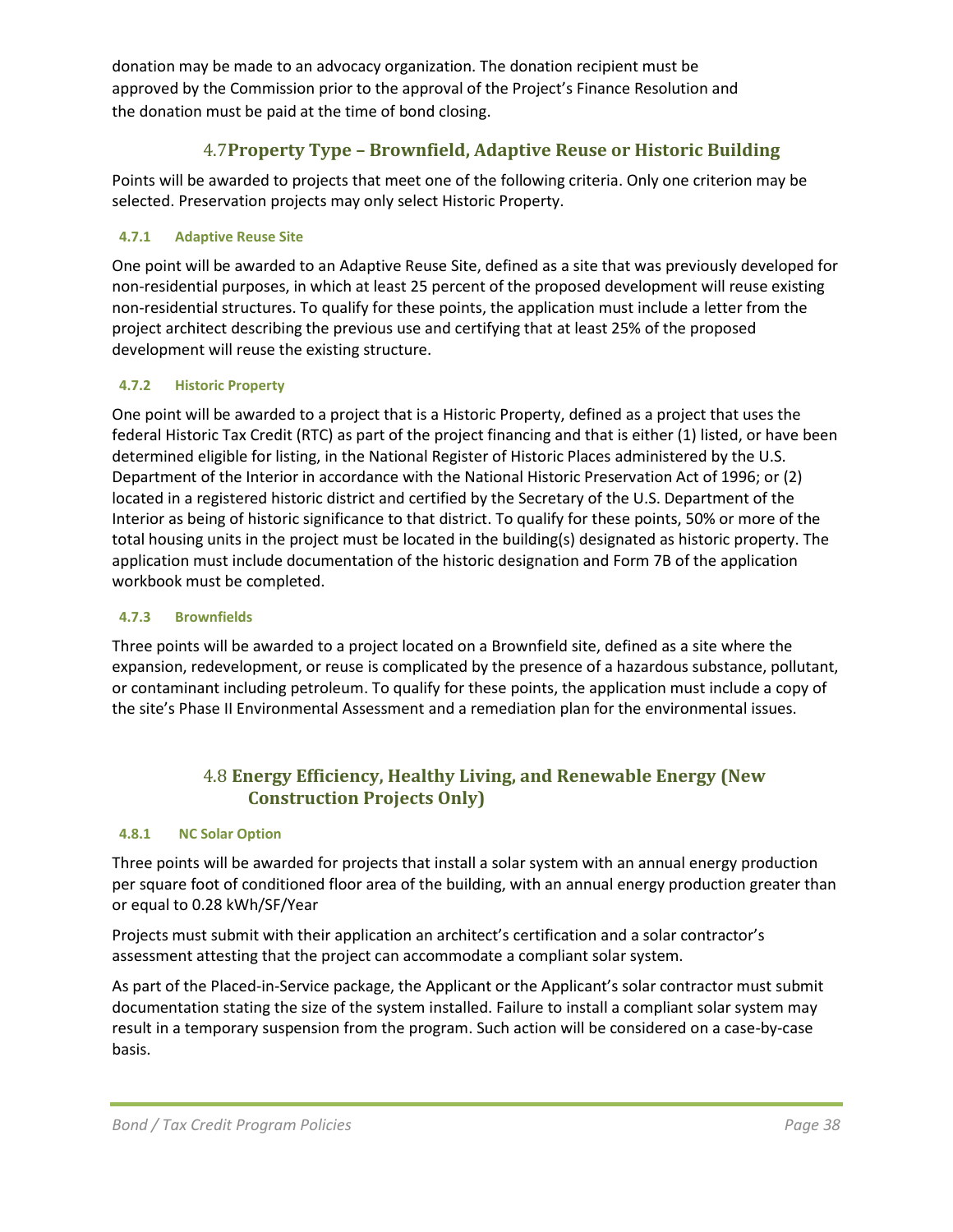#### <span id="page-39-0"></span>**4.8.2 NC Energy Efficient Building**

Five points will be awarded for new construction projects that score an additional 10 ESDS points in ESDS section 5.02a.

During submittal, the ESDS points used to comply with this section must be noted on the ESDS Checklist and Evergreen Owner Certification outlined in Section 3.5.

As part of the Placed-in-Service Package, the ESDS points used to comply with this section must be included in the Evergreen Project Implementation Plan and architect's certification outlined in Section 3.5.

#### <span id="page-39-1"></span>**4.8.3 NC Electric Vehicle Charging Stations**

Two points will be awarded to projects that install electric vehicle charging stations in no less than 10% of parking spaces, with a minimum requirement of 1 in non-accessible parking and 1 in accessible stalls. 10%+ requirement applies to both accessible and non-accessible parking stalls.

# <span id="page-39-3"></span>4.9**Energy Efficiency, Healthy Living, and Renewable Energy (Rehabilitation Projects Only)**

#### <span id="page-39-2"></span>**4.9.1 Rehab Solar Option**

Three points will be awarded for projects that install a solar system with an annual energy production per square foot of conditioned floor area of the building, with an annual energy production greater than or equal to 0.42 kWh/SF/Year.

Projects must submit with their application an architect's certification and a solar contractor's assessment attesting that the project can accommodate a compliant solar system.

As part of the Placed-in-Service package, the Applicant or the Applicant's solar contractor must submit documentation stating the size of the system installed. Failure to install a compliant solar system may result in a temporary suspension from the program. Such action will be considered on a case-by-case basis.

#### <span id="page-39-4"></span>**4.9.2 Rehab Heat Pump Option**

Five points will be awarded for projects that implement the ductless or ducted heat pump options from ESDS Section 5.09. The project must also implement the Performance Testing Option from ESDS 5.09, which requires using a qualified contractor to test and verify the systems meets the Performance Testing Comfort System (PTCS) requirements during commissioning.

During submittal, the ESDS points used to comply with this section must be noted on the ESDS Checklist and Evergreen Owner Certification outlined in Section 3.5. Additionally, a brief narrative must be included that describes how the heat pumps will be implemented into the project's scope of work.

As part of the Placed-in-Service Package, the ESDS points used to comply with this section must be included in the Evergreen Project Implementation Plan and architect's certification outlined in Section 3.5. The qualified contractor's PTCS report must also be included in the Placed-in-Service Package.

#### <span id="page-39-5"></span>**4.9.3 Rehab Balanced Ventilation with Wildfire Smoke Filters Option**

Five points will be awarded for projects that both upgrade the ventilation system to provide balanced ventilation with heat recovery and provide outside air filtration per ESDS 7.08b and ESDS 7.08c to each dwelling unit.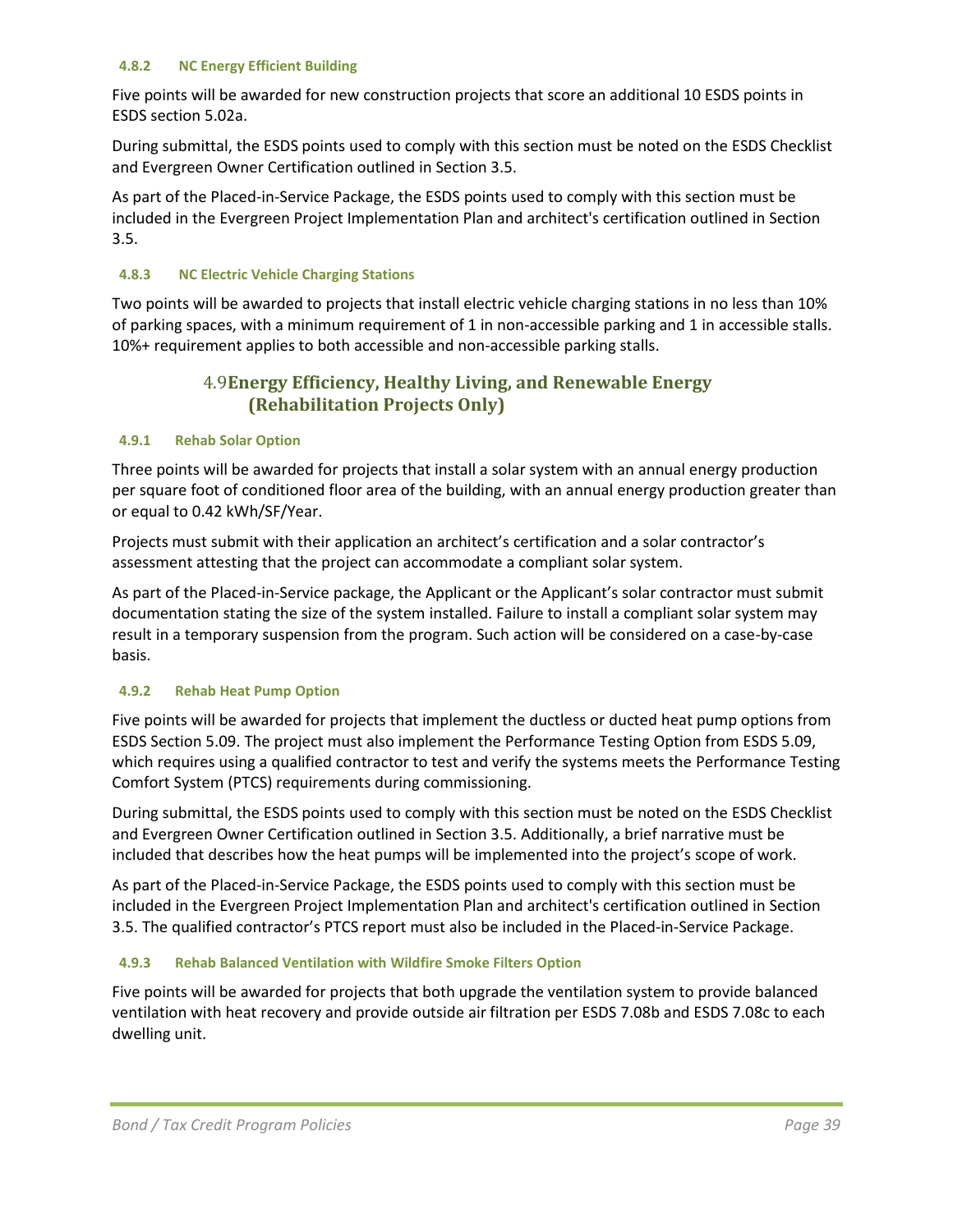During submittal, the ESDS points used to comply with this section must be noted on the ESDS Checklist and Evergreen Owner Certification outlined in Section 3.5. Additionally, a brief narrative must be included that describes how these points will be achieved.

As part of the Placed-in-Service Package, the ESDS points used to comply with this section must be included in the Evergreen Project Implementation Plan and architect's certification outlined in Section 3.5.

*\*Note: Earning these points will requiring meeting the current version of the Washington State Mechanical Code and will therefore satisfy the rehabilitation ventilation standard outlined in Section 3.17.* 

#### <span id="page-40-0"></span>**4.9.4 Rehab Electric Vehicle Charging Station Option**

One point will be awarded to projects that install electric vehicle charging stations in no less than 5% of parking spaces, with a minimum requirement of 1 in non-accessible parking and 1 in accessible stalls. 5% + requirement applies to both accessible and non-accessible parking stalls.

# 4.10**Combo Properties**

<span id="page-40-1"></span>Five points for properties that have been awarded an allocation of 9% tax credits and are seeking to combine a bond application with 4% tax credits as part of the project. To receive these points, the building or buildings must:

- Be located on the same or contiguous sites
- Be purposed to get greater land use density
- Broaden the population being served
- Share construction and development efficiencies
- Close financings simultaneously

# 4.11**Rehabilitation of Major Systems**

<span id="page-40-2"></span>For Preservation projects only – projects will be awarded 10 points for each major system installed or replaced, for up to 30 points. Examples of major systems include

- Plumbing
- Electrical
- Heating, ventilation, and air conditioning
- Elevators
- Seismic upgrades

If applying for these points, applicants must submit a professional, independent, third party Capital Needs Assessment (CNA). The CNA describes a project's physical capital needs over the next 20 years based on the observed current physical conditions of the project. CNA must identify deferred maintenance; physical needs; the age, useful life and remaining useful life of key components; building material deficiencies and material building code violations that affect the property use; structural or mechanical integrity, and future physical and financial needs. The CNA must be the basis from which the scope of work for the project has been developed. MHCF staff may use the CNA along with HUD housing guidelines to determine if the scope of rehabilitation work meets the standards replacing a major system.

The Commission recognizes that existing affordable housing projects may need immediate system repair and replacement for the health and safety of the residents. The Sponsor may begin work on rehabilitation of the building up to 12 months before application to qualify for points. The Commission recommends the request of an Official Intent Declaration [cite section] if the Sponsor plans to begin rehabilitation in advance of application.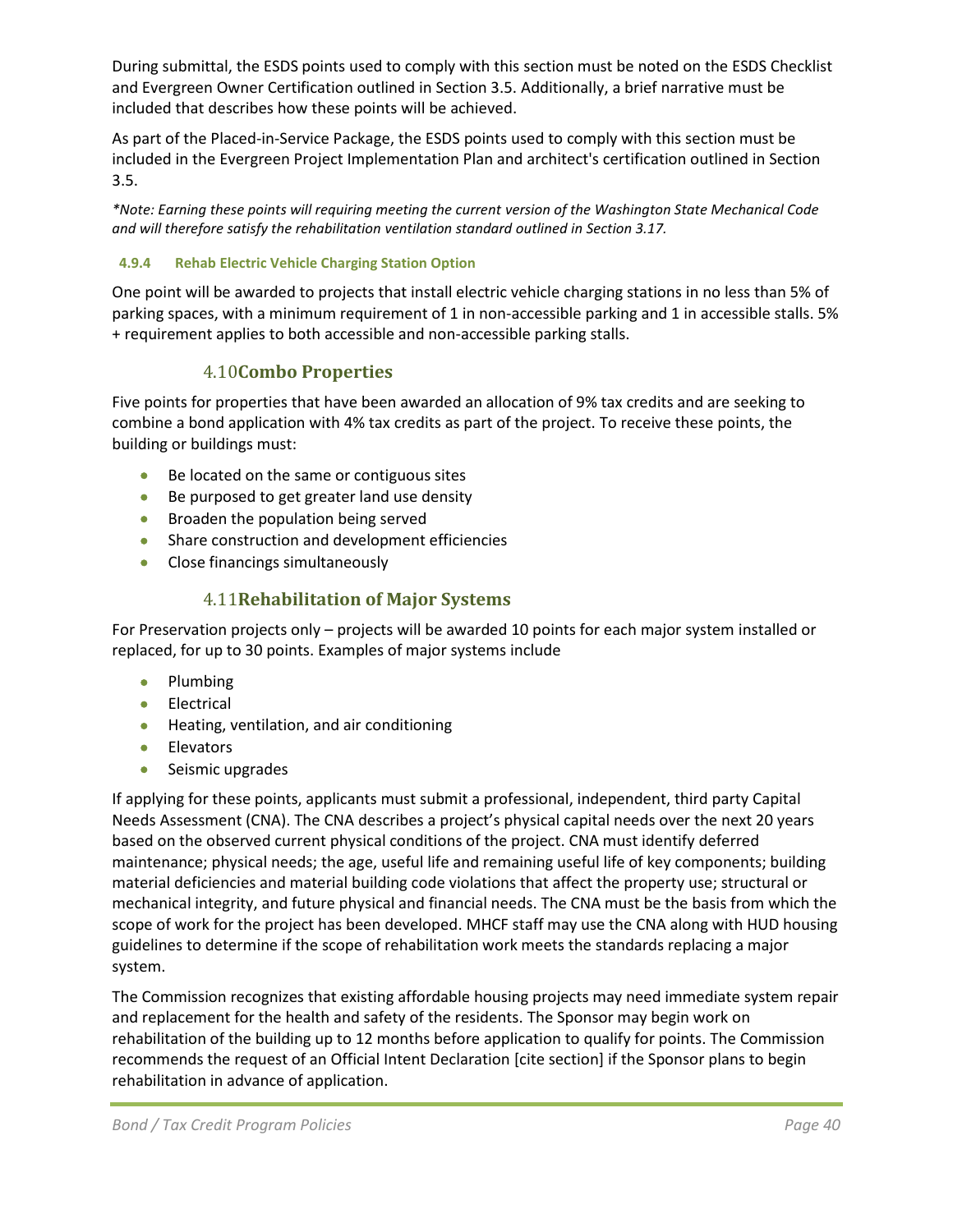# <span id="page-41-0"></span>**Installation of Broadband**

For Preservation projects only – projects will be awarded one point for the installation of new broadband infrastructure that meets the Federal Communications Commission's (FCC's) requisite broadband speeds at the time of application.

## **Pipeline Transition**

<span id="page-41-1"></span>Five points will be awarded to projects applying in 2022 that meet all of the following criteria:

- The Applicant submitted an application for the project in 2021 for the bond/tax credit program
- The project is substantially the same as was described in the 2021 application
- MHCF staff has reviewed the project and has determined that the project met the readiness criteria at the time of application in 2021
- MHCF staff reviewed the 2021 project scoring and the project received at least 70 points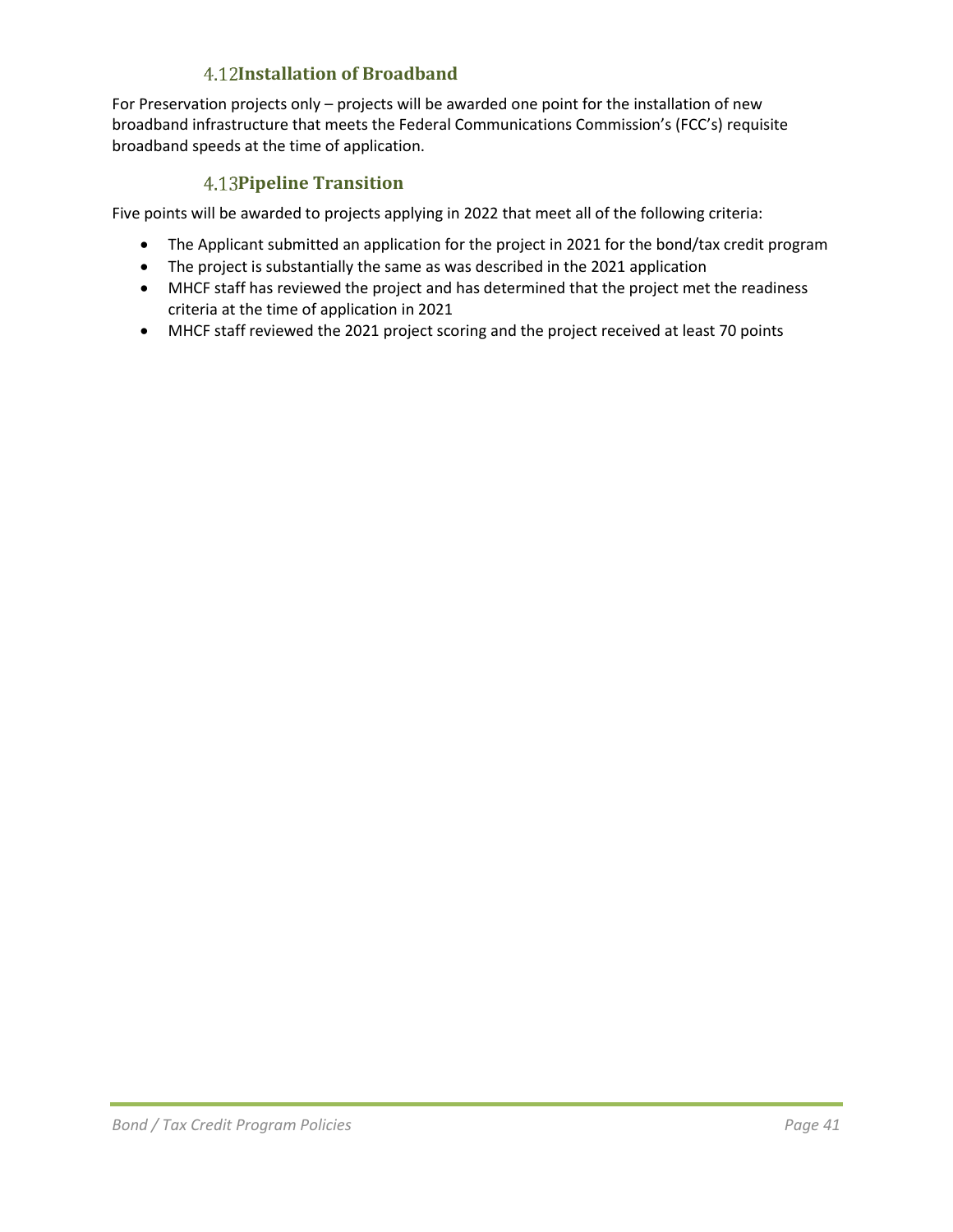# <span id="page-42-0"></span>5 **Requirements Prior to Placed-in-Service**

# <span id="page-42-1"></span>5.1 **Tax Credit Extended Use Agreement**

As a condition of receiving an allocation of Credit from the Commission, the Applicant must enter into a Tax Credit Extended Use Agreement that applies to each building in the project. The Regulatory Agreement addresses, among other things, the requirements of Section 42 of the Code, federal and state law, the Bond/Tax Credit Program and the commitments made in the Application.

Generally, the provisions of the Tax Credit Extended Use Agreement will apply for a period of 30 years from the date the project is Placed-in-Service (the 15-year federal compliance period and an additional 15-year compliance period, referred to as the "extended low-income use period"). However, if the Applicant makes a commitment for an Additional Low-Income Housing Use Period, the duration of the Tax Credit Extended Use Agreement will extend for a compliance period of up to an additional 25 years beyond the 15-year federal compliance period. Termination of the Tax Credit Extended Use Agreement will occur prior to the expiration of the extended low-income use period or the Additional Low-Income Use Period only under very limited circumstances. In this respect, and many others, the requirements of the Tax Credit Extended Use Agreement are stricter than the provisions of Section 42 of the Code.

The Tax Credit Extended Use Agreement must be recorded as part of the Equity Closing. It must be recorded in first position as a restrictive covenant running with the land and binding upon the Applicant's successors in interest. To ensure the Commission's Tax Credit Extended Use Agreement is in first position, the Applicant must prepare and record a Priority Agreement at the project's expense in a form acceptable to the Commission, and executed by the Applicant, the Commission, and all lienholders on the project. The Priority Agreement must specify that the lienholders' security interests are subordinate to the interests of the Commission as shown in the Tax Credit Extended Use Agreement. An exception may be made for projects with FHA-insured financing when the HUD Deed of Trust and Use Agreement must be in first position, subject to subordination language the Commission and HUD hae agreed to use.

If the Applicant has established a long-term lease in lieu of ownership, the owner of the land and holders of any liens and encumbrances that are secured by a recorded mortgage or deed of trust against the land and the improvements on it before the Tax Credit Extended Use Agreement is recorded must execute and record a subordination agreement in a form approved by the Commission. The subordination agreement shall specify that the owner's interest is subject to, and any other parties' security interest is subordinate to, the interests of the Commission as shown in the Regulatory Agreement.

# <span id="page-42-2"></span>5.2 **Commission-Issued Bond Regulatory Agreement**

As a condition of being financed with Commission issued tax-exempt bonds, each project must enter into a Bond Regulatory Agreement that is recorded at closing. The Regulatory Agreement addresses, among other things, the requirements of Section 142 of the Code, federal and state law, the Bond/Tax Credit Program and the Commitments made in the Application.

The Bond Regulatory Agreement must also be recorded in first position ahead of all monetary liens on the property. An exception may be made for projects with FHA-insured financing when the HUD Deed of Trust and Use Agreement must be in first position, subject to subordination language the Commission and HUD have agreed to use.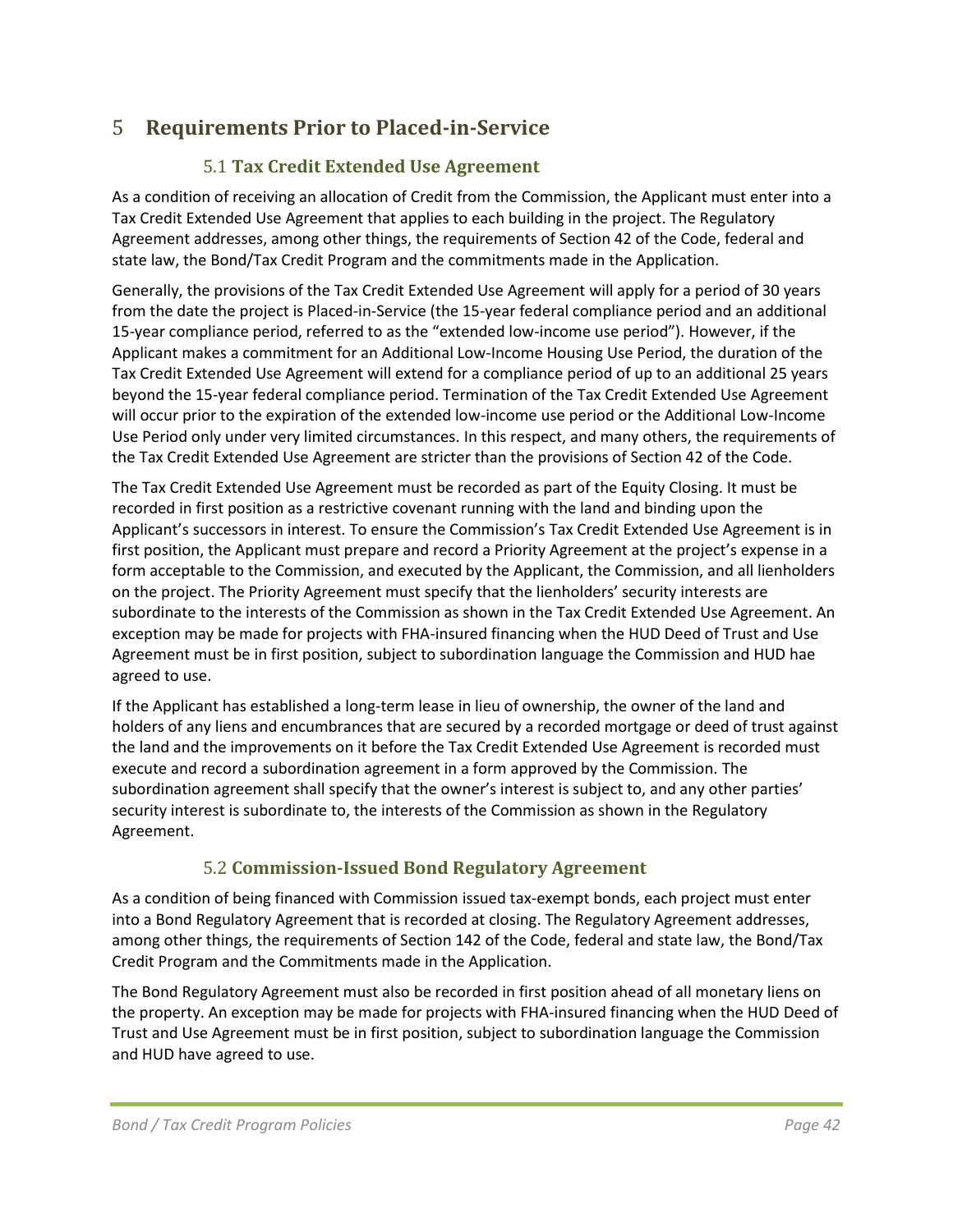The term of the Bond Regulatory Agreement is the longer of (1) 15 years after the date on which 50% of the residential units in the project are occupied; (2) the first day on which no tax-exempt private activity bond issued with respect to the project is outstanding; or (3) the date on which any assistance provided with respect to the project under Section 8 of the United States Housing Act of 1937 terminates.

If currently outstanding bonds substitute a credit enhancement that does not affect the term of the bonds, the Commission does not require an amendment or extension of the Bond Regulatory Agreement. If bonds issued by the Commission are refunded with bonds issued by the Commission, then the Regulatory Agreement continues in full force and effect until (1) not less than 10 years after the expiration date of the Regulatory Agreement in force or (2) the date which is the first date on which the refunding bonds are no longer outstanding, whichever is longer.

# <span id="page-43-0"></span>5.3 **Election of Applicable Percentage**

The applicable percentage that applies to a project's Credit calculation is the Credit percentage of the month in which (1) the tax-exempt bonds are issued or (2) the building is Placed-in-Service. In order to lock in the applicable percentage for the month in which the tax-exempt bonds are issued, the Commission must receive an executed Election of Applicable Percentage Form no later than the fifth day of the month following the month in which the bonds are issued. If the Commission does not receive the Applicant's election by this deadline, the applicable percentage will automatically default to the month(s) that the building(s) are Placed-in-Service.

The Election of Applicable Percentage Form is sent to the Applicant as part of the 42(m) letter. Applicable percentages are posted on the Commission's website each month.

# <span id="page-43-1"></span>5.4 **Election of Gross Rent Floor**

The maximum gross rent that can be charged on a Bond/Tax Credit unit may fluctuate up and down as the county median income fluctuates from year to year. However, according to Section 42(g)(2)(A) of the Code, the Gross Rent charged can never drop below the initial Gross Rent Floor as applied to a unit. That initial Gross Rent Floor may be set according to the rent limits in place on either (1) the date the Commission initially issues a determination letter or (2) the date the building is Placed-in-Service.

Pursuant to Revenue Procedure 94-57, the initial Gross Rent Floor will be set according to the rent limits in place on the date the Commission initially issues a determination letter unless the Owner specifically elects to choose the date the building is Placed-in-Service.

For the Owner to elect Placed-in-Service as the date on which the Gross Rent Floor is set, the Owner must complete the Election of Gross Rent Floor form and submit it to the Commission no later than 5:00 p.m. on the Placed-in-Service date(s) for the building(s). The election will be applicable to all buildings in the project that are Placed-in-Service on or after the date the Commission receives the election unless the Owner clearly indicates otherwise in writing.

# <span id="page-43-2"></span>6 **Placed-in-Service Requirements**

The Commission will accept and process Placed-In-Service documents and issue IRS Form 8609(s) throughout the year. However, a project owner must submit all Placed-In-Service documentation, including the Independent Certified Public Accountants Report ("Cost Certification"), Energy Efficient Building certifications if necessary, and the certificates of occupancy for each building in the project at least 60 days prior to when they expect to receive the IRS Form 8609(s).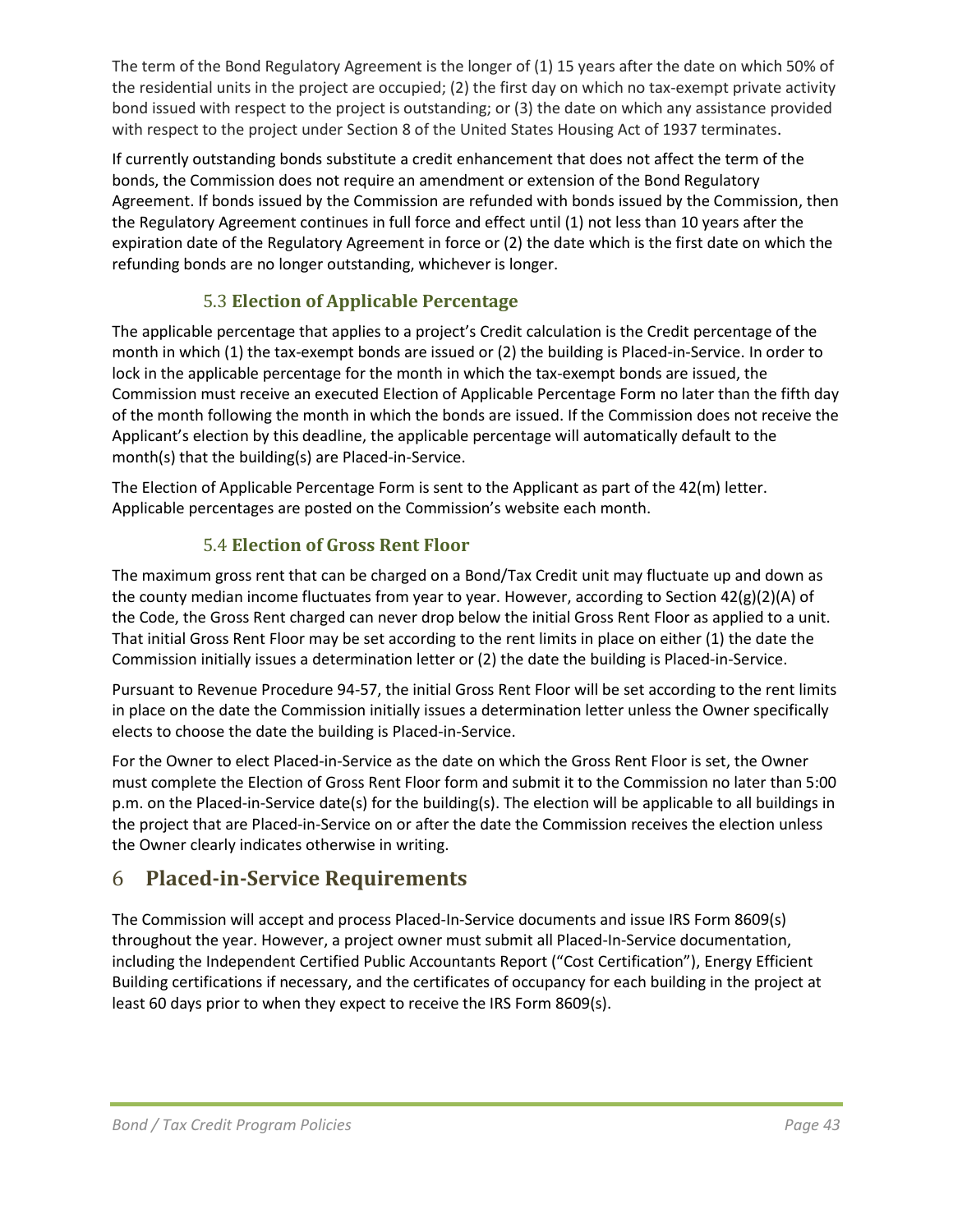# <span id="page-44-0"></span>6.1 **Compliance Training**

The project's property management representative must attend a Commission Tax Credit compliance workshop by the earlier of:

- No later than 180 days before the first building is Placed-in-Service; or
- prior to commencement of initial rent-up activities for the project.

Certificates should not be more than six months old by the first building's Placed-in-Service date. If the Applicant's property management representative has attended a Commission Tax Credit compliance workshop within the 12 months previous to the first building's Placed-in-Service date, the representative is not required to attend another workshop prior to commencement of the property's initial rent-up activities. "Property management representative" is defined as someone who will be working directly with the project on a regular basis from the point of initial rent-up onward. To keep staff trained on the latest compliance issues, owners should also send new staff to the first available tax credit compliance workshop. The Commission recommends that management staff responsible for management employee training attend Tax Credit compliance workshops every 2-3 years to stay current on compliance and monitoring rules.

# <span id="page-44-1"></span>6.2 **Master Lease; Lease Rider**

The Applicant must provide a copy of the master form of resident lease or rental agreement in a form acceptable to the Commission at least 60 days before the first building in the project is Placed-in-Service. The Lease Rider must be attached to the master lease or rental agreement.

# <span id="page-44-2"></span>6.3 **Property Management Agreement**

The Applicant must provide an executed copy of the property management agreement or related documents with an organization acceptable to the Commission (See Section 3.18). The agreement must include specific terms, conditions, and responsibilities. If the Applicant has previously submitted a property management agreement and amended it, the Applicant must provide a copy of the agreement.

# <span id="page-44-3"></span>6.4 **Long-Term Lease Covenant**

If the Applicant has established a long-term lease in lieu of ownership, the Applicant must execute, notarize, and record an agreement between the Applicant and the owner of the land. The owner must agree to allow the Applicant to record the Regulatory Agreement as a restrictive covenant on the land and all improvements on it that is binding upon the current owner and any successors in interest to the owner.

# <span id="page-44-4"></span>6.5 **Accurate Extended Use and Regulatory Agreements**

The Applicant must confirm that all project specific information in the Regulatory Agreement accurately reflects the project at the time of bond closing. At the time of project completion, the Applicant must confirm all specific information in the Extended Use Agreement accurately reflects the project. If the project has changed, an amendment to the Extended Use Agreement must be executed, notarized and recorded in each county where the Agreement was originally recorded.

# <span id="page-44-5"></span>6.6 **Compliance with Code and Commission Requirements**

Before the Commission will issue IRS Form 8609 to any building in a project, the project owner, each of the Principals, each member of the Development Team, all Related Parties to the project owner and the project must be in compliance with any requirements of the Code and the terms, conditions, or obligations of the Tax Credit Program with respect to the project. Further, the Commission may choose not to issue IRS Form 8609 for a building if the project owner, a Principal, a member of the Development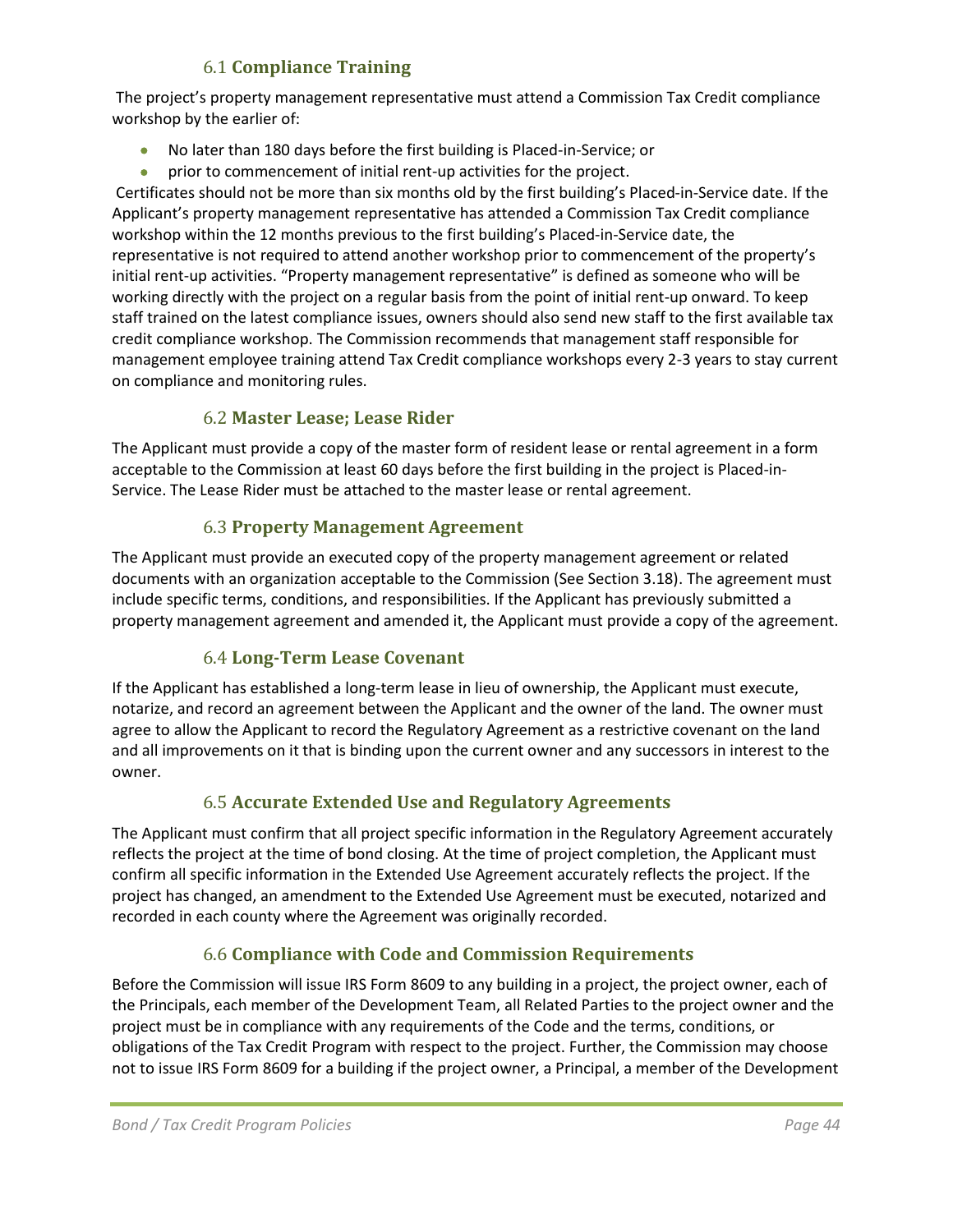Team, or a Related Party to the Tax Credit project owner is in noncompliance with respect to any project subject to the Tax Credit Program. In addition, the Commission may cancel any Credit reservation and carryover allocation for any noncompliance, e.g. the failure to pay any fee assessed by the Commission with respect to the project.

If the Commission decides to disqualify the project/Application and cancel the Credit reservation and/or the carryover allocation, the Credit will be available, at the discretion of the Commission, for reservation and/or allocation to other qualified projects.

# <span id="page-45-0"></span>6.7 **Approval of and Payment of Funds for Local Housing Needs**

If the Applicant represented that it would provide funds for local housing needs, the Applicant must provide the Commission with a written request to approve a donation to a specific Nonprofit Organization that provides housing or housing-related services in the county where the project is.

The Applicant must provide the Commission with certifications (in a form acceptable to the Commission) from both the Applicant/donor and the recipient confirming the contribution will be made or received, respectively, without any favor, benefit, gift, or other consideration. The Applicant must provide a letter from the approved Nonprofit Organization acknowledging receipt of the proper contribution amount as well as a copy of the cancelled check from the transaction. The letter must show receipt of the proper contribution amount, identify the low-income housing program, and specify how the funds will be used. The amount of the donation cannot be included in the project's Total Project Costs.

# <span id="page-45-1"></span>6.8 **Program Requirements**

All applicable Program requirements and disclosures set forth in Chapter 2 and the RAC and all applicable Program Limits must be met. All Allocation Criteria Commitments must be satisfied.

# <span id="page-45-2"></span>6.9 **Occupancy Permit**

The Applicant must submit a certificate of occupancy or temporary certificate of occupancy for each building to the Commission within 30 days of the building's Placed-in-Service date. Generally, a building will be deemed to be Placed-In-Service when it is issued a certificate of occupancy by a governmental permitting agency or as otherwise defined by the Code.

# <span id="page-45-3"></span>6.10 **Final Cost Certification**

The Applicant must provide a certification, addressed to the Commission and prepared by an independent CPA, of the eligible basis of each building and, based on the Applicant sworn representations about the low-income use of each building, and its qualified basis. The certifications must also list sources and uses of all funds for the project, for example, the proceeds from the sale of the Credit. The independent CPA's certification must be accompanied by executed copies of the developer agreement, each consultant contract, and an itemized statement earmarking the developer's fees and/or consultant fees earned for the services provided.

# <span id="page-45-4"></span>6.11 **Partnership Agreement**

If the Applicant is a partnership or a limited liability company, the Applicant must provide the most current Partnership or Operating Agreement

# <span id="page-45-5"></span>6.12 **Financing Documents**

The Applicant must provide financing documents, not previously submitted, for all loans or grants made to the project. For loans, a copy of the promissory note will fulfill this requirement.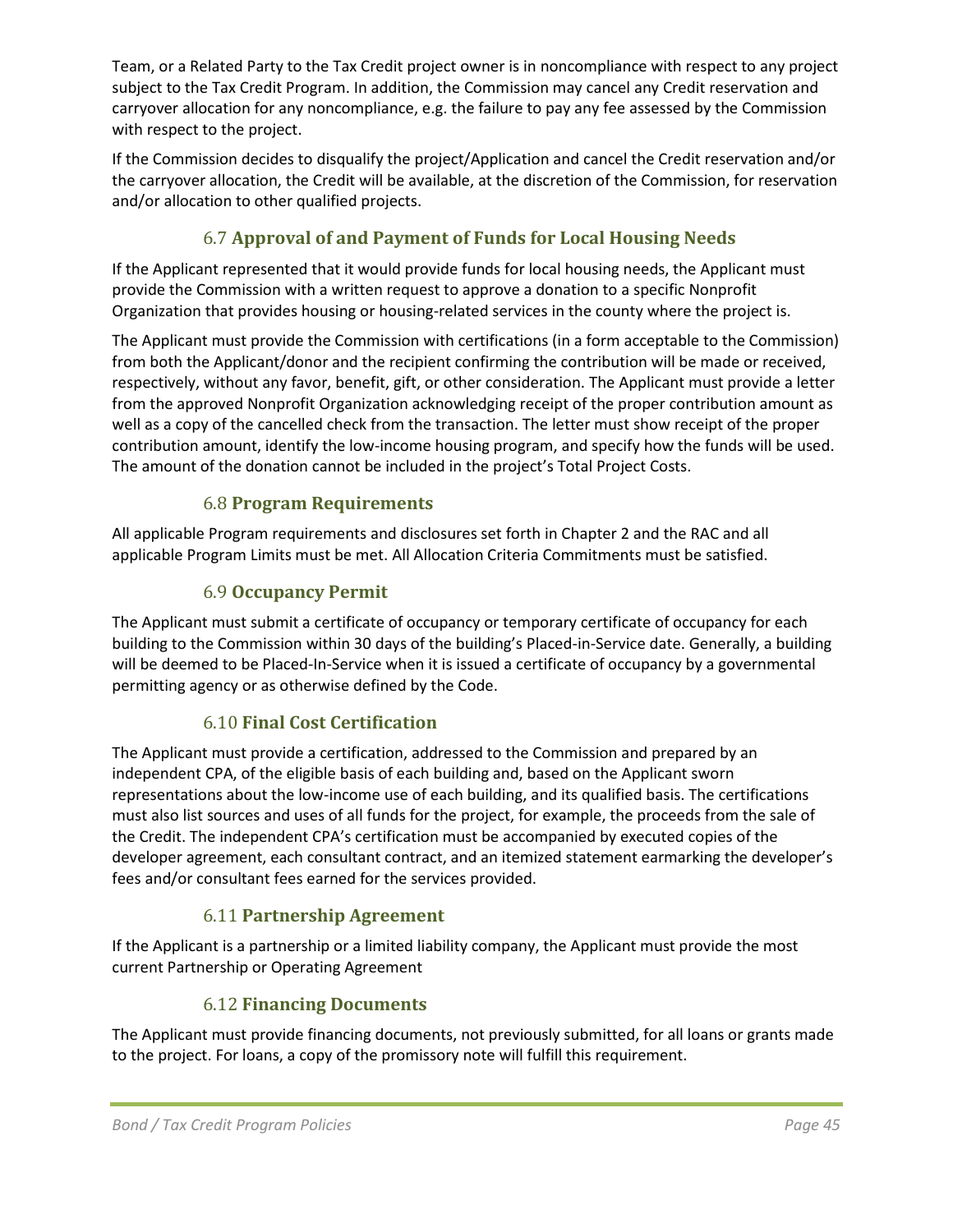# <span id="page-46-0"></span>6.13 **Operating Pro Forma**

The Applicant must provide a copy of a current 15-year operating pro forma for the project.

# <span id="page-46-1"></span>6.14 **Evergreen Sustainable Development Standard (ESDS)**

The Applicant must provide a copy of the Evergreen Final Architect Certification, the Evergreen Project Implementation Plan, and all required backup documentation. As much of the backup documentation as possible should be submitted in digital format on a compact disc. Emailed documentation will not be accepted.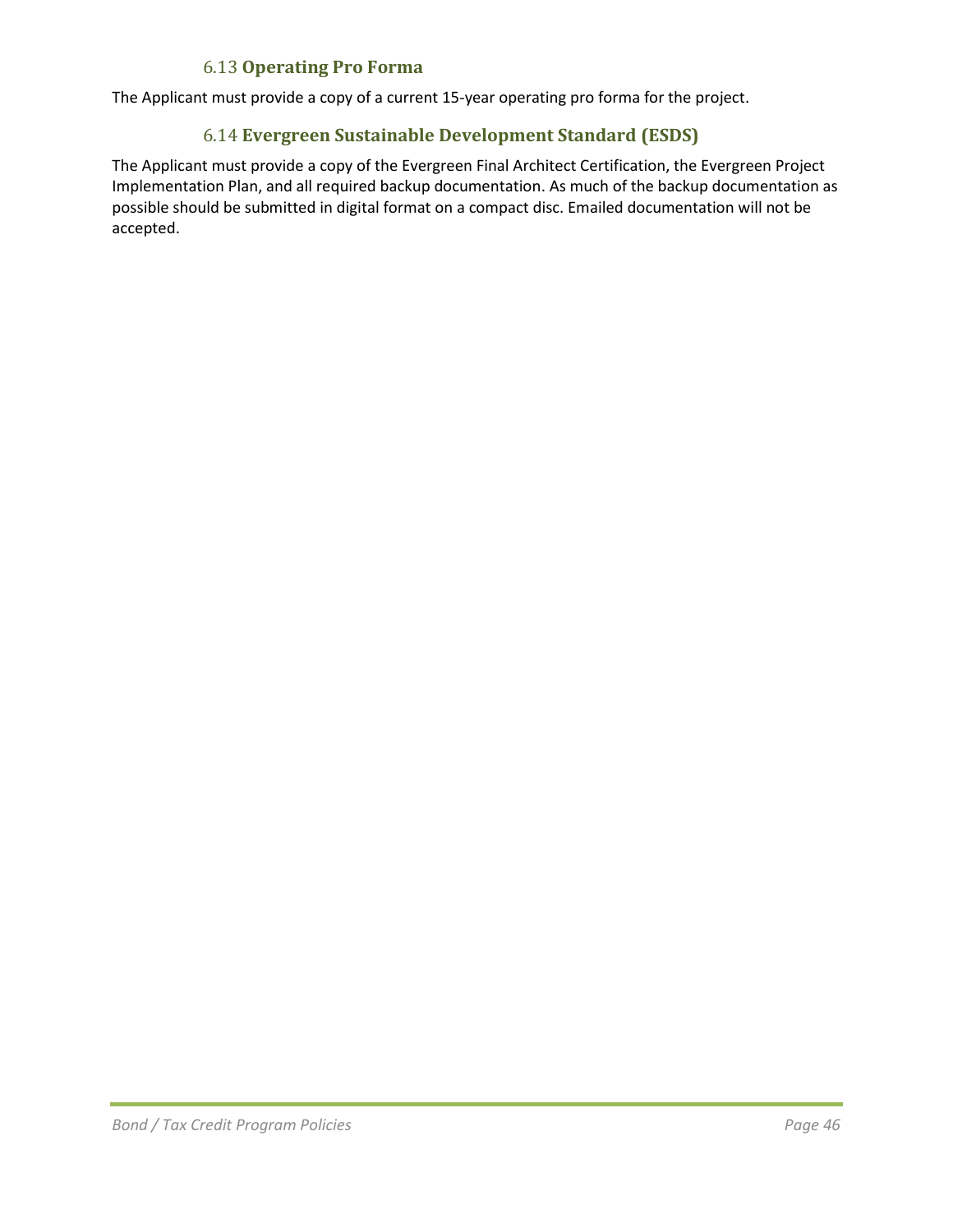# <span id="page-47-0"></span>7 **Project Transfer or Assignment Requirements**

Pursuant to the Commission's rules (WAC 262-01-130), *Policies*, and Regulatory Agreements, a transfer of an interest in a project requires Commission approval. A stated goal of the Commission's Tax Credit Program is to prefer projects that are affordable to the lowest income tenants for the longest period of time. Toward that end, the Commission will decide whether to approve a proposed transfer based on whether the proposed transfer will (1) promote satisfaction of all applicable regulatory and contractual obligations, and (2) further the Commission's priorities for LIHTC projects as set forth in WAC 262-01- 130, including by increasing the likelihood the project will continue to serve the lowest income tenants for the longest period of time. This will be determined based on the totality of circumstances, including but not limited to the characteristics of the project, existing partners, and transferee.

Transferees are required to submit a short paragraph explaining how the proposed transfer satisfies the Commission's approval criteria and to complete a *Financial Solvency and LIHTC History* (FSLH) form as part of the transfer process. This form is designed to help the Commission determine whether or not the transferee is positioned and likely to support the Commission's stated goals. The Commission may pause, require additional certifications or information from a transferee, or disallow the transfer depending on what the FSLH or other documents reveal. Potential grounds for disallowing the transfer include but are not limited to:

- Transferee has been part of a LIHTC ownership/project that subsequently was found by a court or administrative body to be in violation of a LIHTC statutory or regulatory requirement or covenant;
- Transferee has been part of a LIHTC ownership/project that subsequently reduced the project's associated financial resources such that the project was not able to meet its planned capital needs;
- Judicial or administrative finding against the Transferee of causing actionable harm to a LIHTC project or partner; committing fraud; or violating a LIHTC requirement or covenant.

# <span id="page-47-1"></span>7.1 **Project Transfer or Assignments Requiring Commission Consent**

A project transfer means any direct or indirect sale, contribution, assignment, lease, exchange, or other similar transfer of, or change in:

- an interest in the land, the project, or any building;
- an ownership interest in the entity that is the Applicant or project owner (for example, a transfer of a partnership interest or, with respect to a limited liability company, a membership or managers' interest);
- the rights, title, or interest of the Applicant or project owner in any agreement in which the Commission and the Applicant or project owner are parties;
- the sale or transfer of, or change in, the interest of a limited partner (including the addition, removal, or withdrawal of a limited partner); or
- in the case of a limited liability company, the sale or transfer of, or change in, the interest of the investor member (unless the investor member actively participates in management of the company such as in the case of a transfer of an investor member interest to a fund in which the investor member serves as the fund manager).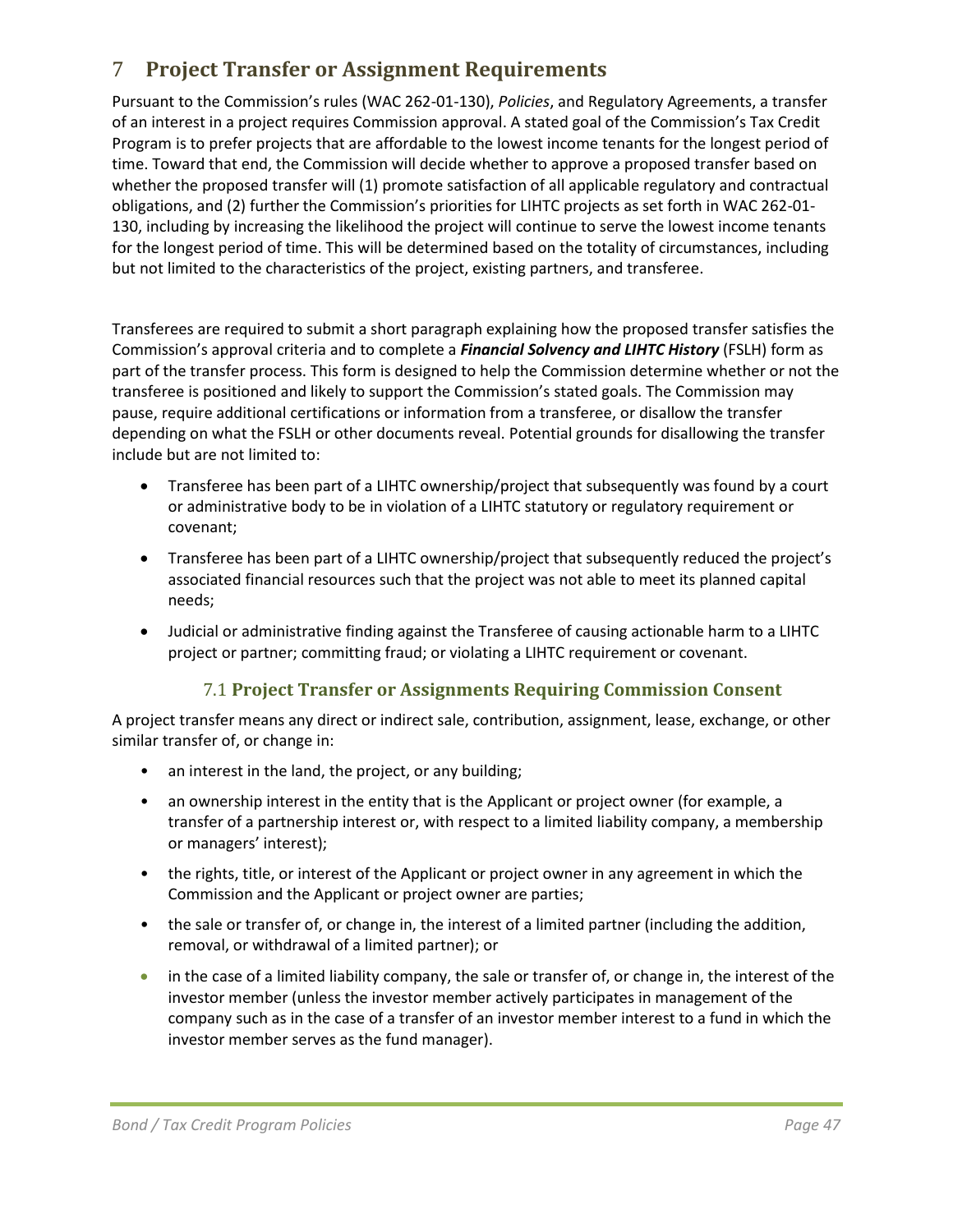# <span id="page-48-0"></span>7.2 **Project Transfer or Assignments Not Requiring Commission Consent**

#### **Only a few types of project transfers do not require the prior written consent of the Commission. They include:**

- the grant of a security interest or lien junior to the interest of the Commission;
- the issuance, redemption, or transfer of stock or shares of a corporation that is not a closely held corporation;
- a sale or transfer of the interests in a fund or funds constituting the investor limited partner or member, so long as such sale or transfer does not result in a change of control of the fund or funds constituting the investor limited partner or member;

a sale or transfer of the interests of the investor limited partner or member to implement the ownership arrangement initially agreed upon by the parties at the time of closing, including as a result of the involvement of a syndicator, such as in the case of a transfer of an investor member interest to a fund in which the investor member serves as the fund manager.

# <span id="page-48-1"></span>7.3 **Process and Requirements for Obtaining the Commission's Consent**

The first step in obtaining the Commission's written consent is to advise the Commission staff in writing of the Applicant's proposed project transfer or assignment. At a minimum, the Applicant should describe: (1) the name of the project; (2) the names of the project Applicant and/or the owner, the proposed transferor and transferee, and all other relevant parties; (3) a complete description of the proposed project transfer or assignment, including the proposed effective date; and (4) any special circumstances related to the proposed project transfer or assignment.

After receiving the Applicant's written request, the staff will advise the Applicant if Commission consent is necessary. If it is, the staff will require the short paragraph and *Financial Solvency and LIHTC History* form described above and also will advise the Applicant of the Commission's process and conditions that must be satisfied in order to obtain the Commission's consent, including the payment of a nonrefundable transfer fee to the Commission.

Please see submittal instructions i[n Chapter 9](http://www.wshfc.org/managers/ManualTaxCreditIndex.htm) of the Tax Credit Compliance Procedures Manual.

If the Applicant made a Commitment to participate under the Credit Set-Aside category for Qualified Nonprofit Organizations, any project transfer or assignment must be such that the project continues to qualify for applicable Credit Set-Aside category.

# <span id="page-48-2"></span>7.4 **Final Conditions to Consent by Commission**

The Commission will indicate its consent to the proposed project transfer or assignment by executing and returning to the Applicant/Owner a certain "Transfer Agreement." Certain types of transfers or assignments may not require the execution of a "Transfer Agreement" but may require only a formal letter of approval from the Commission. The Applicant/Owner may not complete the proposed project transfer or assignment until the Commission has executed and returned this agreement to the Applicant/Owner and until the Applicant/Owner has performed or satisfied any and all other requirements and conditions established by the Commission. If a Regulatory Agreement has been recorded for the project, the Applicant/Owner must ensure the "Transfer Agreement" is recorded in the office of the county auditor or recorder of each county where any Building in the project is.

Any project transfer or assignment made without the Commission's prior written consent (unless otherwise expressly permitted in this chapter) or otherwise in violation of the requirements or provisions of this chapter, the RAC, the Regulatory Agreement, or the Tax Credit Program will be: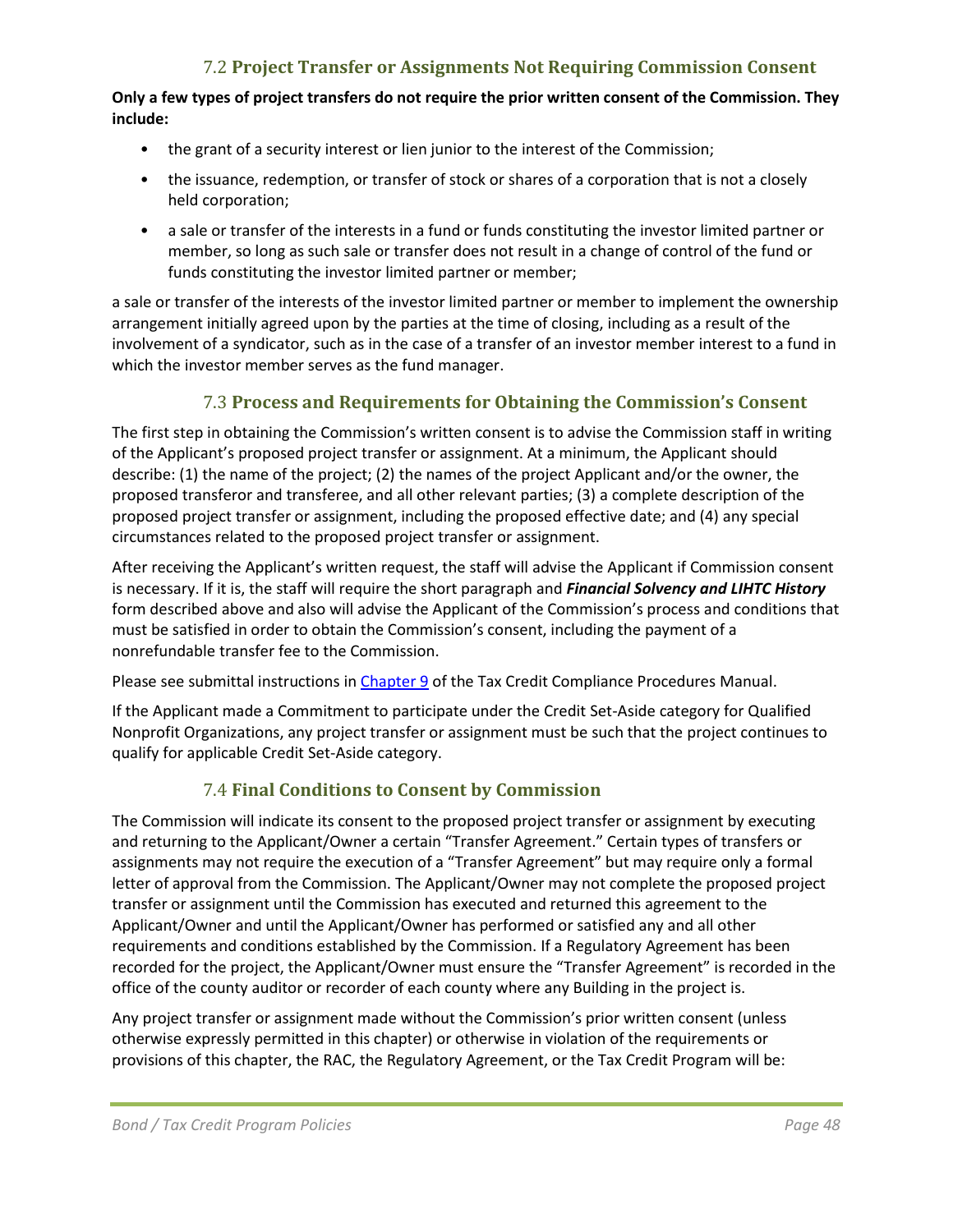- ineffective to relieve or release the transferor, the land, the project, and/or any building from the obligations and provisions of the Policies, the RAC, the Regulatory Agreement, and/or the Tax Credit Program;
- considered an event of default under the Application, the RAC, the Regulatory Agreement, and the Tax Credit Program, allowing the Commission to exercise any or all available remedies; and
- considered an event of Noncompliance that may result in the cancellation or invalidation of the reservation and/or allocation of Credit for the project and/or any Building.

The indemnity and hold-harmless provisions of the RAC, the Regulatory Agreement or any other Tax Credit Program agreement by the Applicant/Owner and/or a successor-in-interest will survive the ending of such parties' interest in the project and will continue to be a personal obligation of such party.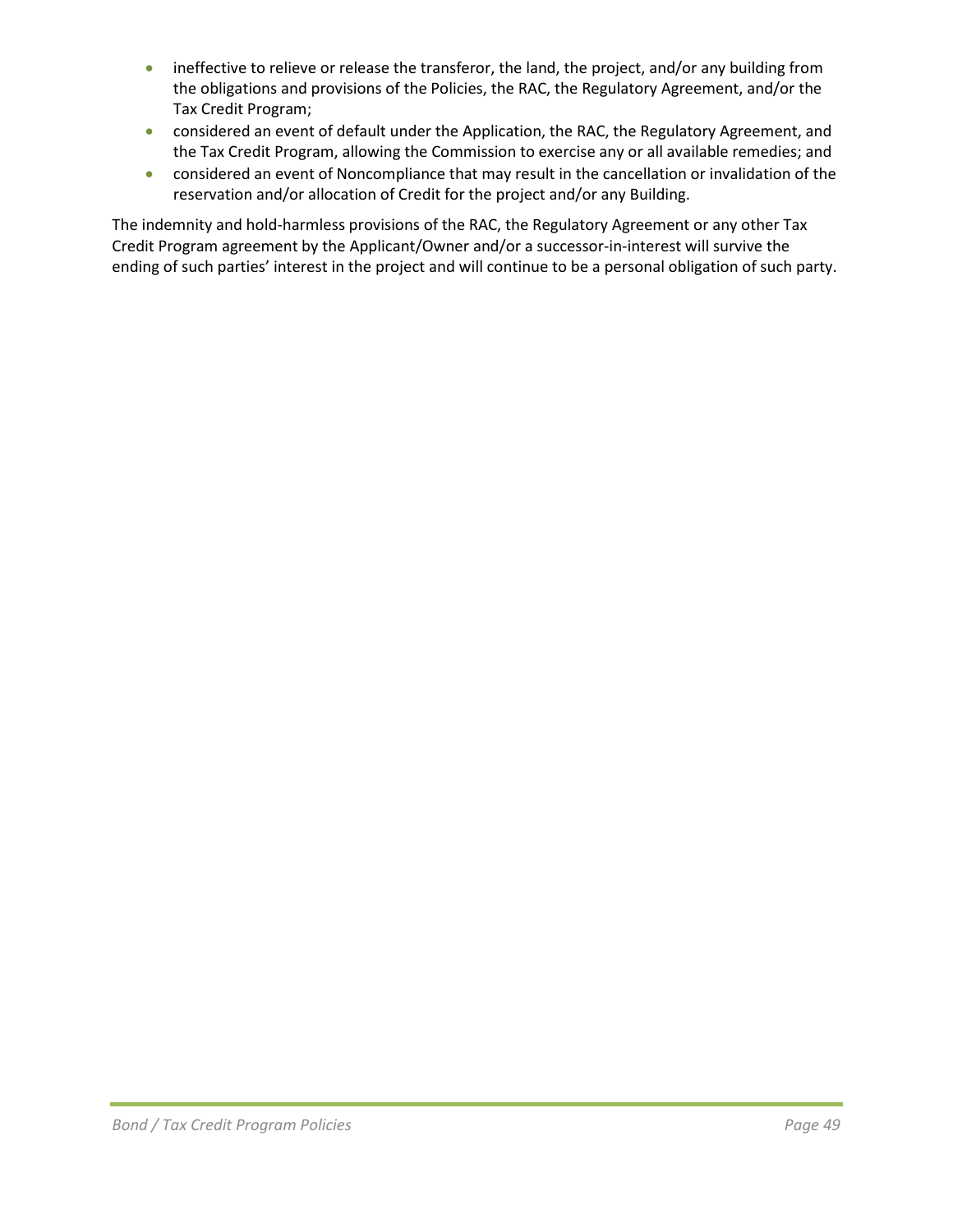# <span id="page-50-0"></span>8 **Project Monitoring**

Pursuant to the Qualified Allocation Plan and WAC 262-01-130(16), the Commission has established certain compliance monitoring requirements for the owners of projects. These requirements, described in the Qualified Allocation Plan and in a project's Regulatory Agreement and Extended Use Agreement, specify the requirements and processes an owner must follow to make sure the project is in compliance with Sections 142(d) and 42 of the Code and the Tax Credit Program. They also specify the process the Commission or its representatives will follow in monitoring for compliance with the provisions of Sections 142(d) and 42 of the Code and the requirements of the Tax Credit Program, and in notifying the IRS of any Noncompliance.

Federal and state laws, together with Commission policies, governing the compliance monitoring are frequently amended. It is the responsibility of the owner to make sure its project is in compliance throughout the project Compliance Period.

# <span id="page-50-1"></span>8.1 **Owner's Responsibilities and Requirements**

The owner's responsibilities and obligations for maintaining project compliance are set forth in the Qualified Allocation Plan and the Regulatory Agreement. In addition, the Commission has prepared a Tax Credit compliance manual that will help an owner understand its responsibilities and obligations for compliance monitoring under the Tax Credit Program. The Commission also provides Tax Credit compliance workshops throughout the year for owners, managers, and on-site managers in order to support compliance monitoring.

In addition to such other rights the Commission may exercise in connection with compliance monitoring, as a condition of participation in the Tax Credit Program, a project owner agrees that the Commission may perform an on-site review of any building in the project, interview residents, review residents' applications and financial information, and review an owner's books and records relating to the project. A project owner must provide the Commission reasonable access to the project and its books and records in order to allow the Commission to perform compliance monitoring. In connection with this obligation, an owner must take all action as may be reasonably necessary to allow the Commission to inspect housing units occupied by residents.

The Commission will report events of Noncompliance (whether the Noncompliance relates to a violation of federal or Tax Credit Program requirements) to the IRS regardless of whether the Noncompliance is corrected timely. Noncompliance may result in the loss and recapture of Credit, in addition to the Commission exercising its rights and remedies under the Policies, the RAC, the Regulatory Agreement, the Tax Credit Program, and law. The procedures set forth for the Commission to report Noncompliance to the IRS are not intended to and will not limit or restrict any other rights and remedies available to the Commission under the Policies, the RAC, the Regulatory Agreement, the Tax Credit Program, or law.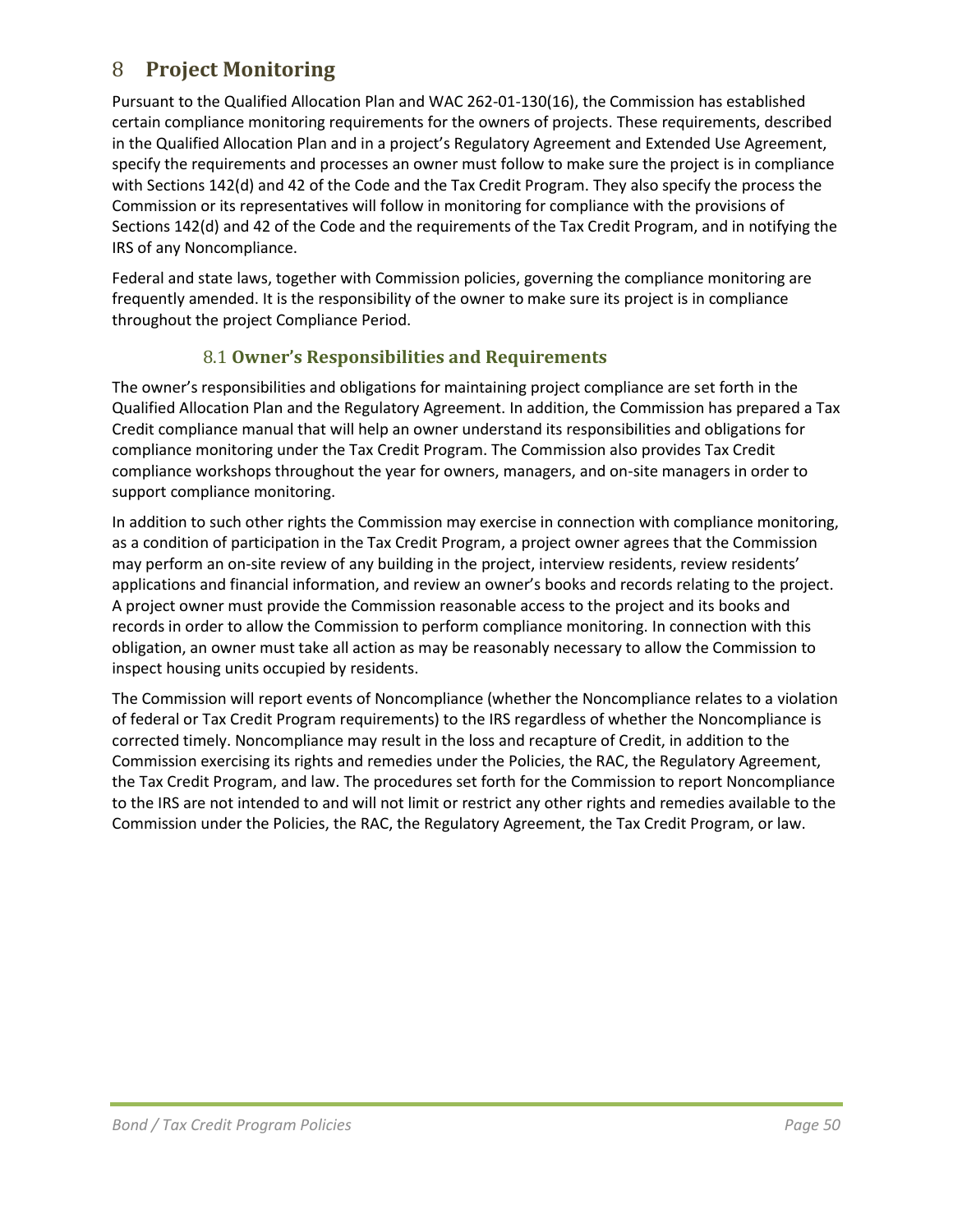# <span id="page-51-0"></span>9 **Tax Credit / Bond Program Fees**

# <span id="page-51-2"></span><span id="page-51-1"></span>9.1 **Projects using Commission Issued Bonds**

#### **9.1.1 Application Fee**

Projects financed with the 4% tax credit and Commission issued tax-exempt bonds will pay a single application fee of \$7,500 for a project with a single site. Scattered site/portfolio projects will pay an additional \$1,000 for each additional site. Every time a project application is submitted a new application fee is required. A project requesting an Official Intent Declaration (OID) in advance of submitting an application must pay a nonrefundable OID Request fee of \$750. The OID Request Fee is \$750 regardless of the number of sites in the project. The OID request fee is nonrefundable but may be applied toward the project's Application fee.

#### <span id="page-51-7"></span><span id="page-51-3"></span>**9.1.2 Bond Cap Reservation Fee**

When demand for Bond Cap exceeds supply and reservations of Bond Cap are competitive, the MHCF Director may require a Bond Cap Reservation Fee of ½ of 1% (0.5%) of the requested bond amount, not to exceed \$75,000. This fee will be due at the time of notification of a successful Bond Cap Reservation and must be paid within five business days of the notification date. Failure to pay the fee will result in the allocation being withdrawn. This fee does not apply if Bond Cap is allocated in a non-competitive manner.

The Bond Cap Reservation fee may be used to pay the project's costs of issuance; or if the cost of issuance account is adequately funded, the deposit may be returned or used to pay other costs at closing. When Bond Cap is allocated in a non-competitive manner, the Bond Cap Reservation fee is waived.

#### <span id="page-51-4"></span>**9.1.3 Cost of Issuance Deposit**

Applicant must deliver a Cost of Issuance Deposit of  $\frac{1}{2}$  of 1% of the proposed bond issue, up to a maximum of \$75,000 to the Commission at the time of the Scoping Meeting. Bond counsel is not permitted to commence work on bond documents until the cost of issuance deposit is received.

The deposit may be used to pay the project's costs of issuance; or if the cost of issuance account is adequately funded, the deposit may be returned or used to pay other costs at closing.

#### <span id="page-51-5"></span>**9.1.4 Reservation Fee and Cost of Issuance Deposit Refunds**

If the project fails to proceed due to circumstances beyond the Applicant's control, costs incurred by the Commission (e.g., bond counsel, financial advisor, and other applicable costs of the transaction such as staff time @ \$100 per hour and public hearing notice publication costs) will be deducted from the cost of issuance deposit. If the project fails to close due to action of the Borrower, the Commission may opt to charge its 25 basis-point Bond Issuance Fee plus additional costs incurred. Remaining funds will be returned to the Applicant. If the deposit is insufficient, the Applicant will be billed for the additional costs.

#### <span id="page-51-6"></span>**9.1.5 Bond Cap Allocation Fee**

Each project will be charged 2.77 basis points (0.000277) of the tax-exempt bond amount to cover the Department of Commerce's fee for allocations of Bond Cap and costs incurred by the Commission to administer recycled bonds. This fee is due at closing for projects financed Commission bonds.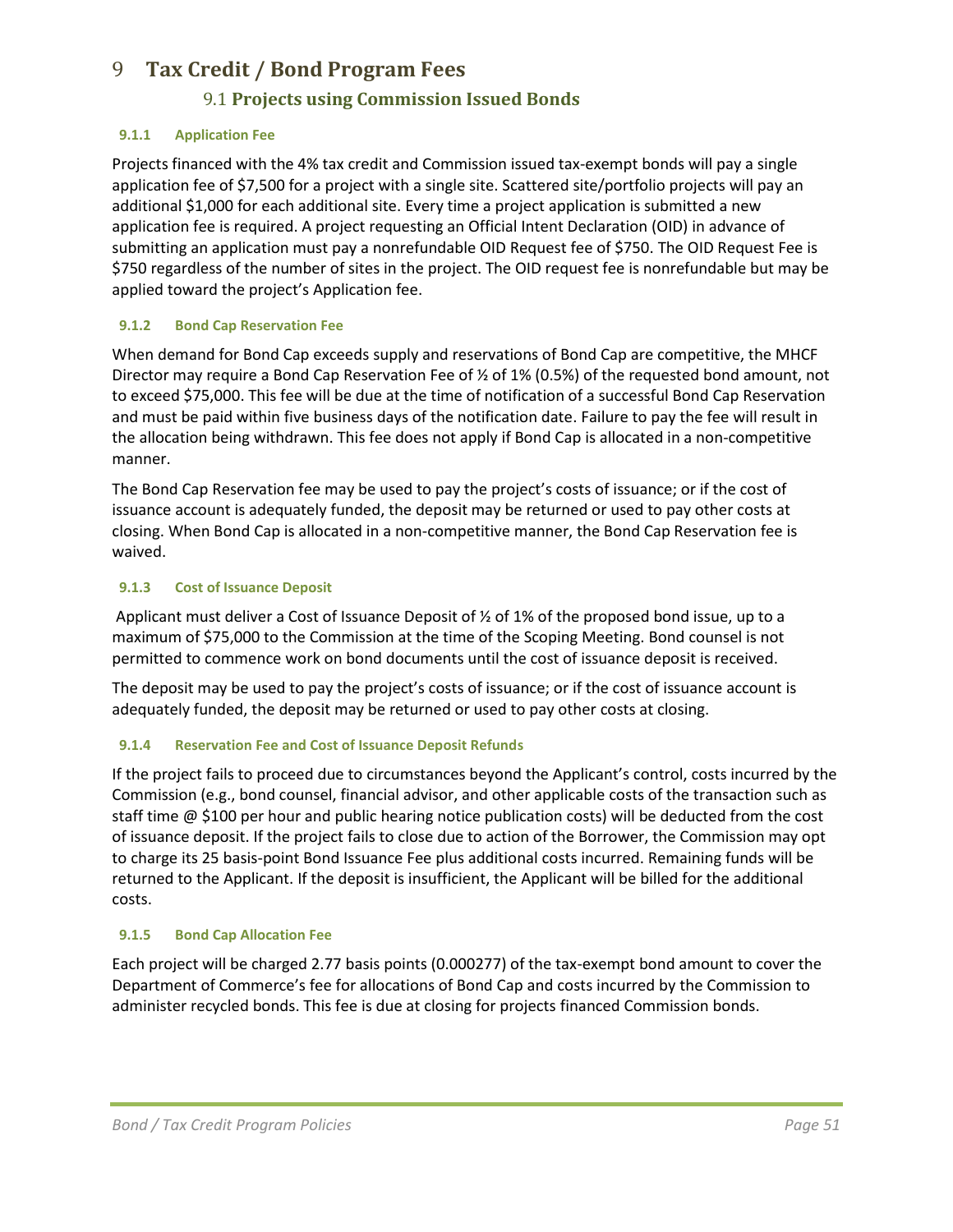#### <span id="page-52-0"></span>**9.1.6 Credit Issuance Fee**

The Credit Issuance Fee is 6.02% of the annual Credit amount allocated to the Project.

The Applicant must pay at least 50% of the anticipated Credit Issuance Fee by the latter of (1) the date the Application is submitted to the Commission or (2) the bond closing date. The first half of the Credit Issuance Fee will be included as part of the cost of issuance at bond closing.

The balance of the Credit Issuance Fee will be calculated as part of the Placed-in-Service process once the final Credit amount is determined. Staff will send an invoice to the project Contact. The second half of the Credit Issuance Fee must be paid prior to the issuance of the project's 8609(s).

The Credit Issuance Fee is nonrefundable.

#### <span id="page-52-1"></span>**9.1.7 Bond Issuance Fee**

The Commission's Bond Issuance Fee is 25 basis points of the total bond amount at the time of issuance. This fee is included as part of the cost of issuance due at bond closing.

Bond counsel, trustee/fiscal agent and financial advisor fees will be charged pursuant to separate fee schedules negotiated by the Commission. These fees will also be due at bond closing.

Please see Section 7 of th[e Bond Financing Policy](http://www.wshfc.org/mhcf/MultifamilyHousingBondPolicy.pdf) for further information on costs of issuance and the use of bond proceeds to cover these fees.

#### <span id="page-52-2"></span>**9.1.8 Annual Commission Fee for Tax-Exempt Bond Issuance**

Bond projects using the 4% Low-Income Housing Tax Credits will have 12.5 basis points waived from the 30 basis point ongoing annual fee resulting in an adjusted annual fee of 17.5 bps. The Commission reserves the right through its formal meeting process to change this fee waiver on future projects or non-conforming projects.

Each project will be required to pay a minimum amount of annual ongoing Commission fees (the "Minimum Ongoing Fee") calculated at closing as follows:

#### (MAXIMUM PAR AMOUNT \* 0.00175) \* 5

The annual ongoing Commission fees must be paid:

At closing, in an amount equal the portion of the ongoing annual fee prorated for the time from the closing date to the next occurring January 1 or July 1; and

Thereafter, semiannually on each January 1 and July 1 in an amount equal to 17.5 bps of the outstanding par amount of the bonds (or, for bonds which may still be drawn down, the maximum par amount of the bonds) on the most recent July 1 (after any principal redemptions on such date).

If at the time of final bond redemption, the aggregate amount of ongoing annual Commission fees paid to date is less than the Minimum Ongoing Fee, that unpaid portion of the Minimum Ongoing Fee will be due and paid before the final bond redemption maybe made.

For bond issues that mature in less than five years, the Borrower may elect to prepay the Minimum Ongoing Fee on the closing date.

Tax credit compliance monitoring fees will apply and be billed separately as defined in the Extended Use Agreements.

#### <span id="page-52-3"></span>**9.1.9 Tax Credit Equity Provider Closing Payment**

The tax credit equity provider will be required to make an equity contribution of at least \$50,000 before the Commission will close on the bonds. The contribution is due the morning of bond pre-closing. This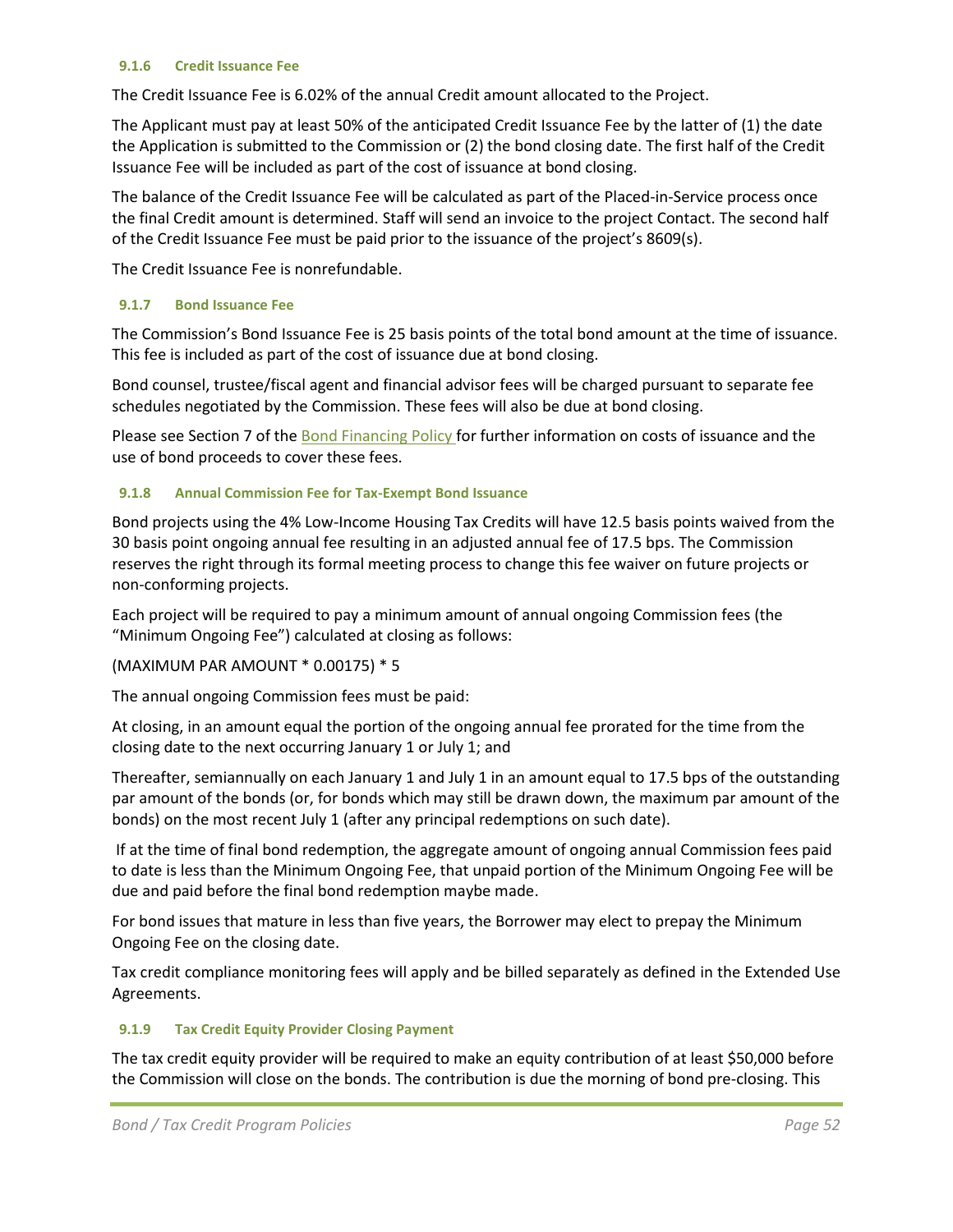deposit will be held by the trustee, paying agent, or escrow agent until the bonds close, at which time the funds are disbursed as directed in the closing memorandum. The timing of this requirement may be adjusted when more than 3 business days separate the pre-closing from closing with approval of the MHCF Director.

#### <span id="page-53-0"></span>**9.1.10 Annual Compliance Monitoring Fee**

The annual Compliance Monitoring Fee is \$45 per low-income unit for projects with 11 or more units. For projects with 10 units or less, the Compliance Monitoring fee is \$450 per year.

For projects that received tax-exempt bond financing from the Commission and Placed-in-Service prior to March 31, 2001, there is no separate annual Compliance Monitoring Fee. For these projects, the owner will be required to begin paying the current applicable annual Compliance Monitoring Fee once the tax-exempt financing compliance period ends. The full amount of the monitoring fee is due January 31 of each year.

The project's compliance monitoring period begins in the First Credit Year. The Owner must pay the annual Compliance Monitoring Fee for the entire project by January 31<sup>st</sup> following the First Credit Year.

The full annual fee is due for a project in its First Credit Year, regardless of the actual number of days the project is in service for that year.

# <span id="page-53-2"></span><span id="page-53-1"></span>9.2 **Projects using Bonds issued by an Issuer other than the Commission**

#### **9.2.1 Application Fee**

Projects submitting an application for 4% Housing Tax Credit but not using Commission issued bonds must pay an application fee of \$4,000 for a project with a single site. Scattered site/portfolio projects will pay an additional \$1,000 for each additional site.

#### <span id="page-53-3"></span>**9.2.2 Bond Cap Allocation Fee**

For the transfer of a Current Bond Cap and/or Carryforward Bond Cap allocation from the Commission to another issuer, the issuer receiving the transfer will be charged 2.77 basis points (0.000277) of the tax-exempt bond amount to cover the Department of Commerce's fee for allocations of Bond Cap.

#### <span id="page-53-4"></span>**9.2.3 Credit Issuance Fee**

The Credit Issuance Fee for projects with Non-Commission issued bonds is either:

- 9.50% of the Annual Credit Amount for projects setting aside at least 50% of the total lowincome units at or below 50% AMI under the Additional Low-Income Housing Commitment; or
- 12.65% of the Annual Credit Amount for all other projects.

The Applicant must pay at least 50% of the anticipated Credit Issuance Fee by the latter of (1) the date the Application is submitted to the Commission or (2) the bond closing date. The first half of the Credit Issuance Fee will be included as part of the cost of issuance at bond closing.

The balance of the Credit Issuance Fee will be calculated as part of the Placed-in-Service process once the final Credit amount is determined. Staff will send an invoice to the project Contact. The second half of the Credit Issuance Fee must be paid prior to the issuance of the project's 8609(s). The Credit Issuance Fee is nonrefundable.

#### <span id="page-53-5"></span>**9.2.4 Annual Compliance Monitoring Fee**

The annual Compliance Monitoring Fee is \$45 per low-income unit for projects with 11 or more units. For projects with 10 units or less, the Compliance Monitoring fee is \$450 per year.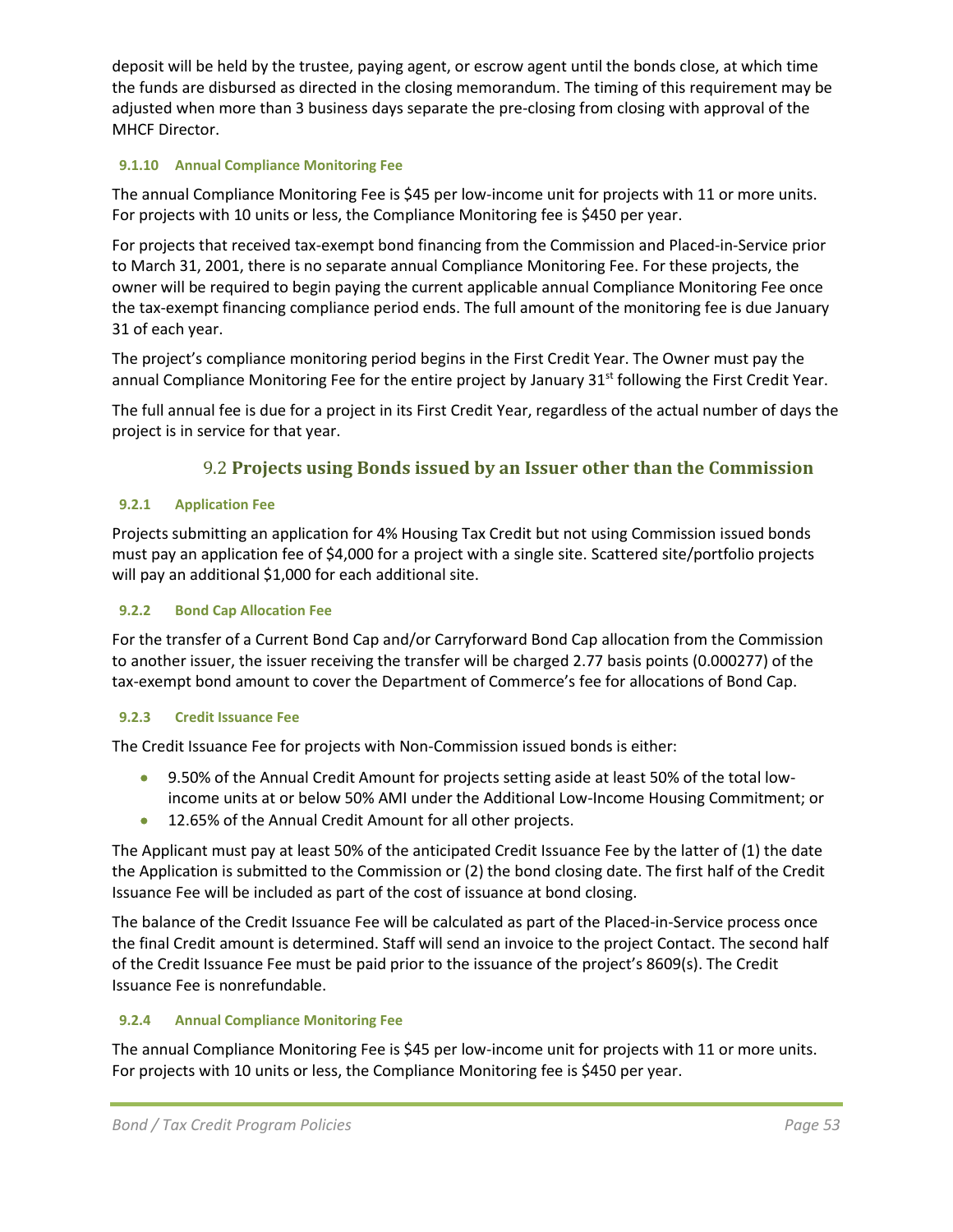The full amount of the monitoring fee is due January 31 of each year.

The project's compliance monitoring period begins in the First Credit Year. The Owner must pay the annual Compliance Monitoring Fee for the entire project by January 31 following the First Credit Year.

The full annual fee is due for a project in its First Credit Year regardless of the actual number of the days the project is in service for that year.

## <span id="page-54-0"></span>9.3 **Transfer Fee**

The transfer fee applies to any project transfer or assignment occurring after an Application is submitted. The fee is not refundable. The Commission's transfer fee schedule is outlined i[n Chapter 9](http://www.wshfc.org/managers/ManualTaxCreditIndex.htm) of the Tax Credit Compliance Procedures Manual and is subject to change. Commission staff do not review an Applicant/Owner's request for a transfer until the Commission receives the transfer fee.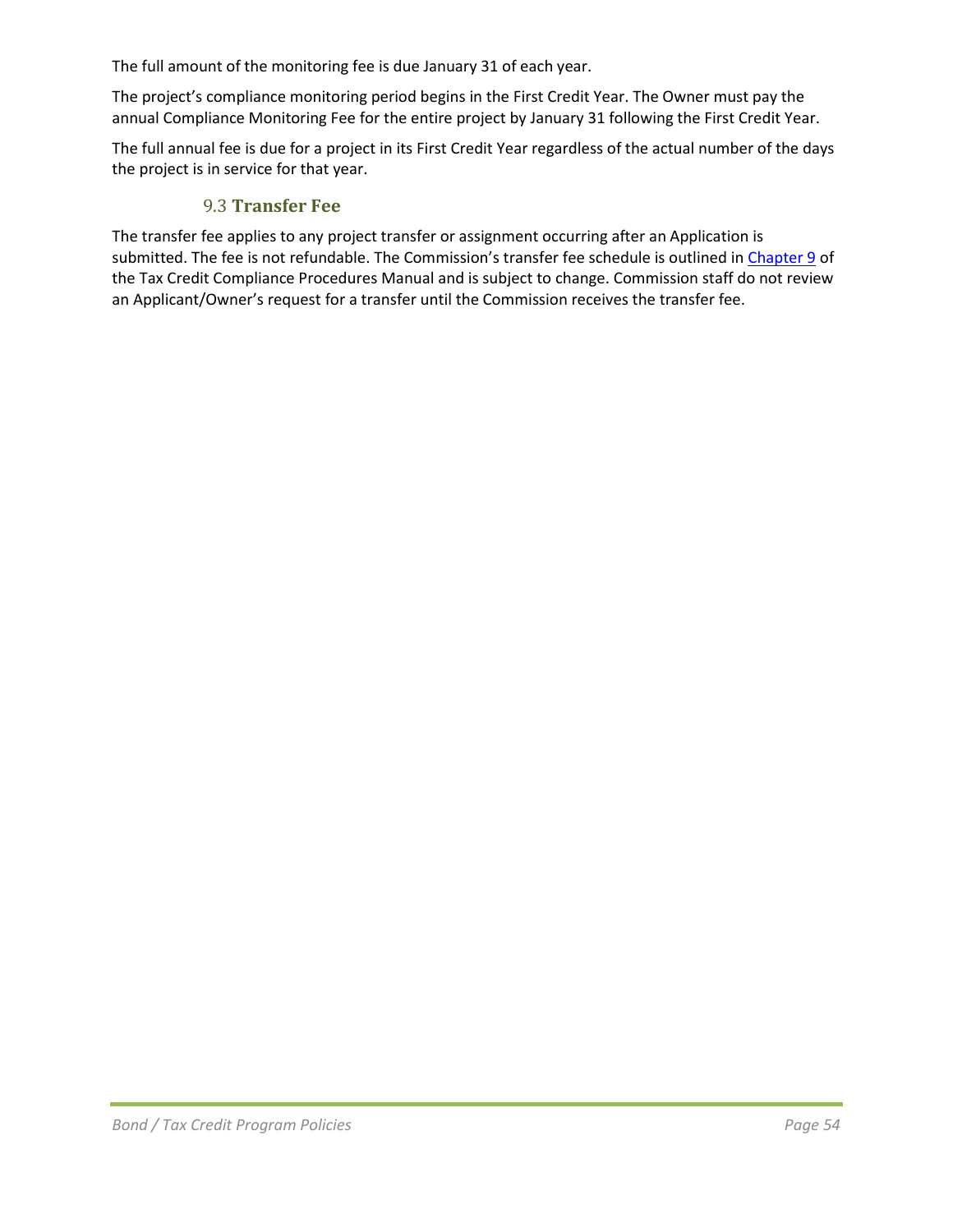# <span id="page-55-0"></span>10 **Decisions and Review**

This chapter does not apply to any of the Commission's decisions relating to a project after the Bond/Tax Credit Program's Regulatory Agreements have been executed. The rights and remedies of the parties to those contracts will be as set forth in those agreements.

# <span id="page-55-1"></span>10.1 **Meeting of Minimum Threshold Requirements**

The MHCF Director is responsible for determining whether a project meets the Minimum Threshold Requirements (MTR) set forth in Chapter 3, and whether the project qualifies for an award of Allocation Criteria points as set forth in Chapter 4 and the Application. Any person who has a question about this process, or who believes the Policies have been violated or misapplied, should contact the MHCF Director and attempt to resolve the matter.

Following submission of the Application, MHCF staff will notify the Applicant whether its project satisfies the MTR review and, if so, whether the project qualifies for the number of Allocation Criteria points awarded to the project. Except for extraordinary circumstances, the MHCF Director will not change a determination as to eligibility, qualification, satisfaction of conditions or requirements, or an award of Allocation Criteria points after posting the results.

The Applicant may request that the MHCF Director's determination with respect to these matters be reviewed by the Executive Director or his designee using the procedures described below. The Commission will generally not consider any complaint or argument about the MHCF Director's determinations that an Applicant could have raised through these review procedures, if the Applicant has not sought and obtained such review.

#### <span id="page-55-2"></span>**10.1.1 Review by Executive Director**

If an Applicant believes it has been treated unjustly by a determination that (and only that): (i) the project does not satisfy MTR or (ii) the project is not entitled to an award of Allocation Criteria points, the Applicant may ask the Executive Director to review that determination. To be considered, the request must be:

- in writing;
- signed by the Applicant; and
- received by the Executive Director no later than five business days after the Applicant has been notified the project has not satisfied the MTR review and/or is not entitled to an award of Allocation Criteria points.

A determination that a project does not meet the MTR or does not qualify for an award of certain allocation Criteria points may be reviewed only if the Applicant can show that:

- the MHCF Director erred in applying the Policies to the Applicant's project, or
- extraordinary circumstances exist such that:
	- $\circ$  it is unreasonable and unjust to apply the Policies to the project, and
	- $\circ$  making an exception will not detract from the integrity and fairness of the Bond/Tax Credit Program.

An Applicant may seek a review only with respect to the determination or award that has been made regarding the Applicant's project. No party may intervene or otherwise participate in another party's review. An Applicant may not challenge the ranking of its project relative to others. The deadlines in the Policies are not subject to review.

A request for review must state all objections to the MHCF Director's determination or award, give specific reasons for the contention that the MHCF Director erred or that extraordinary circumstances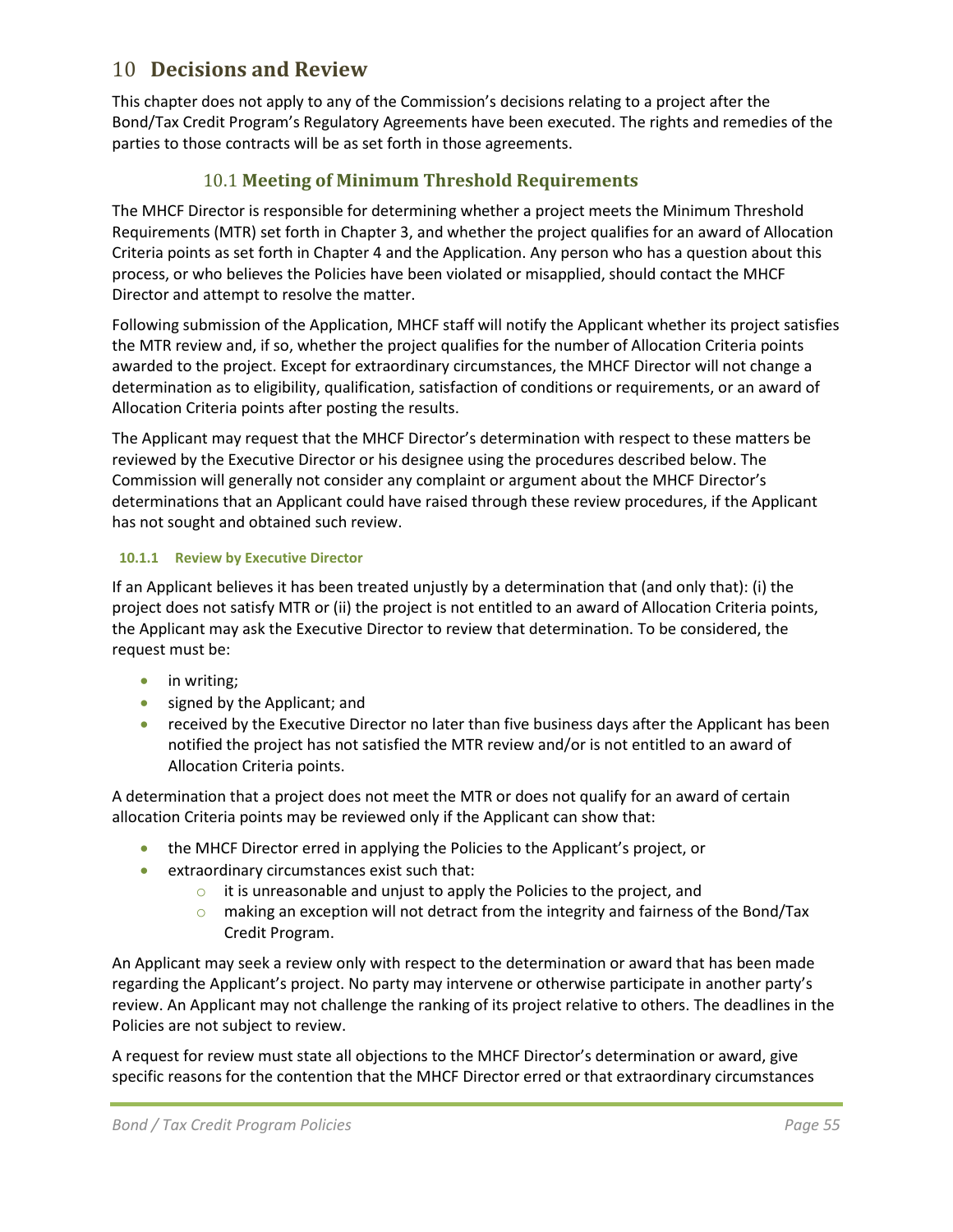exist, and specify the desired remedy. The request must identify all information the Applicant wants the Executive Director to consider in the review. Although a request for review may include supporting documents, an Applicant may not use the review procedure to supplement the existing record.

The Executive Director (or the Executive Director's designee) will review each request for review based upon the Application and materials in the Commission's file for the project when the MHCF Director made a determination or award.

The Executive Director or designee may also conduct an investigation and talk to or meet with the Applicant. The Executive Director will grant relief only if the Applicant has met the burden of showing that the MHCF Director erred in applying the Policies to the Applicant's project, or that extraordinary circumstances exist such that applying the Policies as written to the project is unreasonable and unjust, and making an exception in this case will not detract from the integrity and fairness of the Program.

The Executive Director will issue a written decision within 10 business days after receiving a request for review or notify an Applicant within that period that more time is needed to respond.

# <span id="page-56-0"></span>10.2 **Judicial Review**

Judicial review of any decision of the Commission is governed by RCW 34.05.510 et seq. In accordance with RCW 34.05.534, any person seeking judicial review must first have exhausted administrative remedies.

#### <span id="page-56-1"></span>10.3 **Debarment**

Under certain circumstances, the Applicant or other parties associated with the project may be barred from participating in the Commission's Bond/Tax Credit Program. The debarment rules and procedures are set forth in WAC 262-03-040. The rights and remedies of the Commission under the Bond/Tax Credit Program, the Policies, the RAC, the Regulatory Agreement, and other Bond/Tax Credit Program documents for breach and/or Noncompliance are in addition to, and not in lieu of, the rights and remedies the Commission has authority to exercise by statute, rule, or regulation, including, but not limited to, the debarment rules.

# <span id="page-56-2"></span>10.4 **Indemnification**

As a condition of submitting an Application, the Applicant agrees to at all times defend (with counsel reasonably acceptable to the Commission), indemnify and hold harmless and release the Commission, its successors and assigns, including their respective members, officers, employees, agents and attorneys, from and against any and all claims, suits, losses, damages, costs, expenses and liabilities of whatsoever nature or kind (including but not limited to attorneys' fees, litigation and court costs, amounts paid in settlement, amounts paid to discharge judgment(s), and any disallowance of tax benefits) directly or indirectly resulting from, arising out of, or related to:

- the financing, acquisition, construction and/or rehabilitation, syndication, sale, management or operation of the project;
- any Noncompliance or failure to perform any covenant under the Application, the Regulatory Agreement(s) or any other Bond/Tax Credit Program document (collectively "Bond/Tax Credit Program Documents") (whether or not cured);
- any breach of a representation, warranty or covenant in a Bond/Tax Credit Program Document;
- any other act or omission (whether or not cured) constituting a default under a Bond/Tax Credit Program Document; or
- the enforcement by the Commission, its successors and assigns of the Commission's rights and remedies under any Bond/Tax Credit Program Document.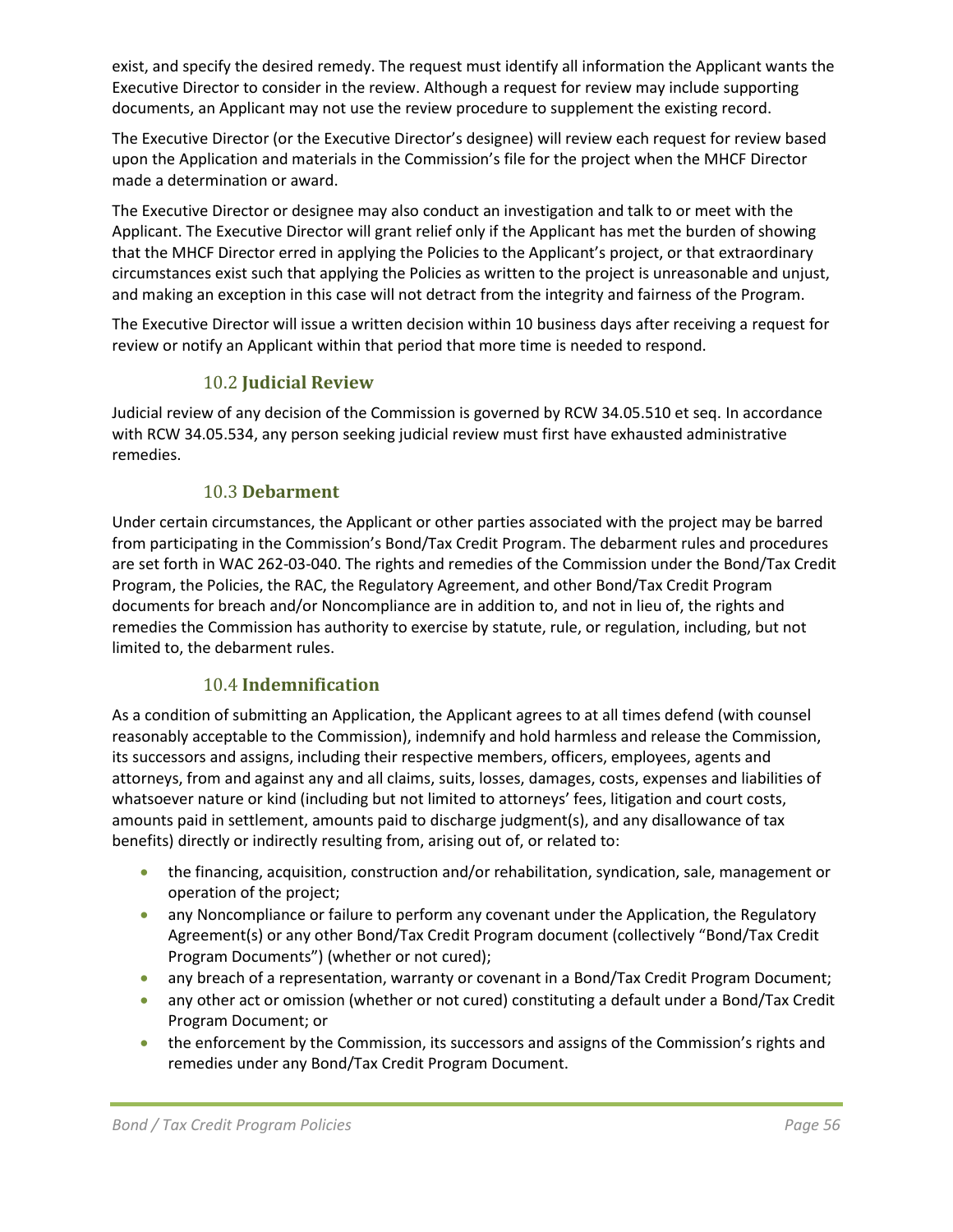An indemnified party may monitor and participate in the defense of any claim or suit and may select any law firm to do so. This may include any level of participation the indemnified party wants. The Applicant will promptly reimburse the indemnified party for all attorneys' fees, litigation and court costs, amounts paid in settlement, and other sums as described above that are incurred by the indemnified party.

Furthermore, as a condition of submitting an Application, the Applicant waives any right to bring legal action, on the Applicant's own behalf or on behalf of any other party, against the Commission for any matter for which the Applicant agrees to indemnify and hold harmless the Commission.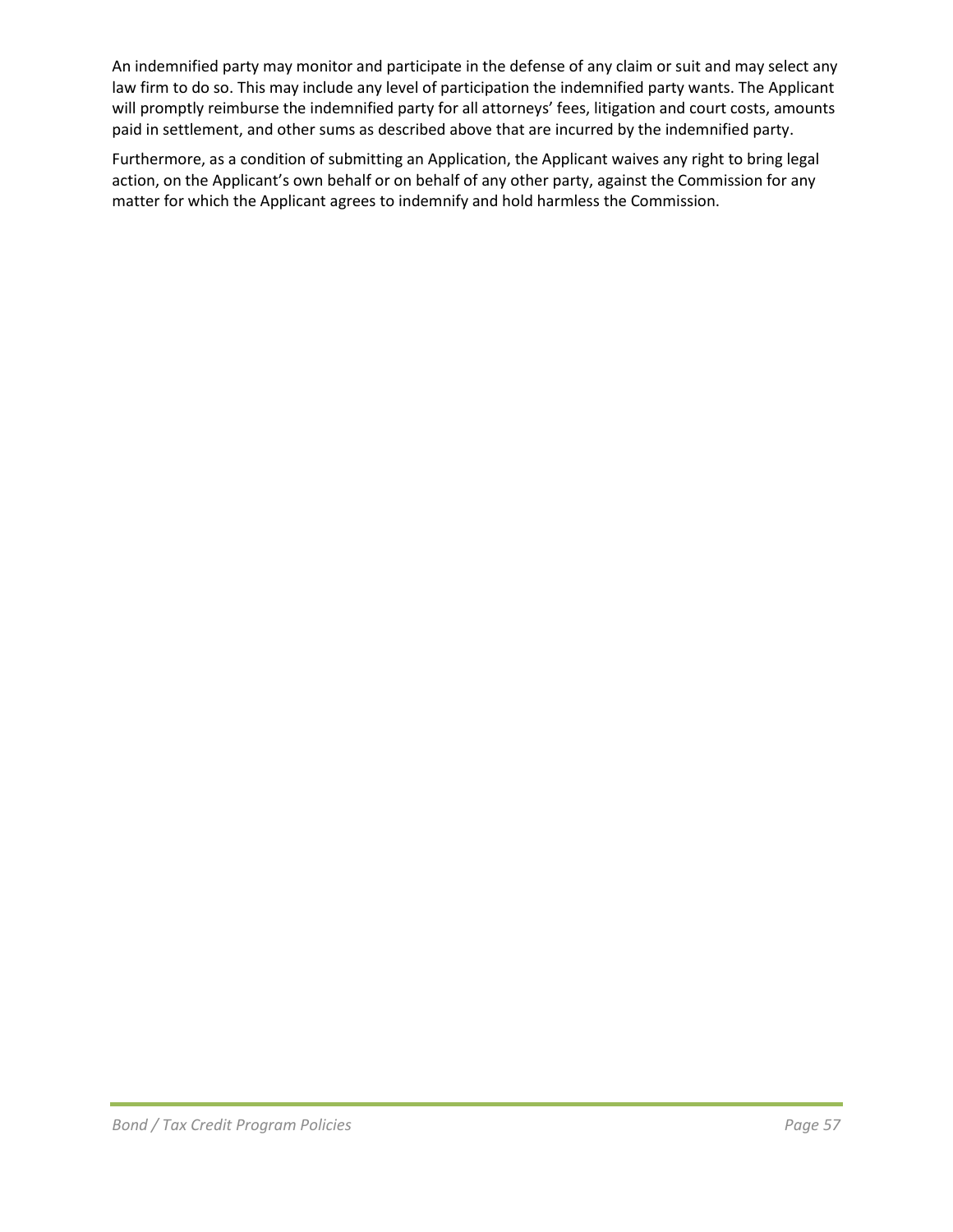# <span id="page-58-0"></span>11 **Glossary**

Note: The following definitions are used in the *Policies* and in other documents that relate to the Tax Credit Program. Capitalized terms in the *Policies* bear the meaning given them in the definitions in this Glossary.

The definitions in this Glossary may be amended by the Commission to comply with federal or state law. If there is a conflict between an Internal Revenue Code and a Tax Credit Program definition, restriction, or requirement, the more restrictive one will apply, as determined by the Commission.

**Additional Low-Income Housing Commitment** means the specified percentage of housing units that are both rent-restricted and occupied by residents whose household income is at or below the selected percentage of the area median gross income, which is at or below the level of the minimum low-income housing set-aside. The percentages refer to the Commitments made in the Application to receive Allocation Criteria points.

**Additional Low-Income Housing Use Period** means the number of years (commencing after the close of the compliance period) that an Applicant made a Commitment in the Application to maintain the lowincome housing units and all of the applicable Commitments made to receive Allocation Criteria points and to comply with all the terms and conditions of the Regulatory Agreement, as well as the requirements of Section 42 of the Code and the Tax Credit Program. The period of years refers to the applicable Commitment made in the Application to receive Allocation Criteria points.

**Affiliated With** means a relationship that permits a person to, directly or indirectly, materially and unduly influence the policies and decisions of an organization or entity, regardless of whether the influence is exercised or merely exercisable. In the case of an individual, material and undue influence exercised or exercisable by the individual's family shall be taken into account. The Commission shall have the sole discretion to interpret and apply this definition in its broadest sense, and the Commission's determination shall be based on all relevant facts and circumstances. The following relationships are presumed, unless determined otherwise by the Program Director, to permit a person to materially and unduly influence the policies and decisions of an organization or entity:

- **A.** A single for-profit organization owns, directly or indirectly, 33 1/3 % or more of the total combined voting power of all classes of stock or membership interests of the Nonprofit Organization; or 33 1/3% or more of the total number of shares or membership interests of all other classes of stock or interests of the Nonprofit Organization; or
- **B.** A single for-profit organization has the power, directly or indirectly, to elect 33 1/3% or more of the members of the board of directors (or similar governing body) of the Nonprofit Organization; or remove 33 1/3% or more of the members of the board of directors (or similar governing body) of the Nonprofit Organization; or
- **C.** 33 1/3% or more of the board of directors (or similar governing body) of the Nonprofit Organization are officers, directors, employees, or agents of a single for-profit organization.

For the purposes of the above, a for-profit "organization" may be a sole proprietorship or individual.

**Allocation Criteria** means the allocation scoring criteria set forth in Chapter 4 and the Application used by the Commission to assess the degree to which a proposed project promotes the Commission's Housing Priorities and demonstrates the project's readiness to close.

**Annual Authority** means the total state Housing Tax Credit dollar amount that the Commission may allocate for any calendar year, equal to the state Housing Tax Credit ceiling. Total Annual Authority is comprised of the Per Capita Authority plus National Pool Credit plus Returned Credit less any Credit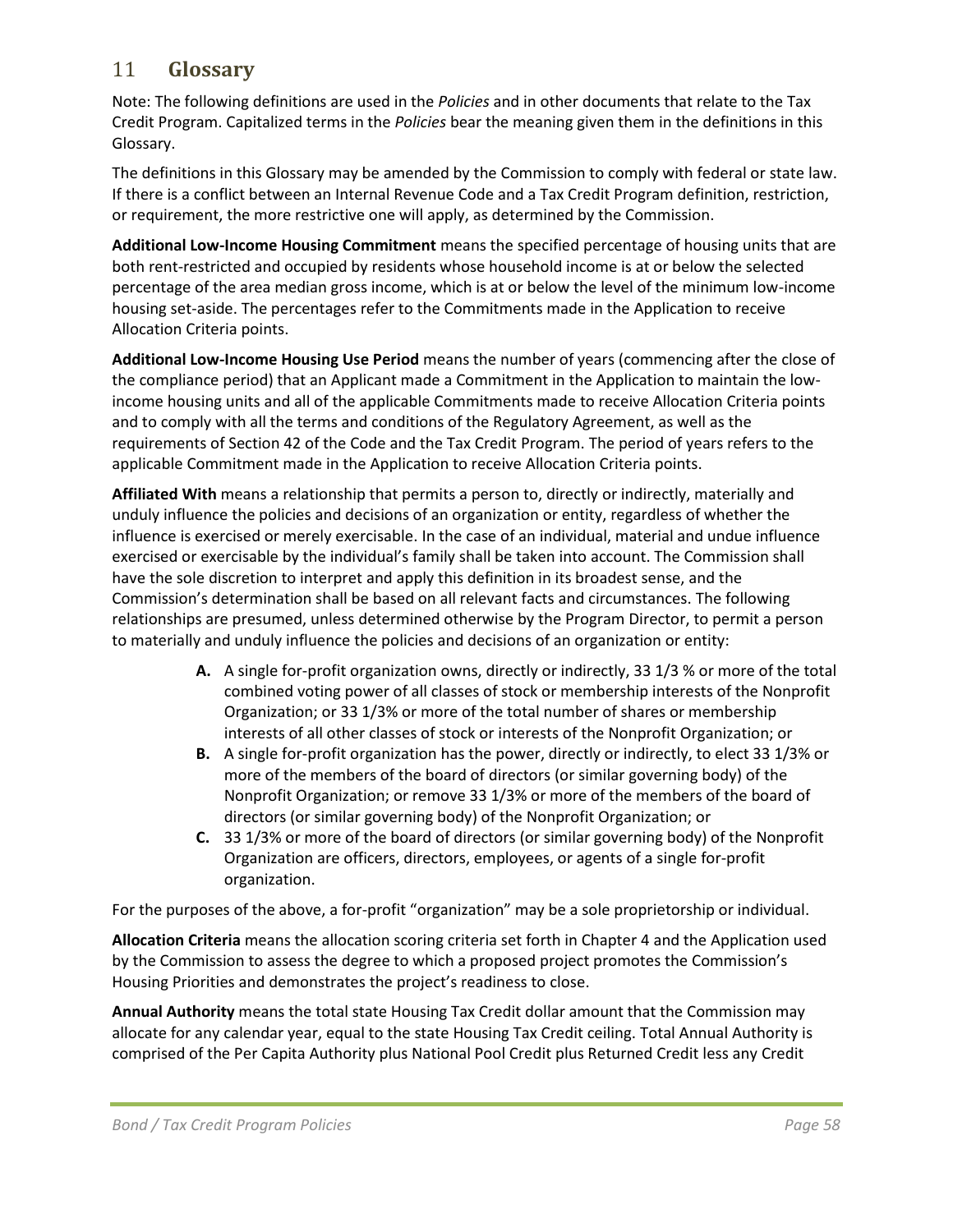forward committed in the previous year. Whether Annual Authority will be available in a given year depends on the status of federal legislation and the Commission's actions.

**Applicant** means the party that submits an Application to the Commission for a Credit reservation and/or allocation, including its successors in interest.

**Application** means the Tax Credit Program Application and amendments thereto, if any, submitted by an Applicant for a project.

**Black, Indigenous, and People of Color (BIPOC)** is defined as: Black Americans; Hispanic Americans; Native Americans (Alaska Natives, Native Hawaiians, or enrolled members of a Federally or State recognized Indian Tribe); Asian Pacific Americans (persons with origins from Burma, Thailand, Malaysia, Indonesia, Singapore, Brunei, Japan, China (including Hong Kong), Taiwan, Laos, Cambodia (Kampuchea), Vietnam, Korea, The Philippines, U.S. Trust Territory of the Pacific Islands (Republic of Palau), Republic of the Marshall Islands, Federated States of Micronesia, the Commonwealth of the Northern Mariana Islands, Guam, Samoa, Macao, Fiji, Tonga, Kiribati, Tuvalu, or Nauru); Subcontinent Asian Americans (persons with origins from India, Pakistan, Bangladesh, Sri Lanka, Bhutan, the Maldives Islands or Nepal); and members of other groups as designated from time to time by the WSHFC.

**Certification Period** means the 12-month period preceding the date the Owner is required to give the Annual Certification in accordance with the reporting requirements of the Regulatory Agreement and Section 42(m) of the Code.

**Code** means the Internal Revenue Code of 1986, as amended, together with corresponding and applicable temporary, proposed, and final Treasury Regulations, and Revenue Rulings and pronouncements issued or amended regarding it by the U.S. Department of the Treasury or IRS to the extent applicable to the project.

**Combined Funder Application** is an application for affordable multifamily housing development capital jointly developed and used by the State Department of Commerce, the Commission, King County, ARCH, and the City of Seattle.

**Combo Properties** are properties that have competitively won a 9% allocation of LIHTCs and are seeking to combine bond application with 4% tax credits as part of the project to realize a building or buildings on the same or contiguous sites to increase land use density, serve a broader population, economize or share on construction and development costs and undergo simultaneous financing.

**Commission** means the Washington State Housing Finance Commission, a public body corporation and politic in the State of Washington.

**Commissioners** means the eleven-member board of Commissioners of the Commission, composed of nine members appointed by the Governor and two ex officio members.

**Commitment** means a representation or agreement by an Applicant in the Application that is binding upon the owner of a project throughout the project Compliance Period unless otherwise noted in the *Policies*, the Application, or agreements in connection with the Tax Credit Program.

**Controlled By** or **In Control Of** means any kind of control, direct or indirect, by means of which a person in fact controls an organization or another person, whether or not the control is legally enforceable and regardless of the method control is exercised or merely exercisable. In the case of an individual, control possessed by the individual's family shall be taken into account. The Commission shall have the sole discretion to interpret and apply this definition in its broadest sense and the Commission's determination shall be based on all relevant facts and circumstances.

**Correction Period** has the meaning set forth in Section B of Chapter 3 of the *Policies*.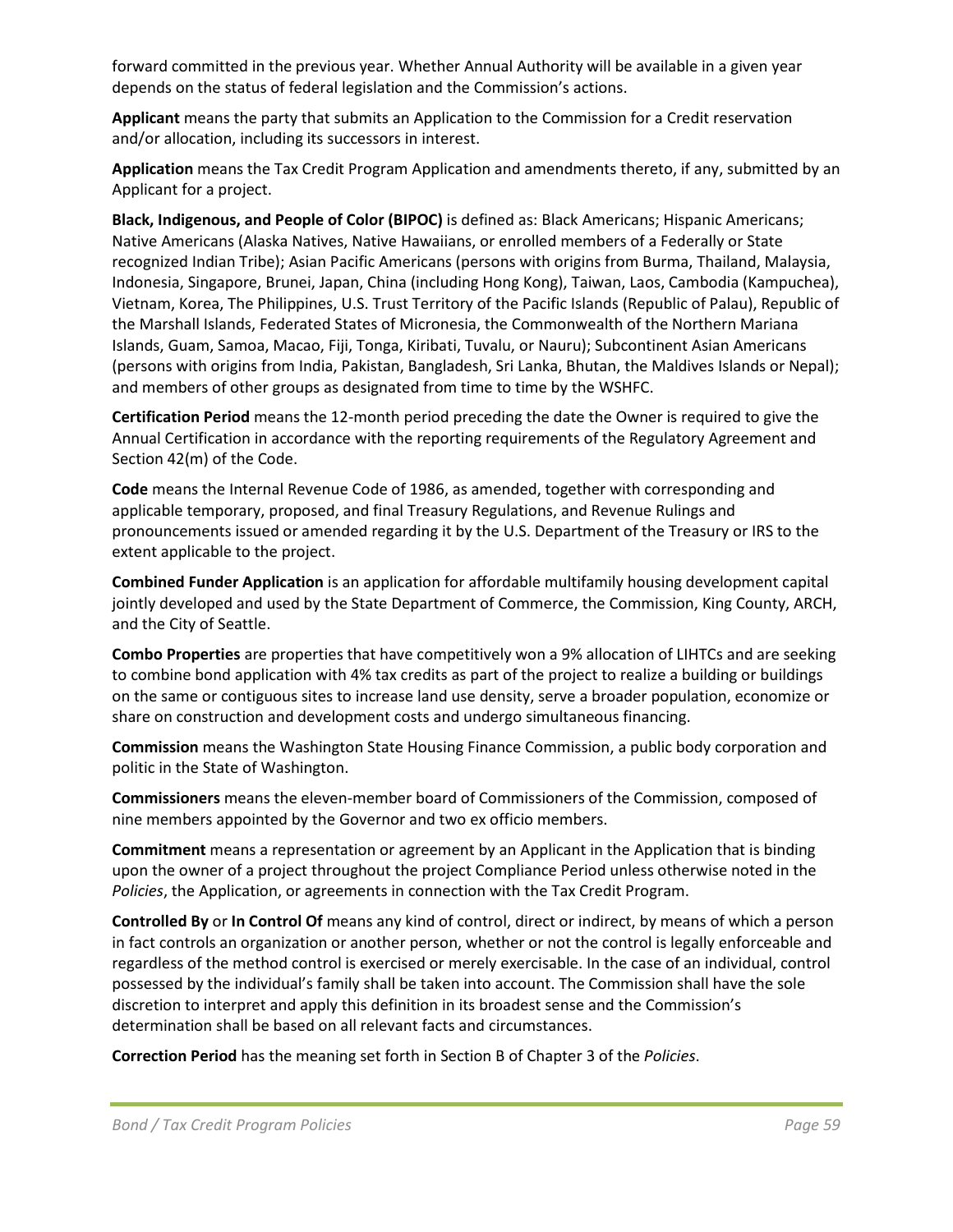**Development Team** means the Applicant, the developer, the project management consultant, the general contractor and includes all persons or organizations materially involved in the acquisition, construction, rehabilitation, development, or improvement of the project.

**Disabilities** means a physical or mental impairment that substantially limits one or more of the major life activities of an individual, such as not being able to care for oneself, performing manual tasks, walking, seeing, hearing, speaking, breathing, or learning.

**Donation** means the contribution of funds made to qualify for the Donation in Support of Local Housing Needs Allocation Criterion points.

**Elderly Housing Commitment** has the meaning set forth in Section C (5) of Chapter 6 the *Policies*.

**Elderly Housing Project** means a project that conforms to the Fair Housing Act, as amended, and:

- **A.** a project in which all housing units are intended for and solely occupied by residents who are 62 or older;
- **B.** a project in which all housing units are each intended and operated for occupancy by at least one resident who is 55 or older, and where at least 80% of the total housing units are in fact occupied by at least one resident who is 55 or older; or
- **C.** a project which is financed, constructed, and operated under the RD Section 515 program for the elderly or a HUD elderly program.

**Equity Closing** is the date the project closes on its Tax Credit partnership.

**Equity Gap** has the meaning set forth in the Application.

**Executive Director** means the Executive Director of the Commission.

**Federal Funds** has the meaning set forth in Section 6.5.

**Federally Assisted Building** means any building that is substantially assisted, financed, or operated under Section 8; Section 221(d)(3) or Section 236 of the National Housing Act; or Section 515 of the Housing Act of 1949.

**Housing for Large Household Commitment** has the meaning set forth in Section 4.3 of the *Policies*.

**Housing for Persons with Disabilities Commitment** has the meaning set forth in Section 4.3 of the *Policies*.

**Housing Unit** means a low-income housing unit or a market rate housing unit in a building that is available for rent or rented by residents. A common area unit is not a Housing Unit. "Total Housing Units" refers to all of the low-income and market rate units in a project, unless the context clearly means all the Housing Units in a Building.

**Identity of Interest** means a financial, familial, or business relationship that permits less than arm's length transactions. For example: Related Parties; persons, entities, or organizations Affiliated With or Controlled By or In Control Of another; existence of a reimbursement program or exchange of funds; common financial interests; common officers, directors, stockholders, or managers; or family relationships between officers, directors, or stockholders.

**Intermediary Costs** are expenses involved in selling the Credit to raise equity capital and include syndication fees, partnership organizational costs, and broker fees.

**Investor and Lender Notice** means the notice that must be included in any loan application, syndication agreement, offering circular, prospectus, or other information given to potential lenders or investors.

**Large Household** means a group of four or more income qualified residents who are not necessarily related and who live together in a low-income housing unit containing three or more bedrooms.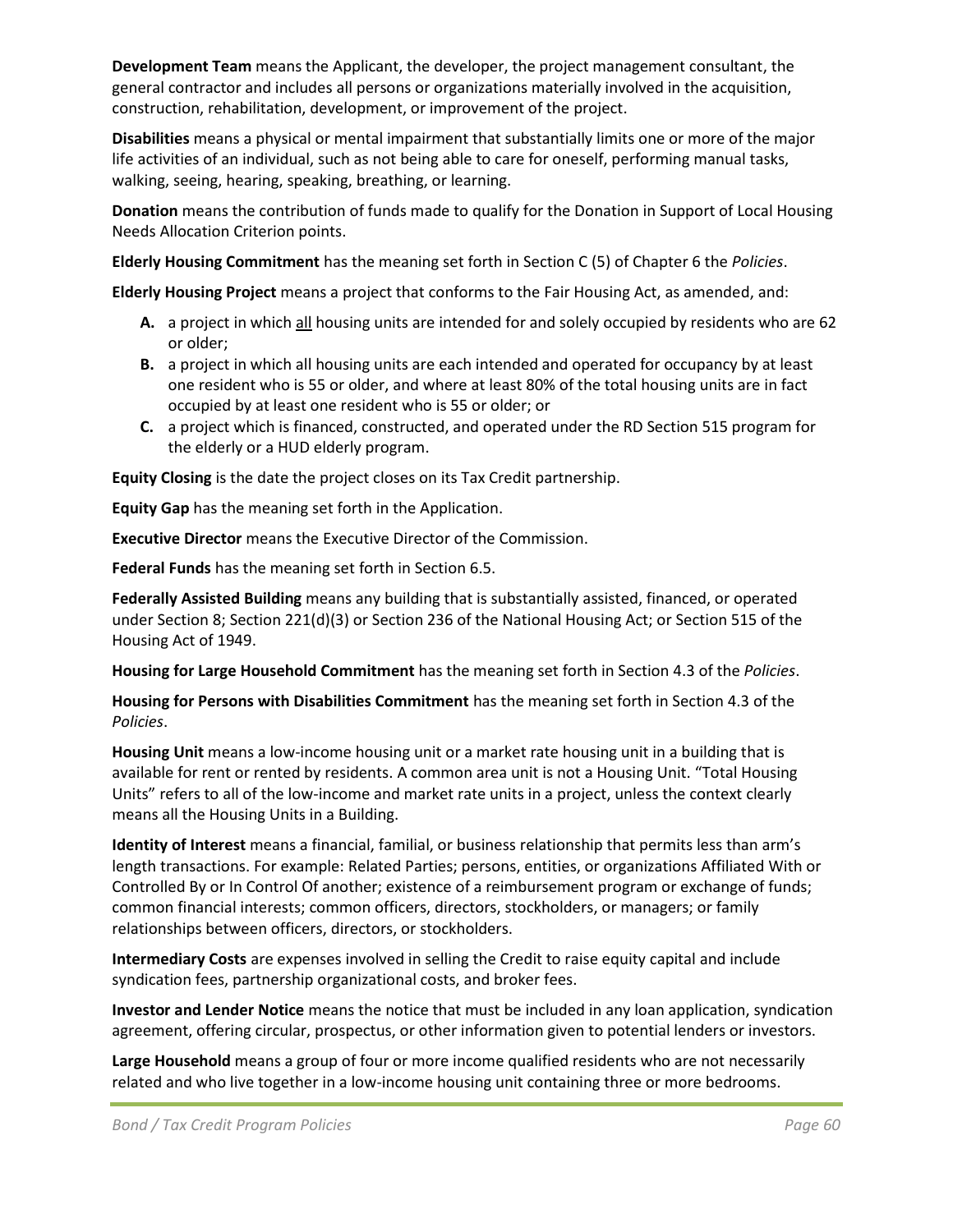**Lease Rider** means the disclosure statement required by the Commission which is to be attached by the owner to each resident lease and rental agreement for all Low-Income Housing Units and all market rate housing units in a project. The Lease Rider describes in general the rights of the residents of a project.

**Low-Income Housing Unit** means a Housing Unit that meets the definition of a Qualified Low-Income Housing Unit. In addition, all Housing Units in the Additional Low-Income Housing Set-Aside are Low-Income Housing Units. Common area units are not included.

**MHCF** means the Multifamily Housing and Community Facilities Division of the Commission.

**MCHF Director** means the Director of the Multifamily Housing and Community Facilities Division of the Commission.

**Metro TDC Limit Counties** are Pierce, Snohomish Clark, Thurston, Whatcom, and Skagit Counties.

**Minimum Threshold Requirements** means the requirements that must be met by the Application deadline in order for a project to be considered for a Credit reservation and allocation, all as set forth in Chapter 4 of the *Policies*.

**New Production Project** is defined as new construction, the creation of new affordable units through the adaptive re-use of an existing non-residential building; or the conversion of existing market-rate units to use-restricted affordable units. A Rehabilitation project that does not meet the new vs. rehab unit percentage thresholds outlined in the Rehabilitation definition above (e.g. a project comprised of 40% rehabilitated units and 60% new construction units) is considered a New Production Project.

**Noncompliance** means a failure to observe or perform any covenant, condition or term of any agreement between the Applicant or project owner and the Commission, or failure to meet the requirements of Section 42 of the Code, the *Policies*, or the Tax Credit Program.

**Nonprofit Organization** means an organization organized and operated exclusively for Charitable Purposes and that is tax-exempt under Section 501(a) of the Code. Examples of these are organizations described in Sections 501(c)(3) and 501(c)(4) of the Code. A Nonprofit Organization also includes public housing authorities, public development corporations, Tribes, and Tribally Designated Housing Entities.

**Placed-In-Service Allocation Requirements** means the terms, conditions, obligations, and restrictions of the Tax Credit Program that are in the RAC that must be satisfied for a project to receive an allocation and for the Commission to issue IRS Form 8609.

**Principal(s)** means (1) with respect to a project owned by a partnership, the partners; (2) with respect to a project owned by a limited liability company, the members and managers; and (3) with respect to a closely-held corporation, the shareholders.

**Program Limits** has the meaning set forth in Chapter 3 of the *Policies*, that is, the limits established by the Commission and set forth in Chapter 3 to be used for selecting projects for Credit reservations and allocations.

**Project Compliance Period** means the period beginning with the year a building in a project is Placed-in-Service and continuing until the latest of the following periods for each building in the project:

- The compliance period;
- The extended low-income housing use period;
- The Additional Low-Income Housing Use Period; or
- The Three-Year Period.

**Qualified Allocation Plan** means the plan adopted by the Commission pursuant to Internal Revenue Code Section 42(m)(1)(B), as more fully described in Chapter 1 of the *Policies*.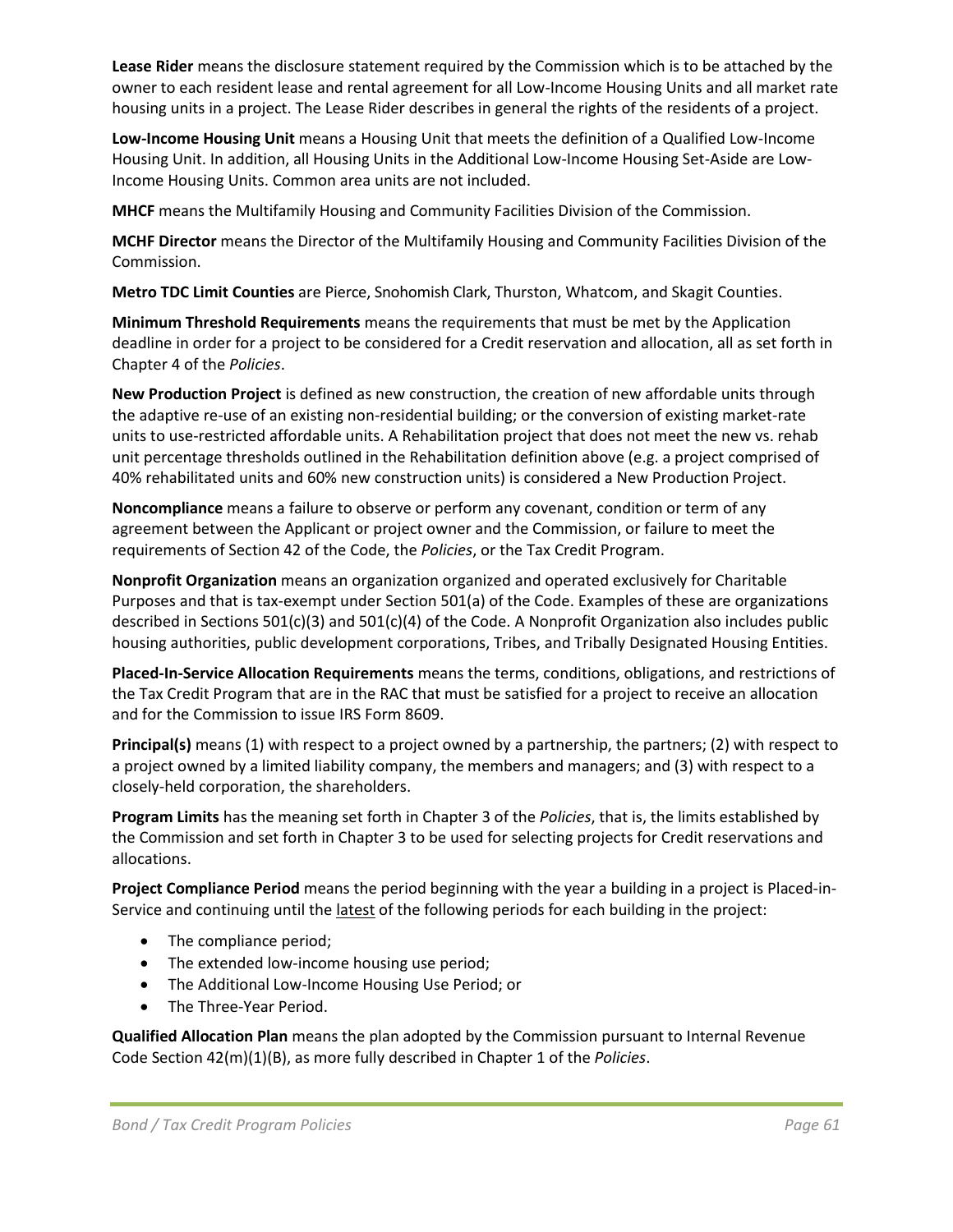**Qualified Contract Process** means the procedures a developer must follow if, after year 14 of the initial tax credit compliance period, the developer seeks to sell the property. Se[e Qualified Contract Process.](http://www.wshfc.org/managers/manualtaxcredit/120_chap10qualifiedcontractprocess.pdf)

**Qualified Nonprofit Organization** means a nonprofit organization described in Section 501(c)(3) or Section 501(c)(4) of the Code or that is tax-exempt under Section 501(a) of the Code and that is determined by the Commission not to be Affiliated With or Controlled By a for-profit organization, entity, or individual.

**A Rehabilitation Project** is defined as existing use-restricted housing that consists of the rehabilitation of 80% or more of the housing units that exist in the project prior to rehabilitation. The number of rehabilitated units must be 75% or more of the total units in the project.

**Regulatory Agreement** means the Commission's Regulatory Agreement and amendments thereto, if any, that is required to be executed by the owner and recorded in first lien position. See Section 2.11.

**Related Buyer or Related Seller** has the meaning set forth in Section 3.7.

#### **Related Party** means:

- (1) the brothers, sisters, spouse, ancestors, and direct descendants of a person;
- (2) a person and corporation where that person owns more than 50% in value of the outstanding stock of that corporation;
- (3) two or more corporations that are connected through stock ownership with a common parent with stock possessing:
	- (i) at least 50% of the total combined voting power of all classes that can vote, or
	- (ii) at least 50% of the total value of shares of all classes of stock of each of the corporations, or
	- (iii) at least 50% percent of the total value of shares of all classes of stock of at least one of the other corporations, excluding in computing that voting power or value stock owned directly by the other corporation;
- (4) a grantor and fiduciary of any trust;
- (5) a fiduciary of one trust and a fiduciary of another trust, if the same person is a grantor of both trusts;
- (6) a fiduciary of a trust and a beneficiary of that trust;
- (7) a fiduciary of a trust and a corporation where more than 50% in value of the outstanding stock is owned by or for the trust or by or for a person who is a grantor of the trust;
- (8) a person or organization and an organization that is tax-exempt under Section 501(a) of the Code and that is Affiliated With or Controlled By that person or the person's family members or by that organization;
- (9) a corporation and a partnership, limited liability company, or joint venture if the same persons own more than:
	- (i) 50% in value of the outstanding stock of the corporation; and
	- (ii) 50% of the capital interest or the profits' interest in the partnership, limited liability company, or joint venture;
- (10) one S corporation and another S corporation if the same persons own more than 50% in value of the outstanding stock of each corporation;